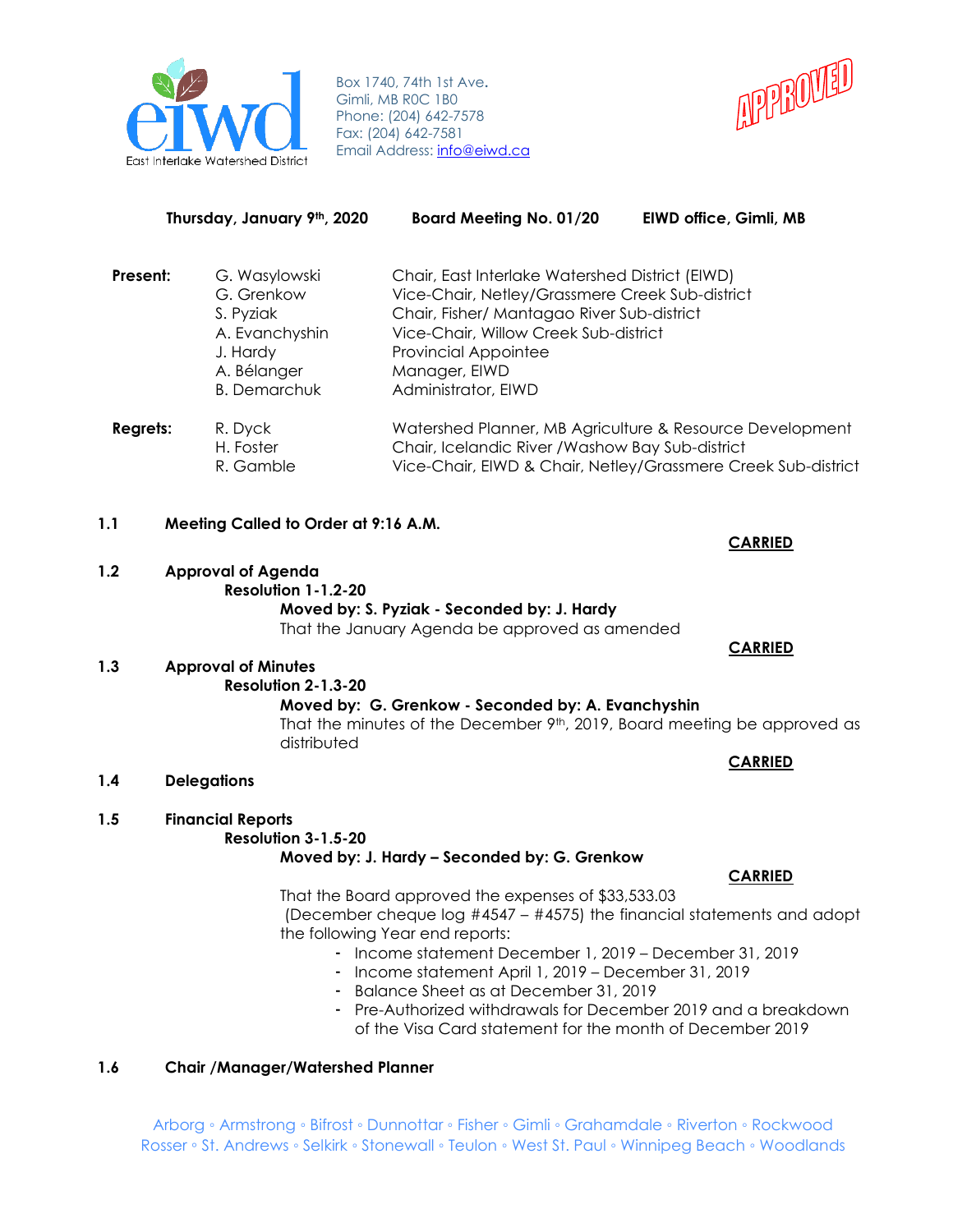- G. Wasylowski: MB Association of Watersheds update:
	- Discussion on EIWD Netley/Grassmere Sub-districts Board member overload and shuffling St. Andrews into the Willow Creek Subdistrict boundaries. The province recognized that the Netley/Grassmere Sub-district board is too large
	- Sub-district agenda should include how the Municipalities are Levied
	- It was suggested that the EIWD be more involved in the Provincial Drainage system. Sub-districts should get more engaged in providing a list of priorities. The Province will create a Water Committee group to see what projects have been completed. S. Pyziak suggested to contact Ruth Eden to discuss drainage
	- Fisher/Mantagao Sub-district Board mtg., February 27, 2020 at the Fisher Branch Council Chamber at 7:00 PM. Send an invitation Peguis First Nation /Fisher River First Nation and Dallas Red Rose

A. Belanger: (as per written report)

**MOTION**: to accept the reports of the Chair & Manager **Resolution 4-1.6-20**

**Moved by: G. Grenkow - Seconded by: A. Evanchyshin CARRIED**

### **1.7 Topics of Discussion**

*1.7.1 East Interlake Conservation District (EICD) name change to East Interlake Watershed District (EIWD)*

Be it resolved that under proclamation of The Watershed Districts Act, all conservation districts in Manitoba will transition to become watershed districts, and that the East Interlake Conservation District will now be called the East Interlake Watershed District, effective on this Thursday, January 9th, 2020

**Resolution 5-1.7.1-20 Moved by: S. Pyziak - Seconded by: J. Hardy CARRIED**

*1.7.2 East Interlake Watershed District Signing authority*

Be it resolved that the board of the East Interlake Watershed District authorize the following staff and Board: Armand Bélanger

Brigitte Demarchuk

- Garry Wasylowski
- Rick Gamble

as signing authorities for the East Interlake Watershed District

**Resolution 6-1.7.2-20**

**Moved by: S. Pyziak - Seconded by: G Grenkow CARRIED**

*1.7.3 East Interlake Watershed District changes to Business number*  Be it resolved that the board of the East Interlake Watershed District authorize the financial administrator to change the business number from the East Interlake Conservation District to the East Interlake Watershed District

**Resolution 7-1.7.3-20 Moved by: G. Grenkow - Seconded by: J. Hardy CARRIED**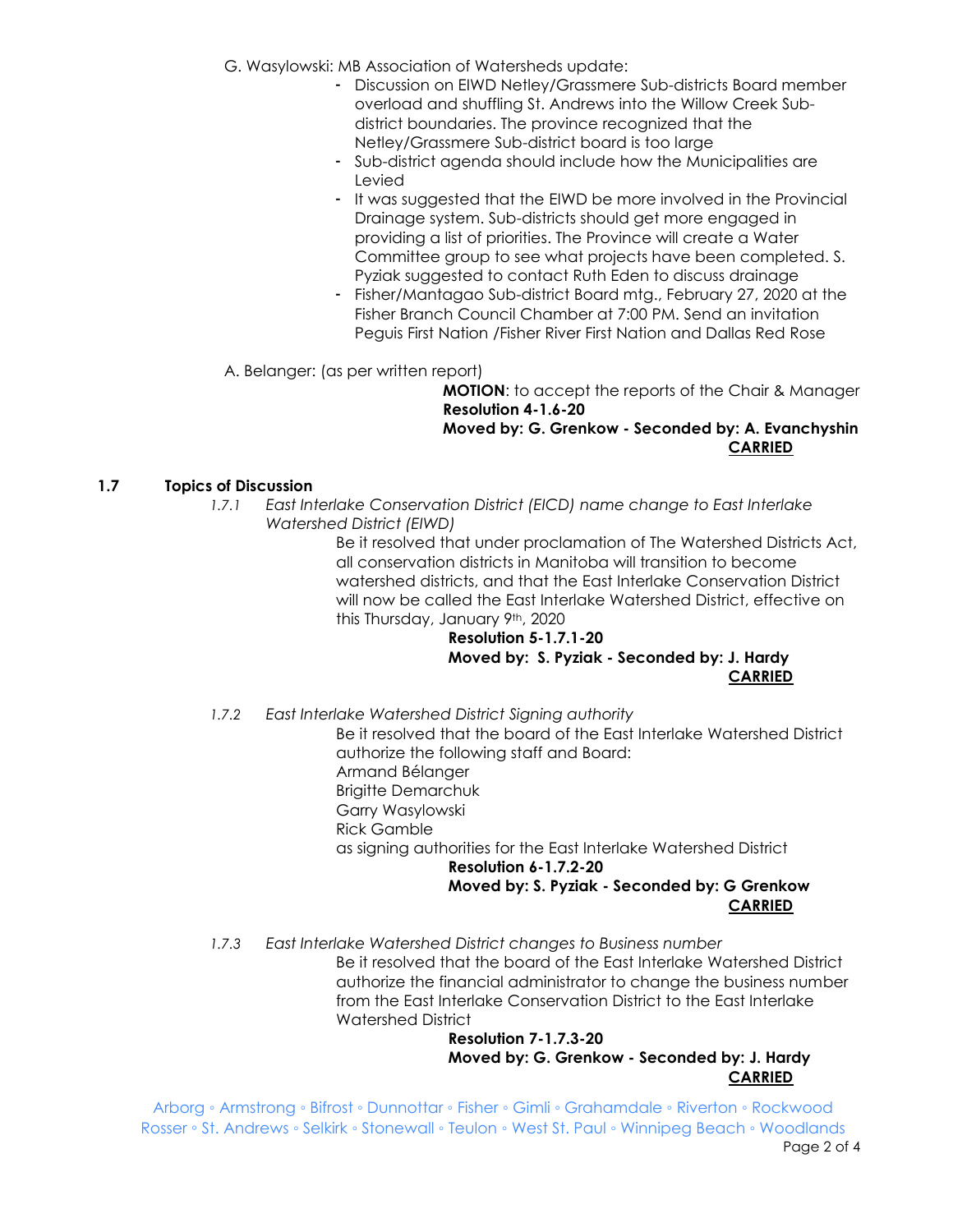*1.7.4 East Interlake Watershed District changes to Charitable number*  Be it resolved that the board of the East Interlake Watershed District authorize the financial administrator to change the charitable number from the East Interlake Conservation District to the East Interlake Watershed District

#### **Resolution 8-1.7.4-20 Moved by: S. Pyziak - Seconded by: A. Evanchyshin CARRIED**

*1.7.5 Watershed District 2020-2021 Interim Budget - Approval* **MOTION: approval of the Interim Budget for Fiscal Year 2020-2021 Resolution 9-1.7.5-20 Moved by: G. Grenkow - Seconded by: A. Evanchyshin CARRIED**

- *1.7.6 South Interlake Planning District is requesting comments re: Subdivision application in Pt. 35-11-01 EPM in the RM of Rosser, File #4172-19-7898*
	- Board discussed Subdivision application File #4172-19-7898 in the RM of Rosser and they have no concerns at this time
- *1.7.7 Red River Planning District is requesting comments re: Subdivision application in Pt. NW 19-15-4E in the RM of St. Andrews. File #S19-2840*
	- Board discussed Subdivision application File #S19-2840 in the RM of St. Andrews and they have no concerns at this time
- *1.7.8 Manitoba a Watershed Districts Association Conference expenses*
	- Board members discussed reimbursement for a meal on Tuesday being that the Banquet ticket is included in the registration cost Board DENIED paying the member
- *1.7.9 East Interlake Watershed District Levy Apportionment for 2020/2021*
- *1.7.10 Invitation from Winnipeg Metropolitan region to participate in consultations for the development of the Winnipeg Metro Region Regional Growth Management and Servicing Plan, on February 3rd, 2020 at the Canad Inns Polo Park*

ACTION: Email G. Grenkow the invitation to the Winnipeg Metropolitan **MOTION:** approval of allowing G. Grenkow to attend the consultation

#### **Resolution 10-1.7.10-20 Moved by: S Pyziak – Seconded by: A. Evanchyshin**

*1.7.11 Tom Nevakshonoff concept design estimate cost* **MOTION:** approval of hiring SCATLIFF + MILLER + MURRAY visionary

# urban design + landscapes

#### **Resolution 11-1.7.11-20**

### **Moved by: S. Pyziak – Seconded by: G. Grenkow CARRIED**

*1.7.12 EIWD additional board member*

- Province stated that adding extra board members is allowed since the sub-district is underrepresented

# **Resolution 12-1.7.12-20**

**Moved by: S. Pyziak – Seconded by: J. Hardy CARRIED**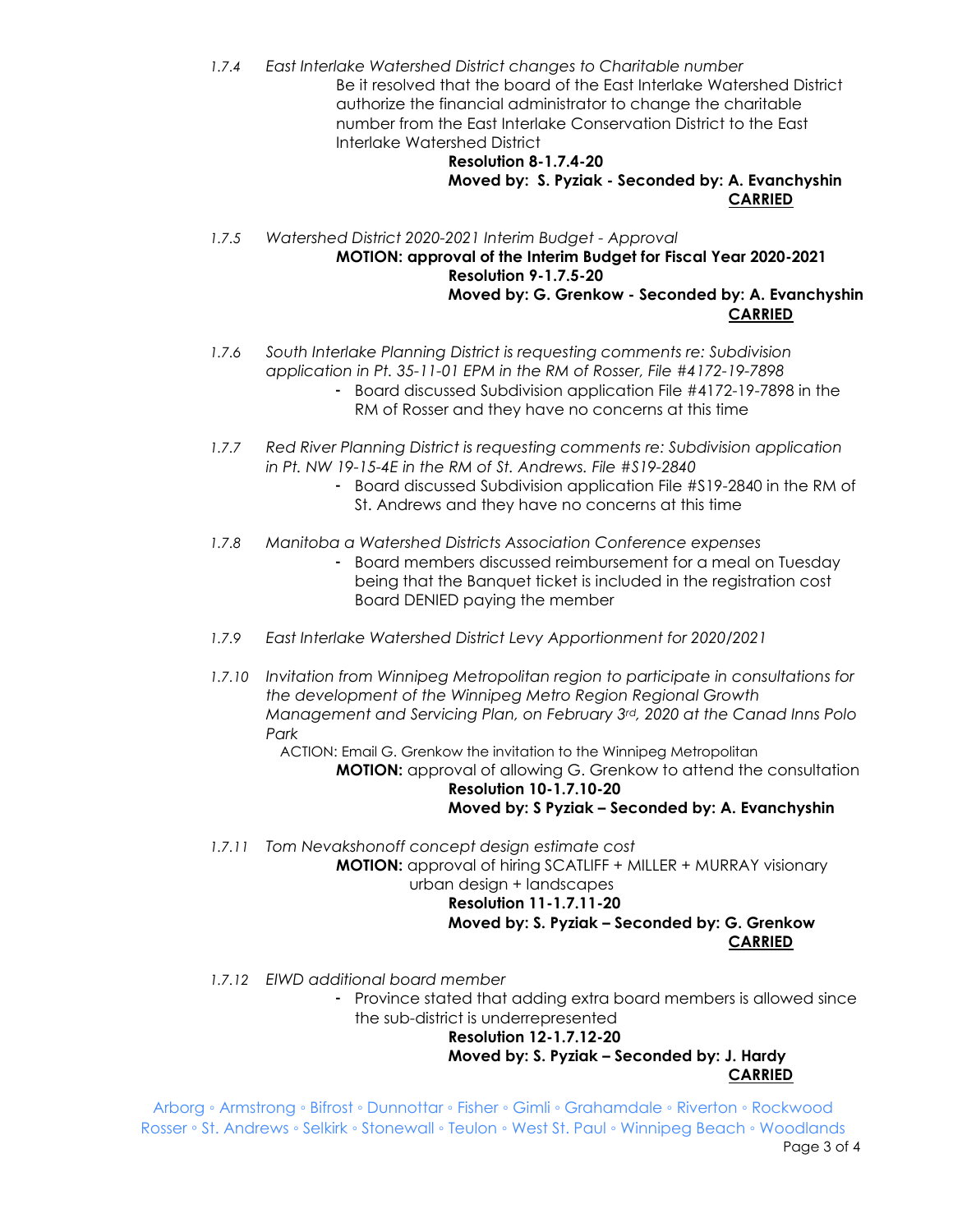*1.7.13 Resource Planner position*

**MOTION:** approval of hiring Z. Wreggitt term with benefits until May 30th, 2020

> **Resolution 13-1.7.13-20 Moved by: S. Pyziak – Seconded by: A. Evanchyshin CARRIED**

#### **1.8 Information and Correspondence**

(See agenda for list of correspondence)

#### **1.9 Next Board Meeting**

Next board meeting is scheduled for Thursday, February 13<sup>th</sup>, 2020 at 9:00 A.M.

#### **1.10 Adjournment**

**Moved by: J. Hardy - Seconded by: G. Grenkow** that the meeting be adjourned at 11:05 A.M.

\_\_\_\_\_\_\_\_\_\_\_\_\_\_\_\_\_\_\_\_\_\_\_\_\_\_\_\_ \_\_\_\_\_\_\_\_\_\_\_\_\_\_\_\_\_\_\_\_\_\_\_\_\_\_\_\_\_\_\_\_\_

G. Wasylowski, Board-Chair **B. Demarchuk, Administrator** B. Demarchuk, Administrator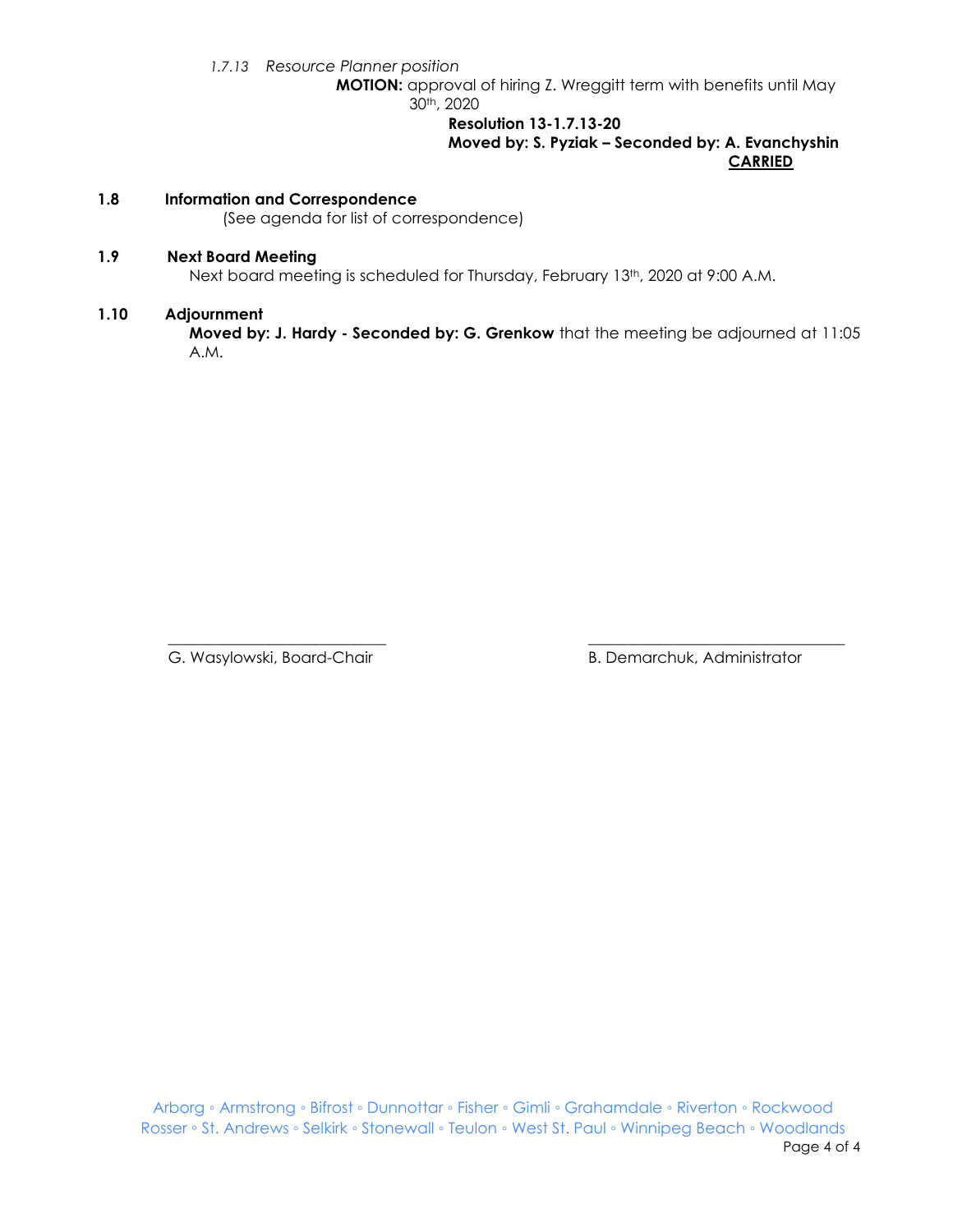

Box 1740, 74th 1st Ave**.** Gimli, MB R0C 1B0 Phone: (204) 642-7578 Fax: (204) 642-7581 Email Address: [info@eiwd.ca](mailto:info@eiwd.ca)



| Thursday, February 9th, 2020 |                                                                                                                     | <b>Board Meeting No. 02/20</b>                                                                                                                                                                                                                                                                          | EIWD office, Gimli, MB                                        |
|------------------------------|---------------------------------------------------------------------------------------------------------------------|---------------------------------------------------------------------------------------------------------------------------------------------------------------------------------------------------------------------------------------------------------------------------------------------------------|---------------------------------------------------------------|
| Present:                     | G. Wasylowski<br>H. Foster<br>R. Gamble<br>G. Grenkow<br>S. Pyziak<br>R. Dyck<br>A. Bélanger<br><b>B.</b> Demarchuk | Chair, East Interlake Watershed District (EIWD)<br>Chair, Icelandic River / Washow Bay Sub-district<br>Vice-Chair, Netley/Grassmere Creek Sub-district<br>Chair, Fisher/Mantagao River Sub-district<br>Watershed Planner, MB Agriculture & Resource Development<br>Manager, EIWD<br>Administrator, EIWD | Vice-Chair, EIWD & Chair, Netley/Grassmere Creek Sub-district |
| Regrets:                     | A. Evanchyshin<br>J. Hardy                                                                                          | Vice-Chair, Willow Creek Sub-district<br><b>Provincial Appointee</b>                                                                                                                                                                                                                                    |                                                               |
|                              |                                                                                                                     |                                                                                                                                                                                                                                                                                                         |                                                               |

### **2.1 Meeting Called to Order at 9:02 A.M.**

#### **2.2 Approval of Agenda**

**Resolution 14-2.2-20 Moved by: H. Foster - Seconded by: R. Gamble**

That the February Agenda be approved as amended

# **2.3 Approval of Minutes**

#### **Resolution 15-2.3-20**

# **Moved by: S. Pyziak - Seconded by: G. Grenkow**

That the minutes of the January  $9<sup>th</sup>$ , 2020, Board meeting be approved as distributed

**2.4 Delegations**

#### **2.5 Financial Reports**

### **Resolution 16-2.5-20 Moved by: R. Gamble – Seconded by: G. Grenkow**

That the Board approved the expenses of \$28,099.88

(January cheque log #4576 – #4602) the financial statements and adopt the following reports:

- Income statement January 1, 2020 January 31, 2020
- Income statement April 1, 2019 January 31, 2020
- Balance Sheet as at January 31, 2020
- Pre-Authorized withdrawals for January 2020 and a breakdown of the Visa Card statement for the month of January 2020

Arborg ◦ Armstrong ◦ Bifrost ◦ Dunnottar ◦ Fisher ◦ Gimli ◦ Grahamdale ◦ Riverton ◦ Rockwood Rosser ∘ St. Andrews ∘ Selkirk ∘ Stonewall ∘ Teulon ∘ West St. Paul ∘ Winnipeg Beach ∘ Woodlands

# **CARRIED**

**CARRIED**

# **CARRIED**

#### **CARRIED**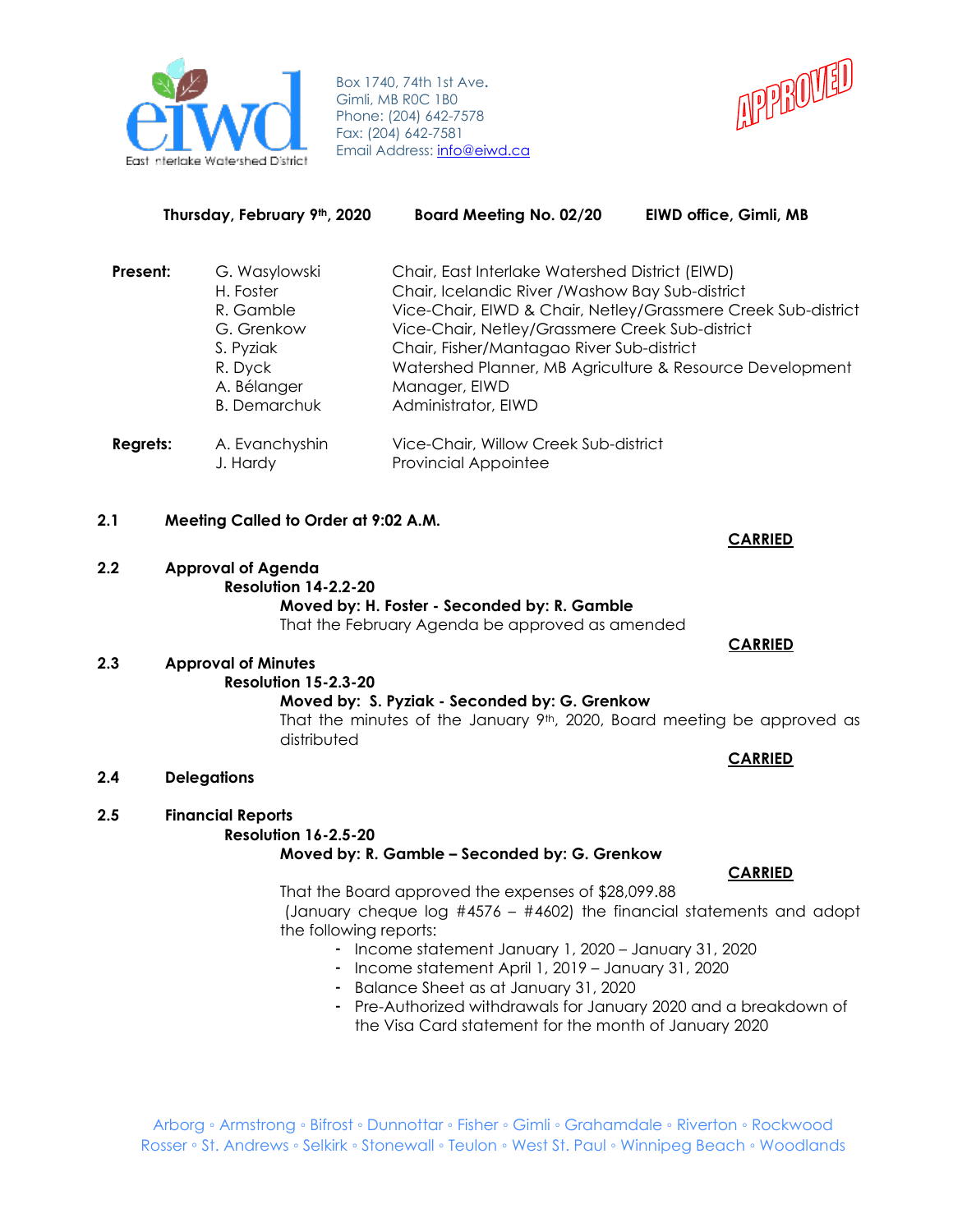### **2.6 Chair /Manager/Watershed Planner**

G. Wasylowski: MB Association of Watersheds (MAW) update:

- Held two Sub-district meetings so far, Fisher/Mantagao River and Willow Creek. Reps from Fisher River Cree Nations and Peguis attend the Fisher/Mantagao and they want to be part of the group. The Lake St Martin Channel is a concern in that area. Group wants further discussions and MI is to be invited to the next Sub-district mtg.
- They discussed looking at the IWMP outcomes
- The Executive Board needs to review the number of members for Willow Creek and Netley/Grassmere and make a resolution to amend the boundaries to streamline the south. The south can split and have two Sub-districts. R. Dyck stated that the Boards can come up with different options and present it to the Province and the Executive Board would make a motion
- Board discussed the idea of bringing all of Rosser into the EIWD; however, Rosser belongs in the Redboine WD
- Discussion regarding the inventory of culverts and how the EIWD staff did a much better and through job as compared to KGS. In 2007/2008, 873 culverts surveyed by KGS as compared to 2018/2019, 2885 culverts surveyed by EICD staff in Grassmere/Parks
- We had our first MAW meeting and A. Belanger is the new Manager Rep. The Executives remain the same: Ray is Chair, Garry Vice-Chair, and Walter Kolisnyk, is the Financial Chair
- RRBC Conference was focused on engineering nothing outstanding. Presentation on the Netley marsh and how it will be dredged
- The Executive Board will make the final decision on the GROW Standing Committee developed by the Team A.S.A.P. Before the money comes in and no guarantee on the money. Letter of Intend due on November 14th, 2020

A. Belanger: (as per written report)

**MOTION**: to accept the reports of the Chair & Manager **Resolution 17-2.6-20**

### **Moved by: S. Pyziak - Seconded by: R. Gamble CARRIED**

#### **2.7 Topics of Discussion**

- *2.7.1 South Interlake Planning District is requesting comments re: Subdivision application in Pt. NW ¼ 01-13-02 EPM in the RM of Rockwood, File #4168-20-7906*
	- Board discussed Subdivision application File #4168-20-7906 in the RM of Rockwood and they have no concerns at this time
- *2.7.2 Community Planning Branch in Selkirk is requesting comments re: Subdivision application in Pt. SE ¼ 19-22-02 EPM in the RM of Bifrost-Riverton, File #4105-20-7907*
	- Board discussed Subdivision application File #4105-20-7907 in the RM of Bifrost-Riverton and they have no concerns at this time
- *2.7.3 South Interlake Planning District is requesting comments re: Subdivision application in 21, 22 and 28 – TWP 16 – RGE 2E in the Town of Teulon, File #4363-20-7910*
	- Board discussed Subdivision application File #4363-20-7910 in the Town of Teulon and they have no concerns at this time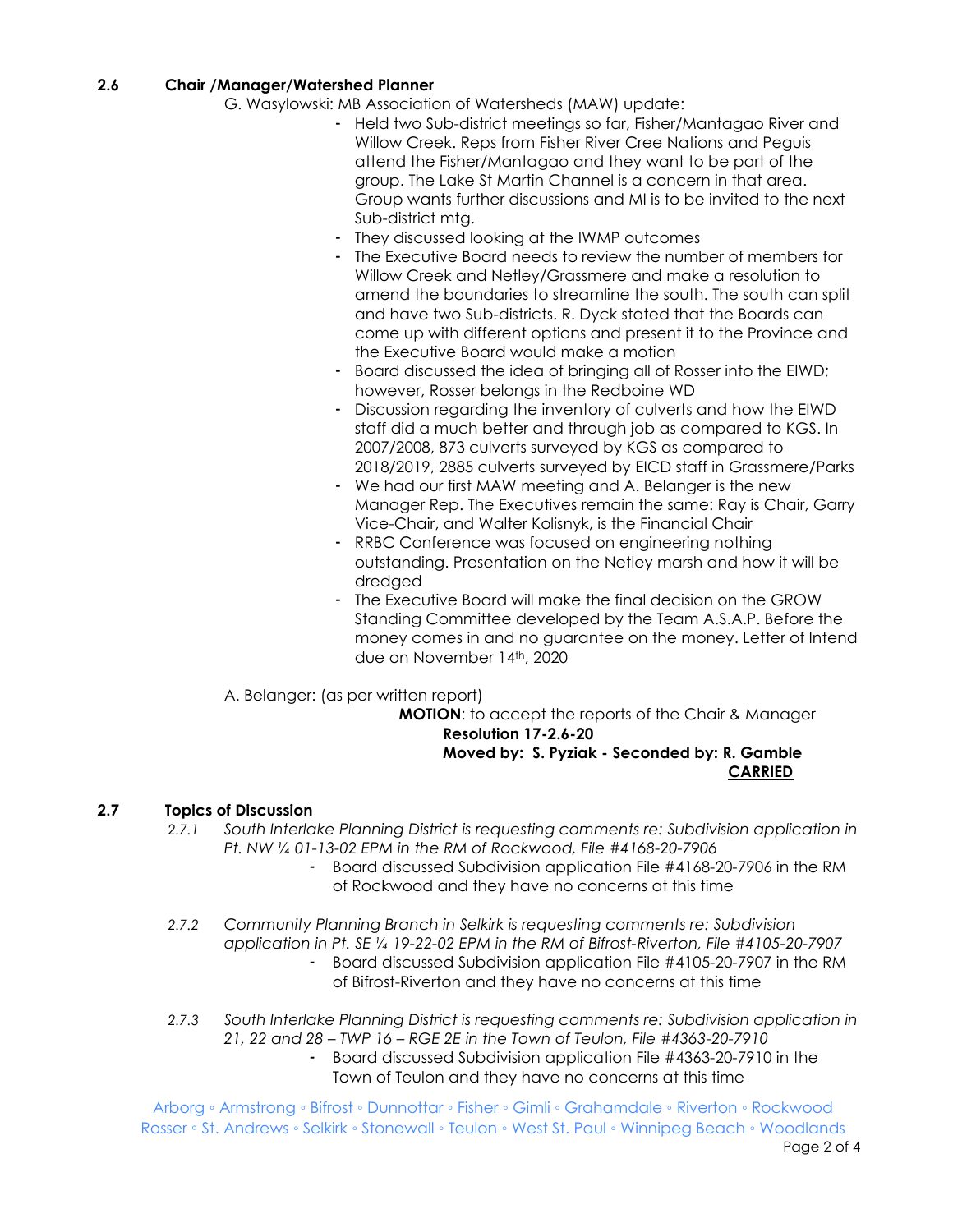*2.7.4 Remuneration for watershed representatives that are asked to attend watershed meetings but are not municipally appointed members, such as but not limited to; other watershed stakeholders, interest groups, First Nation representatives*

**MOTION:** approval of paying renumeration to watershed representatives that are asked to attend watershed meetings and are not municipality appointed members

# **Resolution 18-2.7.4-20 Moved by: S. Pyziak - Seconded by: H. Foster CARRIED**

*2.7.5 Invitation to Attend ManSEA 2020 Conference and AGM at the Access Events Centre, Morden, MB on April 8th, 2020, "The Latest and Greatest in Sustainable Energy" Early Bird Registration is only \$50 if you register before end of day Mar 27* **MOTION:** approval for A. Bélanger to attend

**Resolution 19-2.7.5-20 Moved by: S. Pyziak - Seconded by: H. Foster CARRIED**

*2.7.6 The 12th Annual Red River Basin Commission North Chapter Fish Dinner Gala on Thursday, March 19th, 2020 at the Sunova Centre in West St. Paul at 5:30 PM. Individual ticket: \$70 and a table of eight; \$490*

**MOTION:** approval for reserving a table for \$490 for Board members plus one **Resolution 20-2.7.6-20 Moved by: S. Pyziak - Seconded by: H. Foster CARRIED**

- *2.7.7 Draft East Interlake Watershed poster map for review*
	- Board members have indicated that they would like the Map to properly reflect that the City of Winnipeg is within the Grassmere watershed. The map should accurately show the area within the City of Winnipeg that contributes runoff to the City protection drain and Grassmere Drain; although the City of Winnipeg is not a municipal partner of the EIWD, the Netley/Grassmere IWMP states that the City Protection Drain and Grassmere Drain are surface water management priority areas. It is therefore important to understand and always show the full extent of the watershed area to properly manage water quality and quantity of the waterways.
	- The map indicates areas of Crown land, Parks, WMA's, First Nation Lands; partners have indicated that the map should also indicate the Treaty areas within the EIWD
- *2.7.8 Red River Planning District is requesting comments re: Subdivision application in Pt. NW 1-15-4E in the RM of St. Andrews. File #S20-2846*

**MOTION:** The Board reviewed the Subdivision and would like the planning district and developer to recognize that this subdivision and potential building development is in the [Lower Red River Designated](https://www.gov.mb.ca/mr/livestock/pubs/supporting_pubs/lowerredriver_desfldarea.pdf)   [Flood](https://www.gov.mb.ca/mr/livestock/pubs/supporting_pubs/lowerredriver_desfldarea.pdf) Area. The EIWD board asks for confirmation that all development in this area will follow The Province of Manitoba [Designated Flood Area](http://www.trcm.ca/about-us/contact-us/)  [Regulations](http://www.trcm.ca/about-us/contact-us/) for floodproofing **Resolution 21-2.7.8-20**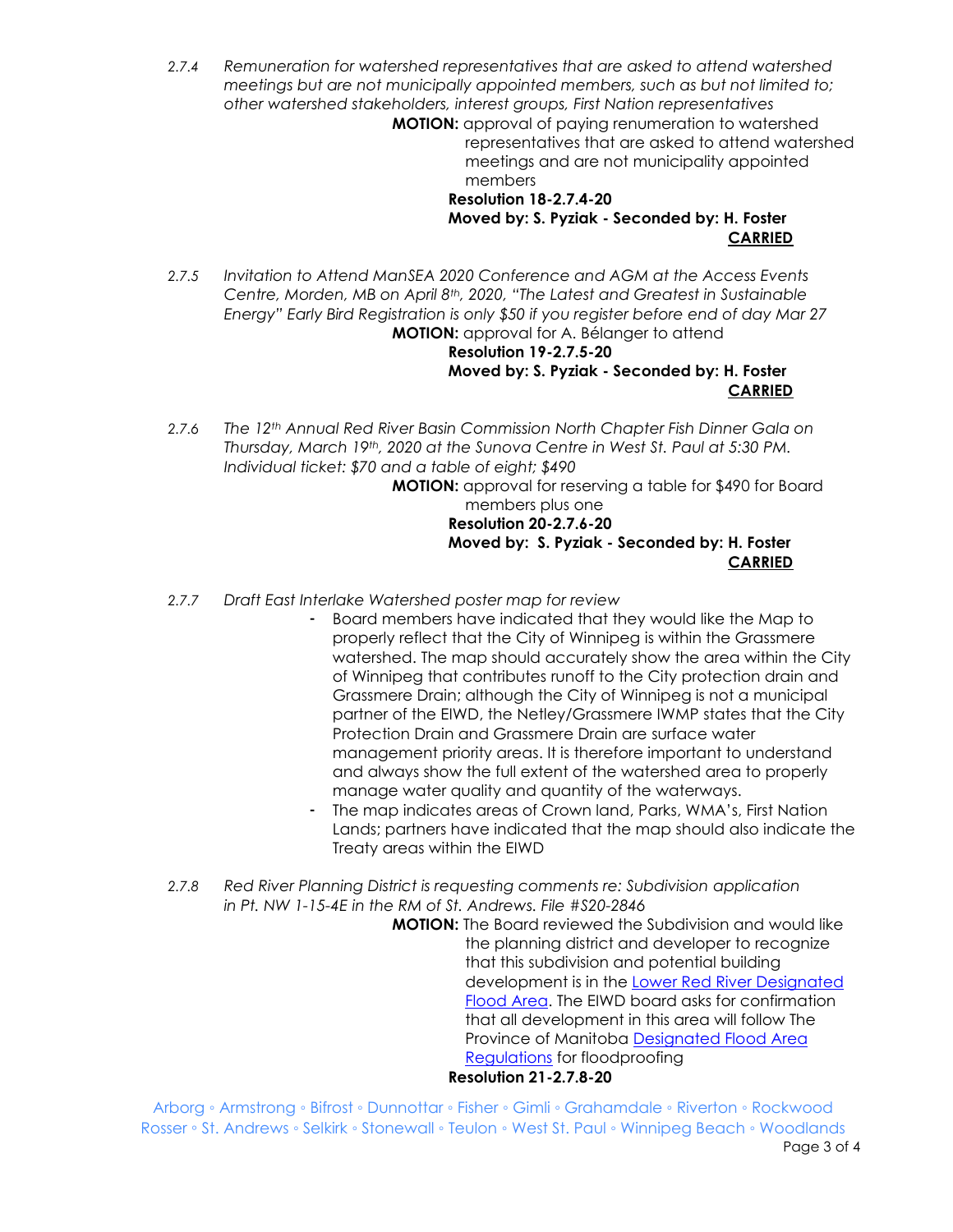#### **Moved by: S. Pyziak – Seconded by: H. Foster and R. Gamble is declaring a conflict of interest CARRIED**

- *2.7.9 Invitation from Winnipeg Metro Region to join leaders in government, business, academia and civil society to hear John Coyne to Keynote Future Focus 2050 on March 26, 2020 at Canad Inns Polo Park Limited tickets will go on sale on Friday February 14, 2020*
- *2.7.10 Community Planning Branch in Selkirk is requesting comments re: Subdivision application Pt. NE ¼ 18-19-04 EPM in the RM of Gimli. File# 4129-20-7915*
	- Board discussed Subdivision application File #4129-20-7915 in the RM of Gimli and they have no concerns at this time
- *2.7.11 South Interlake Planning District is requesting comments re: Subdivision application in SE ¼ 31-15-02 EPM in the RM of Rockwood. File #4168-20-7914*
	- Board discussed Subdivision application File #4168-20-7914 in the RM of Rockwood and they have no concerns at this time
- *2.7.12 Red River Planning District is requesting comments re: Zoning By-law Amendment No. 2-2020 in the RM of St. Clements*
	- Board discussed Zoning By-law Amendment No. 2-2020 in the RM of Clements and they have no comments

# **2.8 Information and Correspondence**

(See agenda for list of correspondence)

# **2.9 Next Board Meeting**

Next board meeting is scheduled for Thursday, March 12<sup>th</sup>, 2020 at 9:00 A.M.

# **2.10 Adjournment**

**Moved by: R. Gamble - Seconded by: G. Grenkow** that the meeting be adjourned at 11:33 A.M.

G. Wasylowski, Board-Chair **B. Demarchuk, Administrator** B. Demarchuk, Administrator

\_\_\_\_\_\_\_\_\_\_\_\_\_\_\_\_\_\_\_\_\_\_\_\_\_\_\_\_ \_\_\_\_\_\_\_\_\_\_\_\_\_\_\_\_\_\_\_\_\_\_\_\_\_\_\_\_\_\_\_\_\_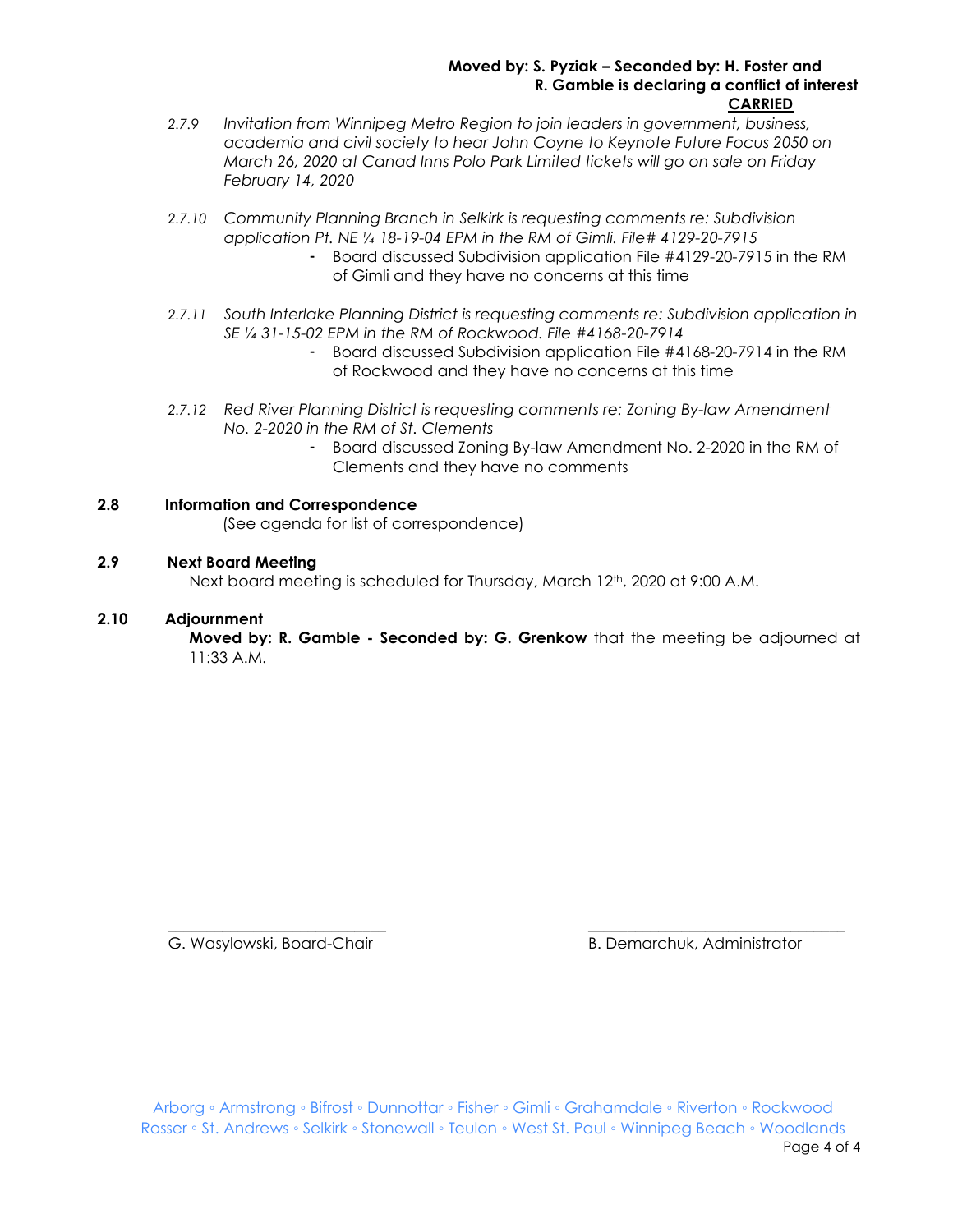

Box 1740, 74th 1st Ave**.** Gimli, MB R0C 1B0 Phone: (204) 642-7578 Fax: (204) 642-7581 Email Address: [info@eiwd.ca](mailto:info@eiwd.ca)



| Monday, March 16th, 2020 |                                                                                                                             | <b>Board Meeting No. 03/20</b>                                                                                                                                                                                                                                         | EIWD office, Gimli, MB                                        |
|--------------------------|-----------------------------------------------------------------------------------------------------------------------------|------------------------------------------------------------------------------------------------------------------------------------------------------------------------------------------------------------------------------------------------------------------------|---------------------------------------------------------------|
| Present:                 | G. Wasylowski<br>R. Johnston<br>R. Gamble<br>G. Grenkow<br>A. Evanchyshin<br>J. Hardy<br>A. Bélanger<br><b>B.</b> Demarchuk | Chair, East Interlake Watershed District (EIWD)<br>Chair, Icelandic River / Washow Bay Sub-district<br>Vice-Chair, Netley/Grassmere Creek Sub-district<br>Vice-Chair, Willow Creek Sub-district<br><b>Provincial Appointee</b><br>Manager, EIWD<br>Administrator, EIWD | Vice-Chair, EIWD & Chair, Netley/Grassmere Creek Sub-district |
| <b>Regrets:</b>          | S. Pyziak<br>R. Dyck                                                                                                        | Chair, Fisher/Mantagao River Sub-district                                                                                                                                                                                                                              | Watershed Planner, MB Agriculture & Resource Development      |

#### **3.1 Meeting Called to Order at 9:01 A.M.**

Garry welcomed our newest Executive Board member: R. Johnston who replaced H. Foster who is moving

# **3.2 Approval of Agenda**

**Resolution 22-3.2-20**

# **Moved by: G. Grenkow - Seconded by: R. Johnston**

That the February Agenda be approved as amended

# **3.3 Approval of Minutes**

**Resolution 23-3.3-20**

#### **Moved by: R. Gamble - Seconded by: A. Evanchyshin**

That the minutes of the February 13<sup>th</sup>, 2020, Board meeting be approved as distributed

#### **CARRIED**

 **CARRIED** 

#### **3.4 Delegations:** Dennis Schindler – Soil Specialist

D. Schindler gave a presentation on Wildlife management

# **3.5 Financial Reports**

#### **Resolution 24-3.5-20**

#### **Moved by: J. Hardy – Seconded by: R. Gamble**

# **CARRIED**

That the Board approved the expenses of \$16,873.95 (February cheque log #4603 – #4627) the financial statements and adopt the following reports:

- Income statement February 1, 2020 February 29, 2020
- Income statement April 1, 2019 February 29, 2020
- Balance Sheet as at February 29, 2020
- Pre-Authorized withdrawals for February 2020 and a breakdown of the Visa Card statement for the month of February 2020

Arborg ◦ Armstrong ◦ Bifrost ◦ Dunnottar ◦ Fisher ◦ Gimli ◦ Grahamdale ◦ Riverton ◦ Rockwood Rosser ◦ St. Andrews ◦ Selkirk ◦ Stonewall ◦ Teulon ◦ West St. Paul ◦ Winnipeg Beach ◦ Woodlands

#### **CARRIED**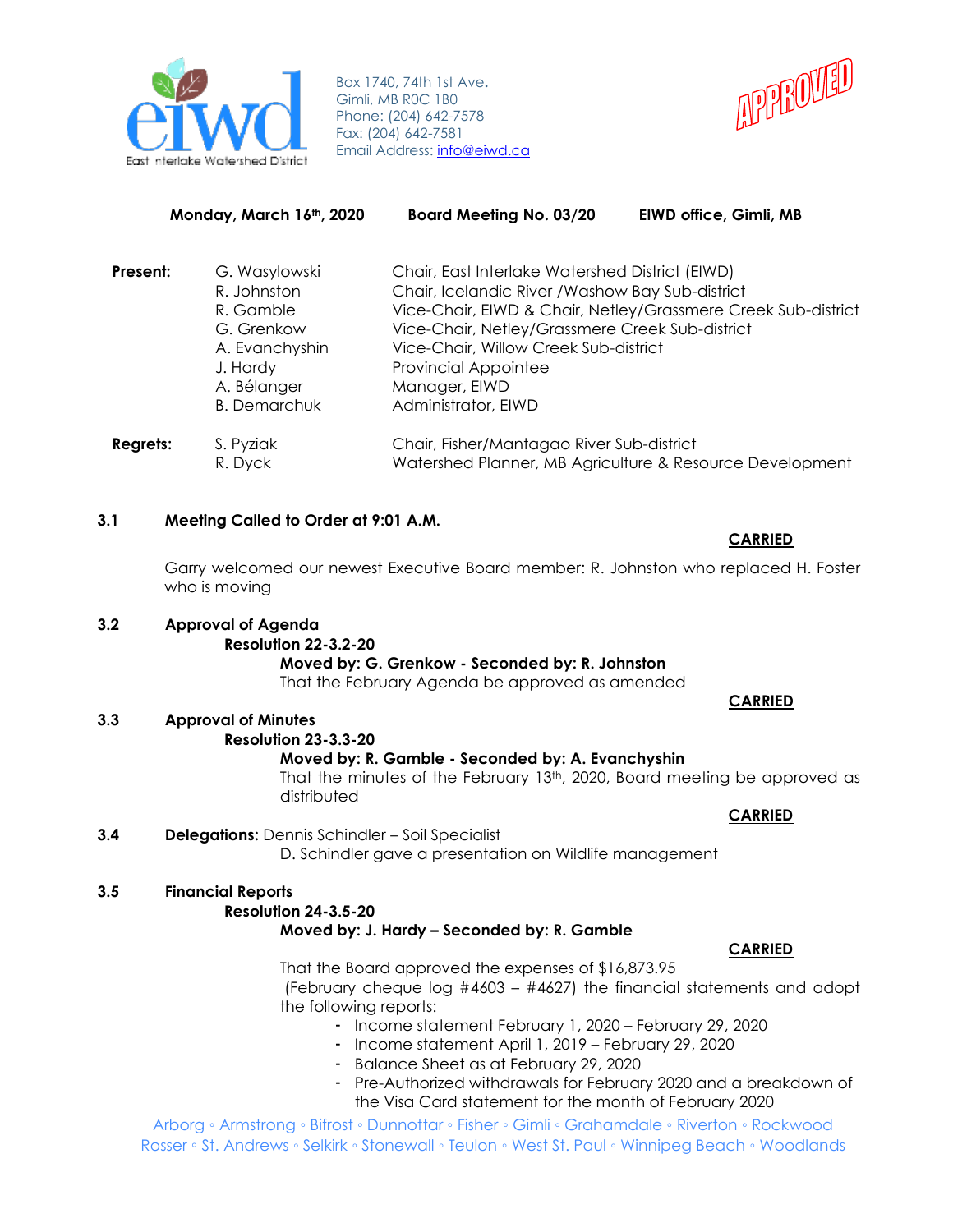#### **3.6 Chair /Manager/Watershed Planner**

- G. Wasylowski: MB Association of Watersheds (MAW) update:
	- M. Sutherland of Peguis requested to have a formal meeting with R. Dyck, A. Bélanger and G. Wasylowski – meeting was cancelled
- A. Belanger: (as per written report)

**MOTION**: to accept the reports of the Chair & Manager **Resolution 25-2.6-20**

**Moved by: G. Grenkow - Seconded by: R. Gamble CARRIED**

## **3.7 Topics of Discussion**

- *3.7.1 People for the Preservation of the Willow Island Coastal Wetland emailed a letter of concern re: the 15,000 plus commercial chicken operation in both the RMs of Armstrong and Gimli*
	- letter was discussed and the EIWD Board is not implemented to enforce laws and regulations
- *3.7.2 BASIC Grain Information Day – 2020 is requesting sponsorship for the Grain Day workshop on Friday, April 3, 2020. Sponsorship opportunities: Platinum \$1,000/ Gold \$500 / Silver \$250 / Bronze \$140 or Supporter for \$100*
	- *Event cancelled*
- *3.7.3 Red River Planning District is requesting comments re: Subdivision application in OT 83A, 84A, 85A in the RM of St. Andrews. File #S20-2847*
	- Board discussed Subdivision application File #S20-2847 in the RM of St. Andrews and they have no concerns at this time
- *3.7.4 Red River Planning District is requesting comments re: Zoning By-law Amendment No. 2019-12 "P" the RM of West St. Paul, Zoning By-law 2/99P*
	- Board discussed Zoning By-law Amendment No. 2019-12 "P" in the RM of West St. Paul, and they have no concerns at this time
- *3.7.5 Red River Planning District is requesting comments re: Zoning By-law Amendment No. 2019-13 "P" the RM of West St. Paul, Zoning By-law 2/99P*
	- Board discussed Zoning By-law Amendment No. 2019-13 "P" in the RM of West St. Paul, and they have no concerns at this time
- *3.7.6 Red River Planning District is requesting comments re: Zoning By-law Amendment No. 2019-14 "P" the RM of West St. Paul, By-law No. 2011-07 as amended*
	- Board discussed Zoning By-law Amendment No. 2019-14 "P" in the RM of West St. Paul, and they have no concerns at this time
- *3.7.7 Red River Planning District dispatching Council resolutions for the three Zoning By-law Amendments stated above from the RM of West St. Paul for 2019-12 & 2019-13 & 2019-14*
- *3.7.8 Community Planning Branch in Selkirk is requesting comments re: Subdivision application Pt. E ½ 19-22-03 EPM in the RM of Bifrost-Riverton. File# 4105-20-7918*
	- Board discussed Subdivision application File #4105-20-7918 in the RM of Bifrost-Riverton and they have no concerns at this time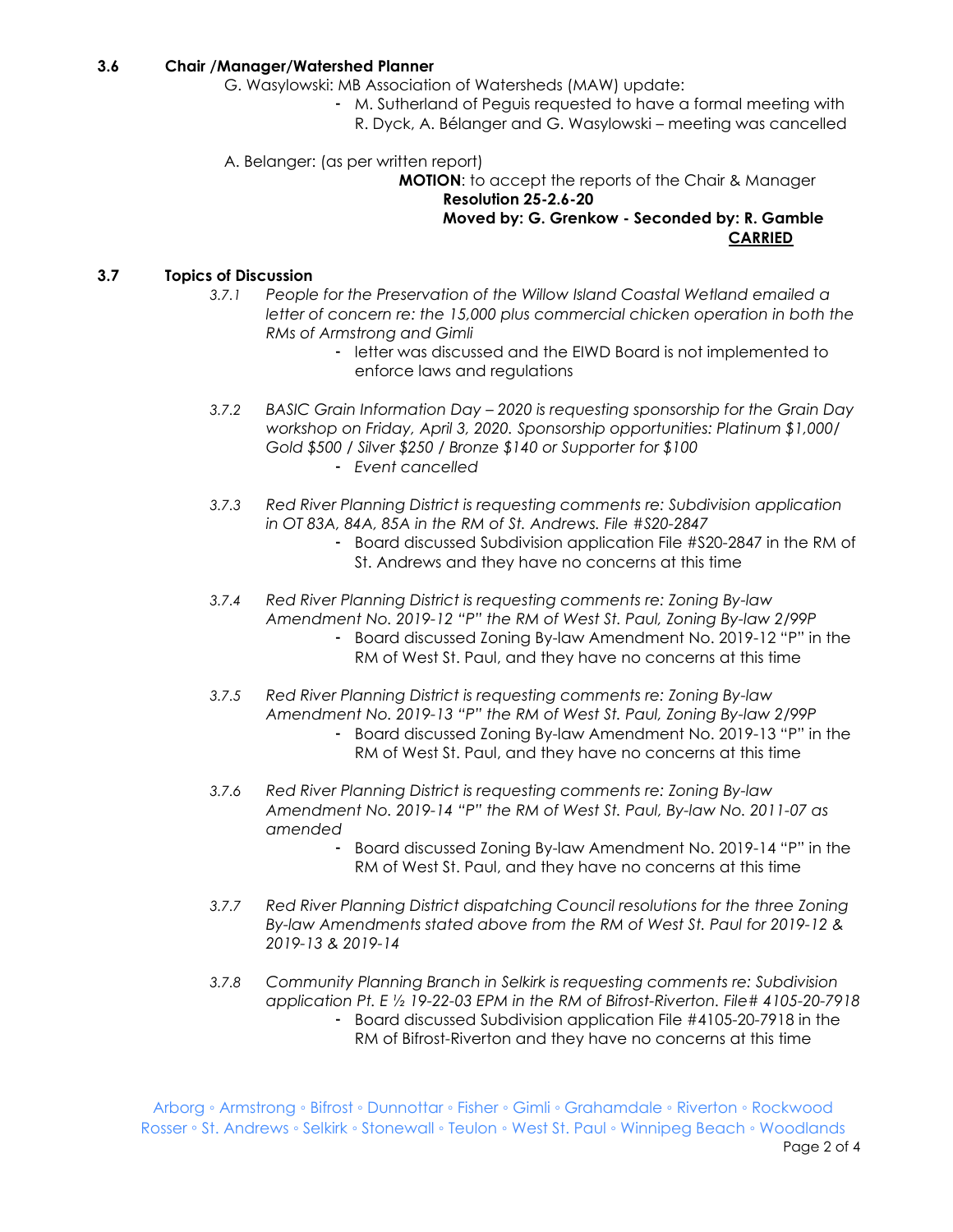- *3.7.9 Community Planning Branch in Selkirk is requesting comments re: Subdivision application Pt. SW ¼ 25-21-03 EPM in the RM of Bifrost-Riverton. File# 4105-20- 7919*
	- Board discussed Subdivision application File #4105-20-7919 in the RM of Bifrost-Riverton and they have no concerns at this time
- *3.7.10 Community Planning Branch in Selkirk is requesting comments re: Subdivision application Pt. NE ¼ 20-14-01 WPM in the RM of Woodlands. File# 4206-20-7920*
	- Board discussed Subdivision application File #4206-20-7920 in the RM of Woodlands and they have no concerns at this time
- *3.7.11 Community Planning Branch in Selkirk is requesting comments re: Subdivision application Pt. W ½ of NW ¼ 27-24-01 WPM in the RM of Fisher. File# 4605-20- 7921*
	- Board discussed Subdivision application File #4605-20-7921 in the RM of Fisher and they have no concerns at this time
- *3.7.12 Community Planning Branch in Selkirk is requesting comments re: Subdivision application Pt. SW ¼ 25-22-02 EPM in the RM of Bifrost-Riverton. File# 4105-20- 7923*
	- Board discussed Subdivision application File #4105-20-7923 in the RM of Bifrost-Riverton and they have no concerns at this time
- *3.7.13 Community Planning Branch in Selkirk is requesting comments re: subdivision application Pt. SW ¼ 33-14-01 WPM in the RM of Woodlands, File #4206-20-7930*
	- Board discussed Subdivision application File #4206-20-7930 in the RM of Woodlands and they have no concerns at this time
- *3.7.14 South Interlake Planning District is requesting comments re: Subdivision application Pt. NE ¼ 34-15-02 EPM in the RM of Rockwood, File # 4168-20-7928*
	- Board discussed Subdivision application File #4168-20-7928 in the RM of Rockwood and they have no concerns at this time
- *3.7.15 First Nation partnership with WD*
	- For now, Watershed Reps that are asked to attend Watershed meetings but are not municipally appointed members, will not be able to be elected on the Executive Board
- *3.7.16 EIWD Boundaries*
	- Tabled
- *3.7.17 EIWD Willow Creek Sub-district members* - Tabled
- *3.7.18 EIWD Levy apportionment*
	- Tabled
- *3.7.19 COVID-19*
	- Executive Board discussed the concerns with the office, staff and future Executive Board meetings
	- In recognition of the events in the Province and the Country the Board has decided to cancel all in-person meetings and moving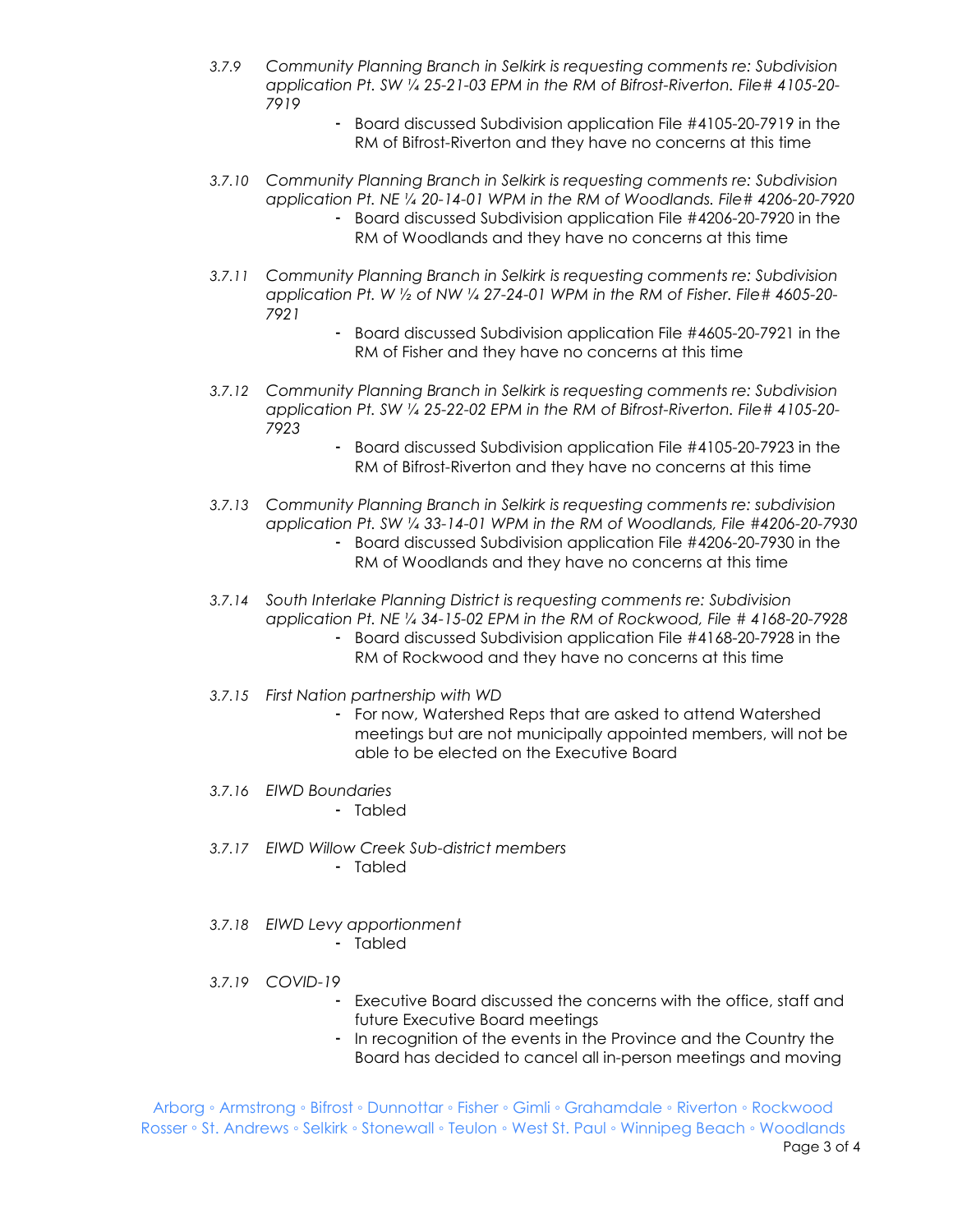the April Executive Board meeting via conference call. All Subdistrict meetings are postponed until further notice Executive Board advises the staff to take precautions as required by Manitoba Health

**MOTION**: approval to accept precautions taken by the EIWD staff during the COVID-19 pandemic

#### **Resolution 26-3.7.19-20 Moved by: R. Johnston - Seconded by: J. Hardy CARRIED**

#### **3.8 Information and Correspondence**

(See agenda for list of correspondence)

#### **3.9 Next Board Meeting**

Next board meeting is scheduled for Thursday, April 12<sup>th</sup>, 2020 at 9:00 A.M. via conference call

**3.10** G. Grenkow's continued problem with the City protection drain. G. Grenkow may request a supporting letter from EIWD

The EIWD would strongly urge the province to deal into the issue with the City protection drain. Leaving that water sitting leaves a nutrient load into Lake Winnipeg. A. Belanger and G. Grenkow to draft up a letter and continue discussion at the next Executive Board meeting

- Table

#### **3.11 Adjournment**

**Moved by: R. Gamble - Seconded by: G. Grenkow** that the meeting be adjourned at 11:11 A.M.

G. Wasylowski, Board-Chair **B. Demarchuk, Administrator** B. Demarchuk, Administrator

\_\_\_\_\_\_\_\_\_\_\_\_\_\_\_\_\_\_\_\_\_\_\_\_\_\_\_\_ \_\_\_\_\_\_\_\_\_\_\_\_\_\_\_\_\_\_\_\_\_\_\_\_\_\_\_\_\_\_\_\_\_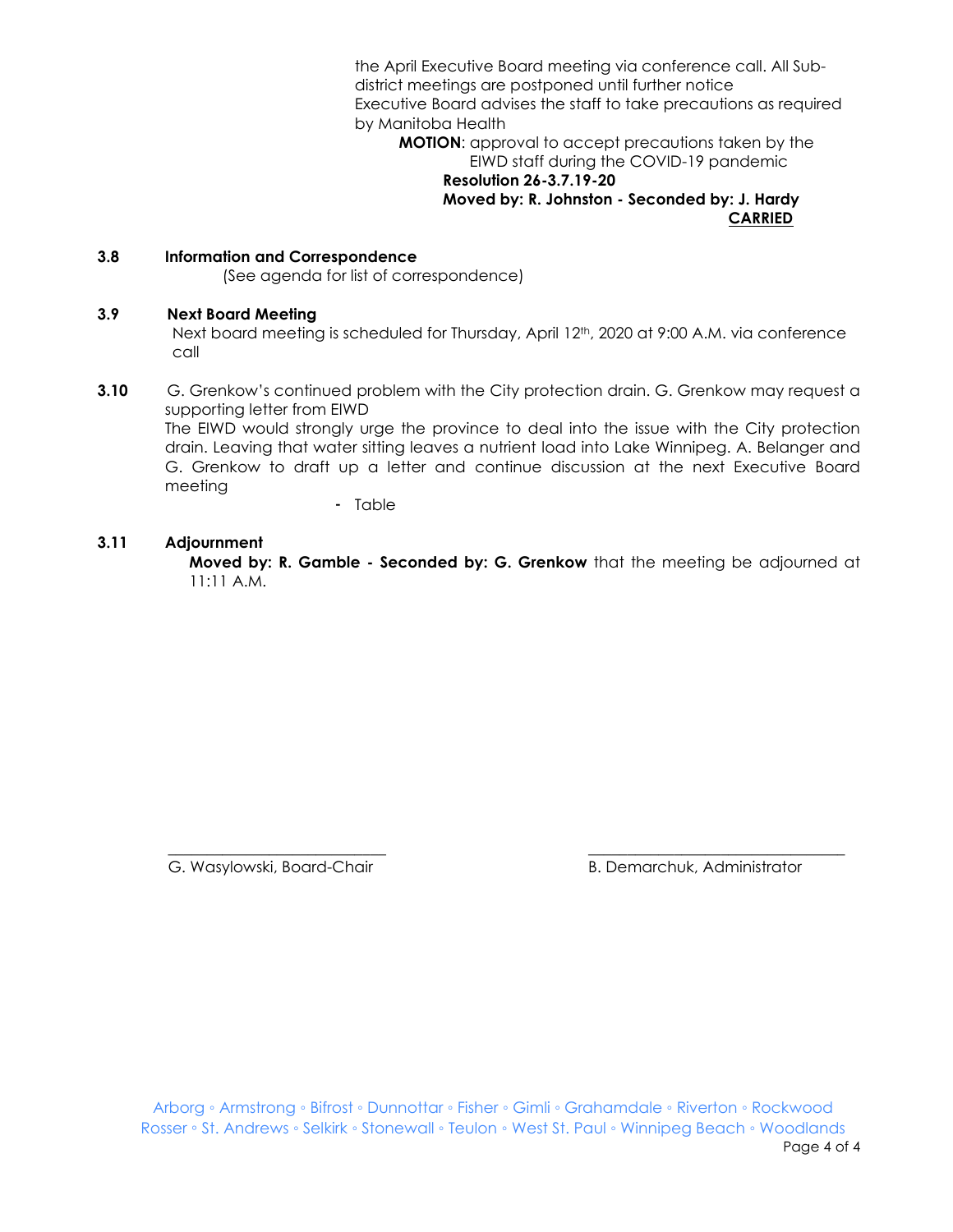

Box 1740, 74th 1st Ave**.** Gimli, MB R0C 1B0 Phone: (204) 642-7578 Fax: (204) 642-7581 Email Address: [info@eiwd.ca](mailto:info@eiwd.ca)



|          | Thursday, April 16th, 2020   | <b>Board Meeting No. 04/20</b>                                                                                   | <b>Conference Call</b> |
|----------|------------------------------|------------------------------------------------------------------------------------------------------------------|------------------------|
| Present: | G. Wasylowski<br>R. Johnston | Chair, East Interlake Watershed District (EIWD)<br>Chair, Icelandic River / Washow Bay Sub-district              |                        |
|          | R. Gamble<br>G. Grenkow      | Vice-Chair, EIWD & Chair, Netley/Grassmere Creek Sub-district<br>Vice-Chair, Netley/Grassmere Creek Sub-district |                        |
|          | S. Pyziak                    | Chair, Fisher/Mantagao River Sub-district                                                                        |                        |
|          | R. Dyck<br>A. Bélanger       | Watershed Planner, MB Agriculture & Resource Development<br>Manager, EIWD                                        |                        |
|          | <b>B.</b> Demarchuk          | Administrator, EIWD                                                                                              |                        |
| Regrets: | A. Evanchyshin<br>J. Hardy   | Vice-Chair, Willow Creek Sub-district<br><b>Provincial Appointee</b>                                             |                        |

### **4.1 Meeting Called to Order at 9:06 A.M.**

**4.2 Approval of Agenda Resolution 27-4.2-20 Moved by: R. Gamble - Seconded by: R. Johnson** That the April Agenda be approved as amended

# **CARRIED**

**CARRIED**

#### **4.3 Approval of Minutes Resolution 28-4.3-20 Moved by: R. Johnston - Seconded by: G. Grenkow** That the minutes of the March  $16<sup>th</sup>$ , 2020, Board meeting be approved as distributed **CARRIED**

- **4.4 Delegations**
- **4.5 Financial Reports**

# **Resolution 29-4.5-20 Moved by: R. Gamble – Seconded by: S. Pyziak**

#### **CARRIED**

That the Board approved the expenses of \$27,133.94 (March cheque log  $#4628 - #4654$ ) the financial statements and adopt the following Fiscal Year end reports:

- Income statement March 1, 2020 March 31, 2020
- Income statement April 1, 2019 March 31, 2020
- Balance Sheet as at March 31, 2020
- Pre-Authorized withdrawals for March 2020 and a breakdown of the Visa Card statement for the month of March 2020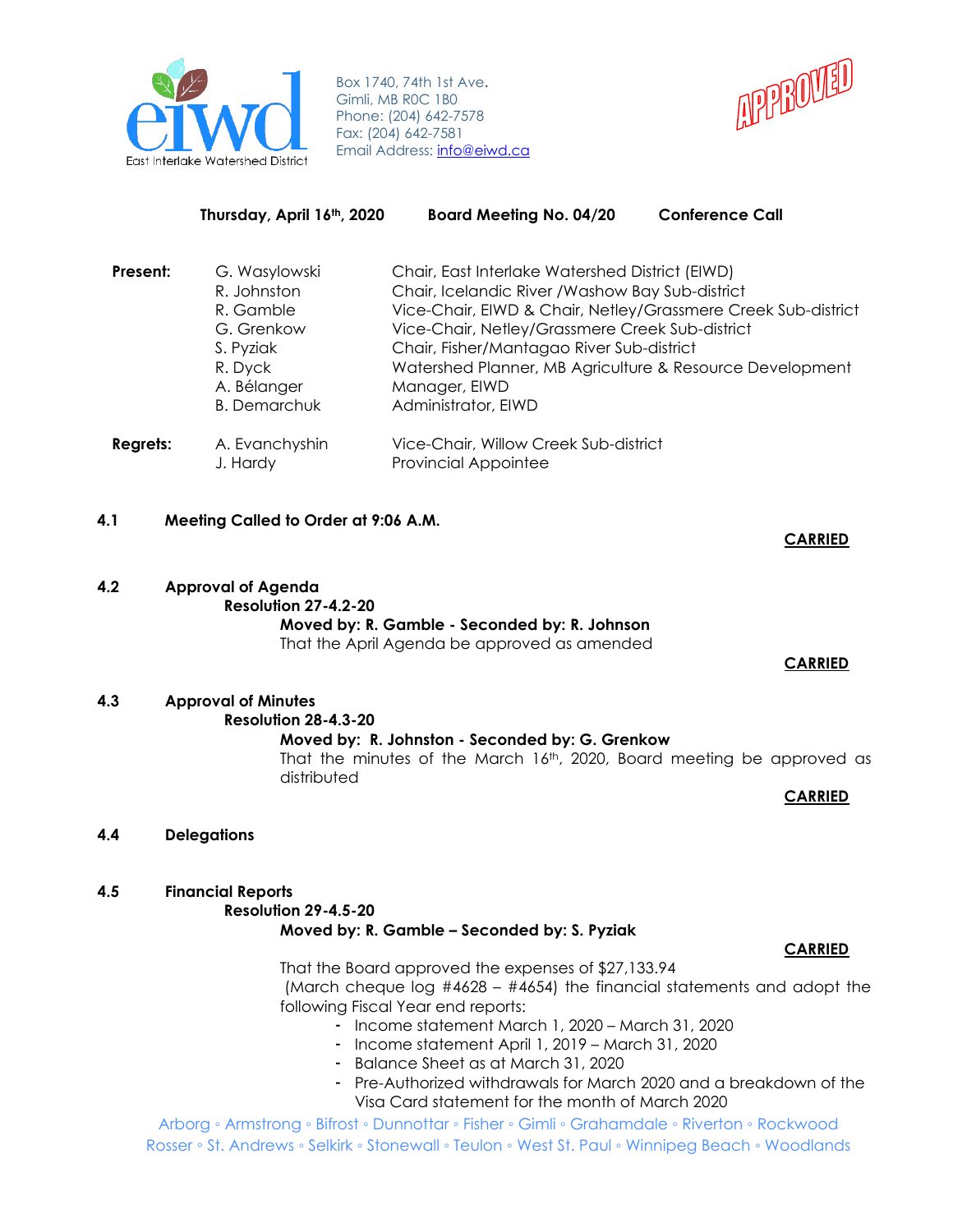#### **4.6 Chair /Manager/Watershed Planner**

- G. Wasylowski: MB Association of Watersheds (MAW) update:
	- Planning the MAW Conference on December 7<sup>th</sup>, 8<sup>th</sup> & 9<sup>th</sup>, 2020 in Brandon. Attendance was down in 2019 as compared to other years

Armand Belanger: (as per written report)

- R. Dyck: MB Watershed Planner:
	- Q One Provincial grants to Watershed Districts have not been paid out yet. Watershed Planning is in a different department now so approval will take more time
	- An extra \$207,000 left from last year's budget is being spent on WD realignment costs
	- GROW applications due on Friday

**MOTION**: to accept the reports of the Chair, Manager & MB Watershed Planner  **Resolution 30-4.6-20 Moved by: G. Grenkow - Seconded by: R. Johnston CARRIED**

### **4.7 Topics of Discussion**

- *4.7.1 River Planning District is requesting comments re: Subdivision application in Pt. RL 104/107, Plan 2565 in the RM of St. Andrews, File #S20-2849*
	- Board discussed Subdivision application File #S20-2849 in the RM of St. Andrews and they have no concerns at this time
- *4.7.2 Red River Planning District is requesting comments re: Zoning By-law Amendment No. 4324 in the RM of St. Andrews, Zoning By-Law No. 4066 by rezoning the subject property from "A80" Agricultural General Zone to "SR" Seasonal Residential Zone*
	- Board discussed Zoning By-Law Amendment No. 4324 in the RM of St. Andrews, Zoning By-Law No. 4066 by rezoning the "A80" Agriculture property and they have no concerns at this time
- *4.7.3 EIWD Policy #2.20 Recognition of Retiring Board Members & Staff – Review*
	- Board reviewed the Policy and a suitable gift will be determined by the Board

**MOTION:** approval of first reading for EIWD Policy #2.20 Recognition of retiring board member & staff  **Resolution 31-4.7.3-20 Moved by: R. Gamble - Seconded: G. Grenkow CARRIED**

*4.7.4 EIWD Policy#2.22 Electronic Email voting – Review* - Board reviewed the Policy and **MOTION:** approval of first reading for EIWD Policy #2.22 Electronic Email voting **Resolution 32-4.7.4-20 Moved by: R. Johnston – Seconded by: R. Gamble CARRIED**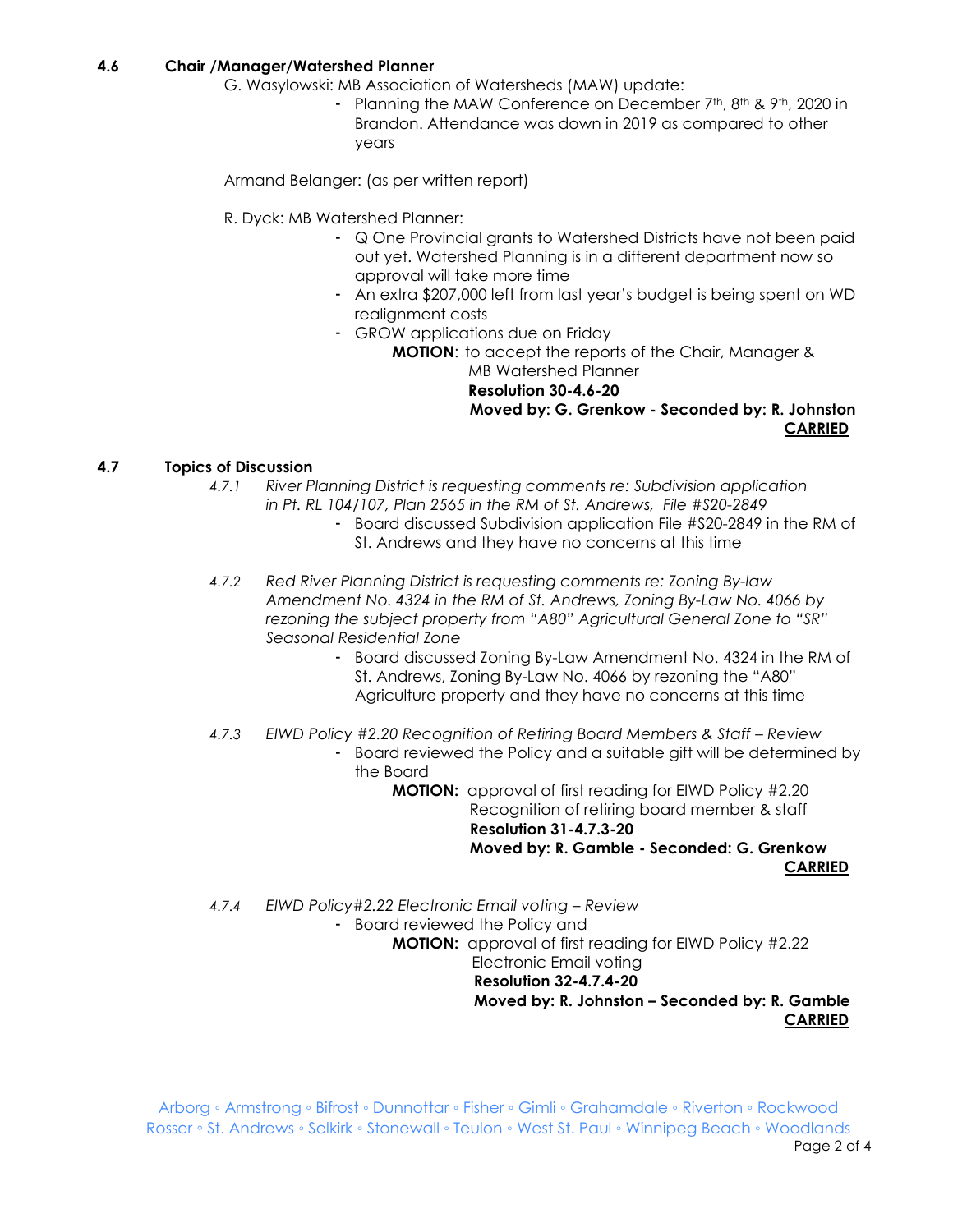*4.7.5 EIWD Administrator's meeting in The Pas on May 27th – May 29th, 2020* **MOTION: If** the restrictions on meetings are eased the Administrator will be approved to attend and approved if meeting is rescheduled  **Resolution 33-4.7.5-20 Moved by: G. Grenkow – Seconded by: R. Gamble CARRIED**

- *4.7.6 EIWD Boundaries*
	- Tabled
- *4.7.7 EIWD Willow Creek Sub-district members*
	- Tabled
- *4.7.8 EIWD Levy apportionment*
	- Tabled
- *4.7.9 City protection drain*
	- The City protection drain is a Provincial drain and is addressed in the Netley/Grassmere IWMP as a concern. To date nothing has been done and more water has been approved to drain in it. G. Grenkow was never heard after years of lobbying and now he is being considered. Designed as a dyke on the outskirts of the city for a 60 year flow, has changed drastically. It is 7 KMs long and it is the most disregarded drain. He has had some assurance that they are looking at it for maintenance. The EIWD Manager and the RM of Rosser has been asked to draft a letter of concern. The letter is waiting for approval by G. Wasylowski and G. Grenkow, then it will be sent to the Minister of Infrastructure and cc the Minster of Agriculture and Resource Development
- *4.7.10 Kevin Gulay EIWD Riparian Application*
	- *K. Gulay received funding from Ag Action*

**MOTION:** approval of funding the other 50% of K. Gulay's

Riparian project or up to \$5,000

 **Resolution 34-4.7.10-20**

 **Moved by: G. Grenkow – Seconded by: R. Johnston CARRIED**

- *4.7.11 Scott Beaton EIWD Riparian Application*
	- S. Beaton is requesting funding for a watering system for cattle and for irrigation purposes

**MOTION:** approval of funding 75% of the \$22,400 or a max of \$16,800 for a watering system

 **Resolution 35-4.7.11-20**

 **Moved by: R. Gamble – Seconded by: G. Grenkow CARRIED**

*4.7.12 Sara Magnusson Habitat Enhancement Application* - Board is reviewing the project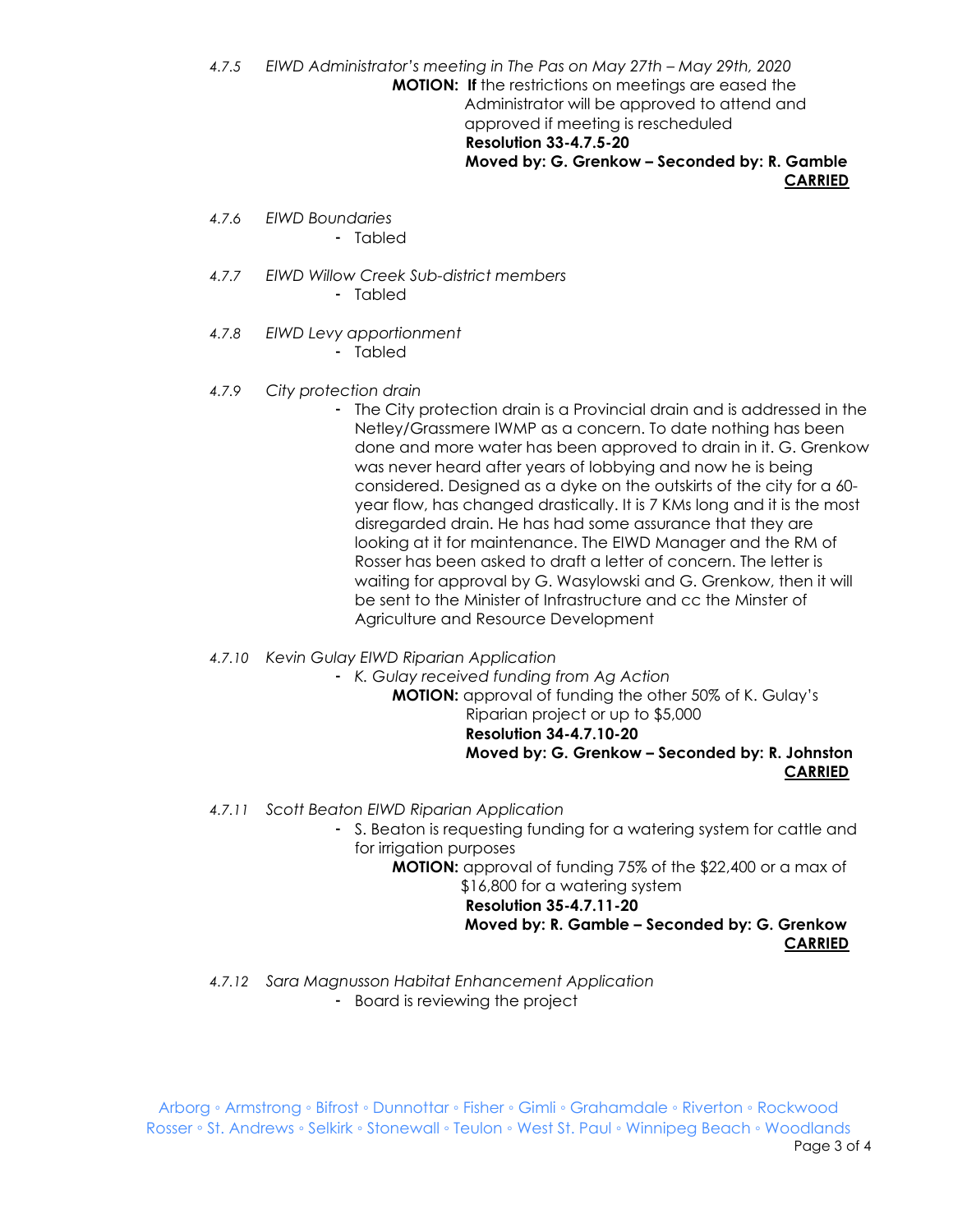*4.7.13 Resource Planner Benefits*

**MOTION:** approval of paying Blue Cross benefits during Maternity leave

#### **Resolution 36-4.7.13-20 Moved by: R. Gamble – Seconded by: R. Johnston CARRIED**

- *4.7.14 Notification requirements, By-Law No. 2019-12 "P" in R.M. of West St. Paul RE: Third Reading on March 12th, 2020 to By-law No BL 2019-12 "P", thereby amending Zoning By-law BL*
	- Board discussed By-Law No. 2019-12 "P" in the RM of West St. Paul and they have no concerns at this time
- *4.7.15 Notification requirements, By-Law No. 2019-11 "P" in the R.M. of West St. Paul RE: Board Confirmed the R.M. of West St. Paul By-law No. BL 2019-11 "P"*
	- Board discussed By-Law No. 2019-11 "P" in the RM of West St. Paul and they have no concerns at this time

### *4.7.16* Summer Students

- Wait until the Covid19 virus restrictions get lifted before hiring summer students. The Province suggested using two vehicles when going to project sites to keep employees safe
- Have not heard back from MB Green Team regarding funding approval

**MOTION**: approval of hiring summer students on hold  **Resolution 37-4.7.16-20 Moved by: R. Johnston - Seconded by: J. Hardy CARRIED**

#### **4.8 Information and Correspondence**

(See agenda for list of correspondence)

#### **4.9 Next Board Meeting**

Next board meeting is scheduled for Thursday, May14th, 2020 at 9:00 A.M. either at the EIWD office or via conference call depending on the Covid19 Virus restrictions

#### **4.10 Adjournment**

**Moved by: G. Grenkow - Seconded by: R. Gamble** that the meeting be adjourned at 10:33 A.M.

G. Wasylowski, Board-Chair **B. Demarchuk, Administrator** B. Demarchuk, Administrator

Arborg ◦ Armstrong ◦ Bifrost ◦ Dunnottar ◦ Fisher ◦ Gimli ◦ Grahamdale ◦ Riverton ◦ Rockwood Rosser ◦ St. Andrews ◦ Selkirk ◦ Stonewall ◦ Teulon ◦ West St. Paul ◦ Winnipeg Beach ◦ Woodlands Page 4 of 4

\_\_\_\_\_\_\_\_\_\_\_\_\_\_\_\_\_\_\_\_\_\_\_\_\_\_\_\_ \_\_\_\_\_\_\_\_\_\_\_\_\_\_\_\_\_\_\_\_\_\_\_\_\_\_\_\_\_\_\_\_\_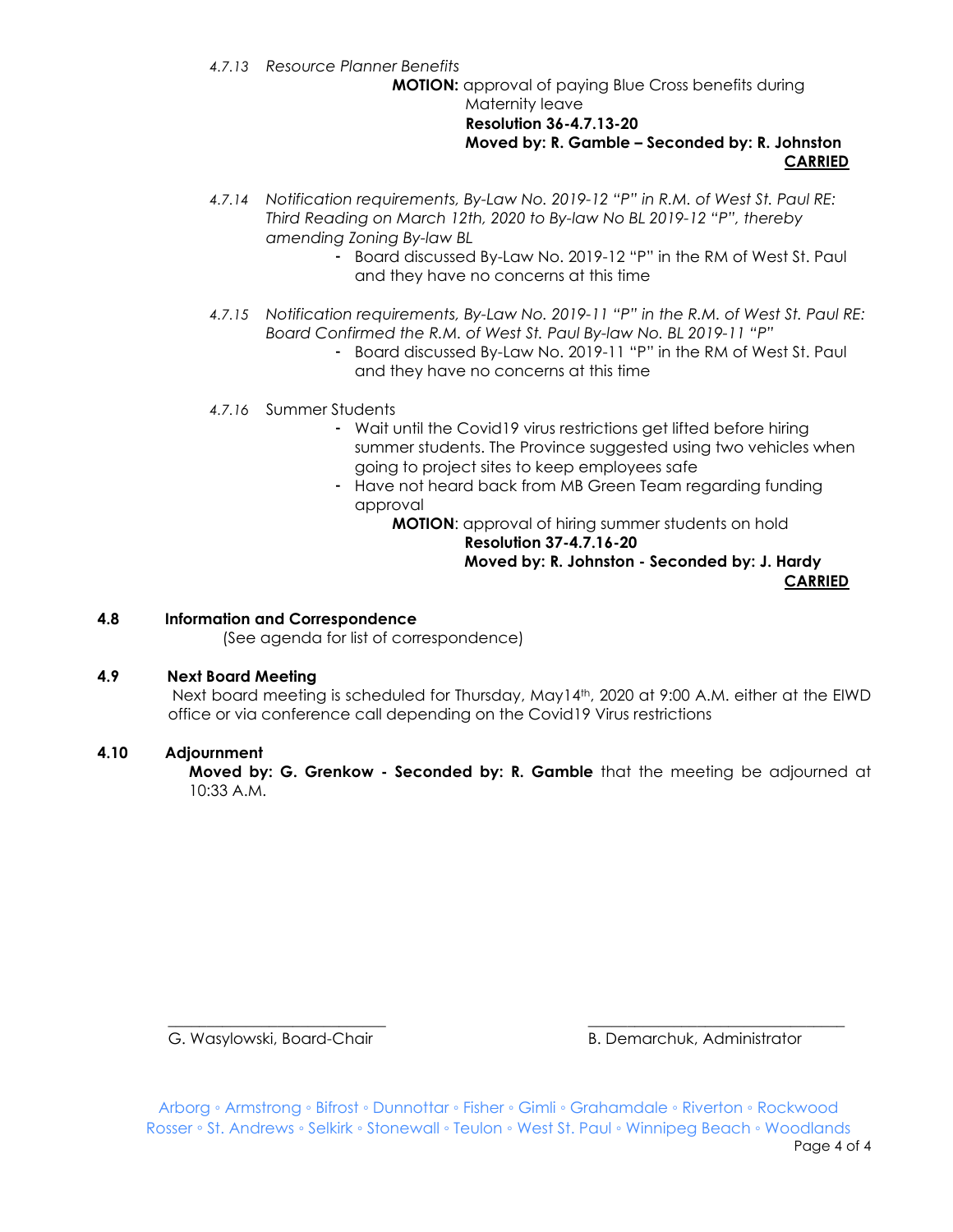

Box 1740, 74th 1st Ave**.** Gimli, MB R0C 1B0 Phone: (204) 642-7578 Fax: (204) 642-7581 Email Address: [info@ei](mailto:info@eiwd.ca)wd.ca



| Thursday, May 21st, 2020 |                                                                                                                                         | <b>Board Meeting No. 05/20</b>                                                                                                                                                                                                                                                       | <b>Conference Call, Gimli, MB</b>                                                                                         |
|--------------------------|-----------------------------------------------------------------------------------------------------------------------------------------|--------------------------------------------------------------------------------------------------------------------------------------------------------------------------------------------------------------------------------------------------------------------------------------|---------------------------------------------------------------------------------------------------------------------------|
| Present:                 | G. Wasylowski<br>R. Johnston<br>R. Gamble<br>G. Grenkow<br>A. Evanchyshin<br>S. Pyziak<br>R. Dyck<br>A. Bélanger<br><b>B.</b> Demarchuk | Chair, East Interlake Watershed District (EIWD)<br>Chair, Icelandic River / Washow Bay Sub-district<br>Vice-Chair, Netley/Grassmere Creek Sub-district<br>Vice-Chair, Willow Creek Sub-district<br>Chair, Fisher/Mantagao River Sub-district<br>Manager, EIWD<br>Administrator, EIWD | Vice-Chair, EIWD & Chair, Netley/Grassmere Creek Sub-district<br>Watershed Planner, MB Agriculture & Resource Development |
| <b>Regrets:</b>          | J. Hardy                                                                                                                                | <b>Provincial Appointee</b>                                                                                                                                                                                                                                                          |                                                                                                                           |

**5.1 Meeting Called to Order at 9:03 A.M.**

**5.2 Approval of Agenda Resolution 38-5.2-20**

**Moved by: R. Gamble - Seconded by: G. Grenkow** That the May Agenda be approved as amended

#### **CARRIED**

**CARRIED**

#### **5.3 Approval of Minutes Resolution 39-5.3-20 Moved by: R. Johnston - Seconded by: R. Gamble** That the minutes of the April  $16<sup>th</sup>$ , 2020, Board meeting be approved as distributed

**CARRIED**

# **5.4 Delegations: Orval Procter**

*Shoal Lake Grassmere Watershed*

- Minister is willing to invest in the Grassmere. Shoal lake filling is a danger to the area. Landowners would like to see some retention for future irrigation use. We need to develop a healthy system for all. Maybe rife raft could be added however the soil type may not allow it.
- Lake MB is off the table, major drain to get to it. Sturgeon Creek is not a good idea as it flows through the city
- Three smaller drains maybe the best system
- Improvements needed along the Grassmere Creek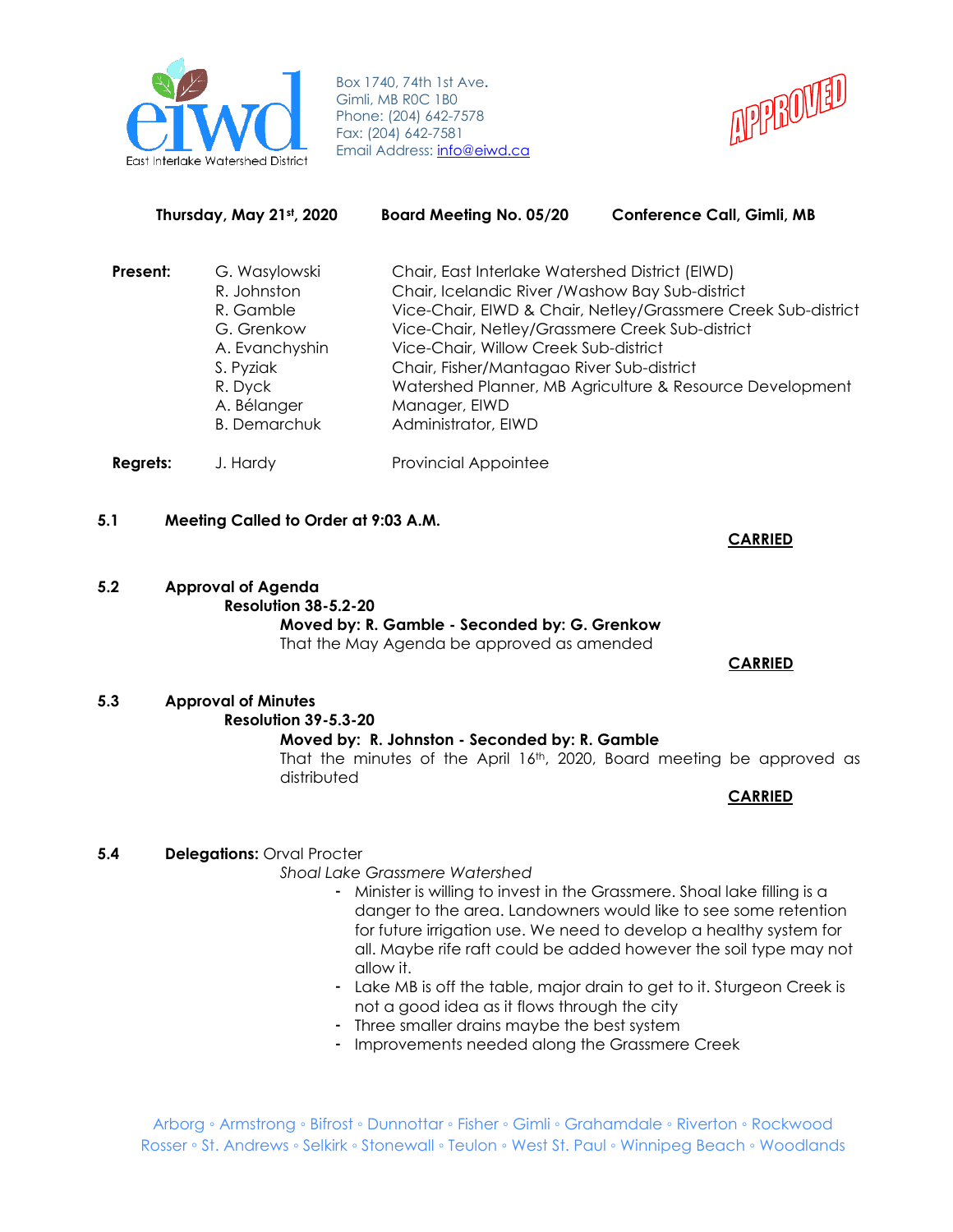# **Resolution 40-5.5-20 Moved by: G. Grenkow – Seconded by: S. Pyziak**

# **CARRIED**

That the Board approved the expenses of \$13,276.84 (April cheque log #4655 – #4669) the financial statements and adopt the following financial reports:

- Income statement April 1, 2020 April 30, 2020
- Balance Sheet as at April 30, 2020
- Pre-Authorized withdrawals for April 2020 and a breakdown of the Visa Card statement for the month of April 2020

# **5.6 Chair /Manager/Watershed Planner**

G. Wasylowski: MB Association of Watersheds (MAW) update:

- No report

R. Dyck:

- Delay from the Province for the 1st Grant Payment
- Final Interim Report to be reviewed by R. Dyck
- Province allowing increase meeting size to twenty-five indoors and fifty outdoors allowing for six-foot distancing. It is up to the EIWD Board to determine how to continue future meetings. Two people can ride in a crew cab

A. Belanger: (as per written report)

**MOTION**: to accept the reports of the Watershed Planner & Manager

**Resolution 41-5.6-20 Moved by: S. Pyziak - Seconded by: R. Gamble CARRIED**

# **5.7 Topics of Discussion**

*5.7.1 Board Member appreciation gift*

- *Jacket with EIWD logo and his name*

**MOTION:** approval of spending up to Four hundred dollars **Resolution 42-5.7.1-20**

**Moved by: R. Gamble - Seconded by: G. Grenkow CARRIED**

*5.7.2 EIWD Policy #2.20 Recognition of Retiring Board Members & Staff – approval* **MOTION**: to approve EIWD Policy #2.20

# **Resolution 43-5.7.2-20**

**Moved by: R. Gamble - Seconded by: R. Johnston CARRIED**

*5.7.3 EIWD Policy#2.22 Electronic Email voting – approval* **MOTION**: to approve EIWD Policy #2.22 with amendments **Resolution 44-5.7.3-20 Moved by: R. Johnston - Seconded by: R. Gamble**

**CARRIED**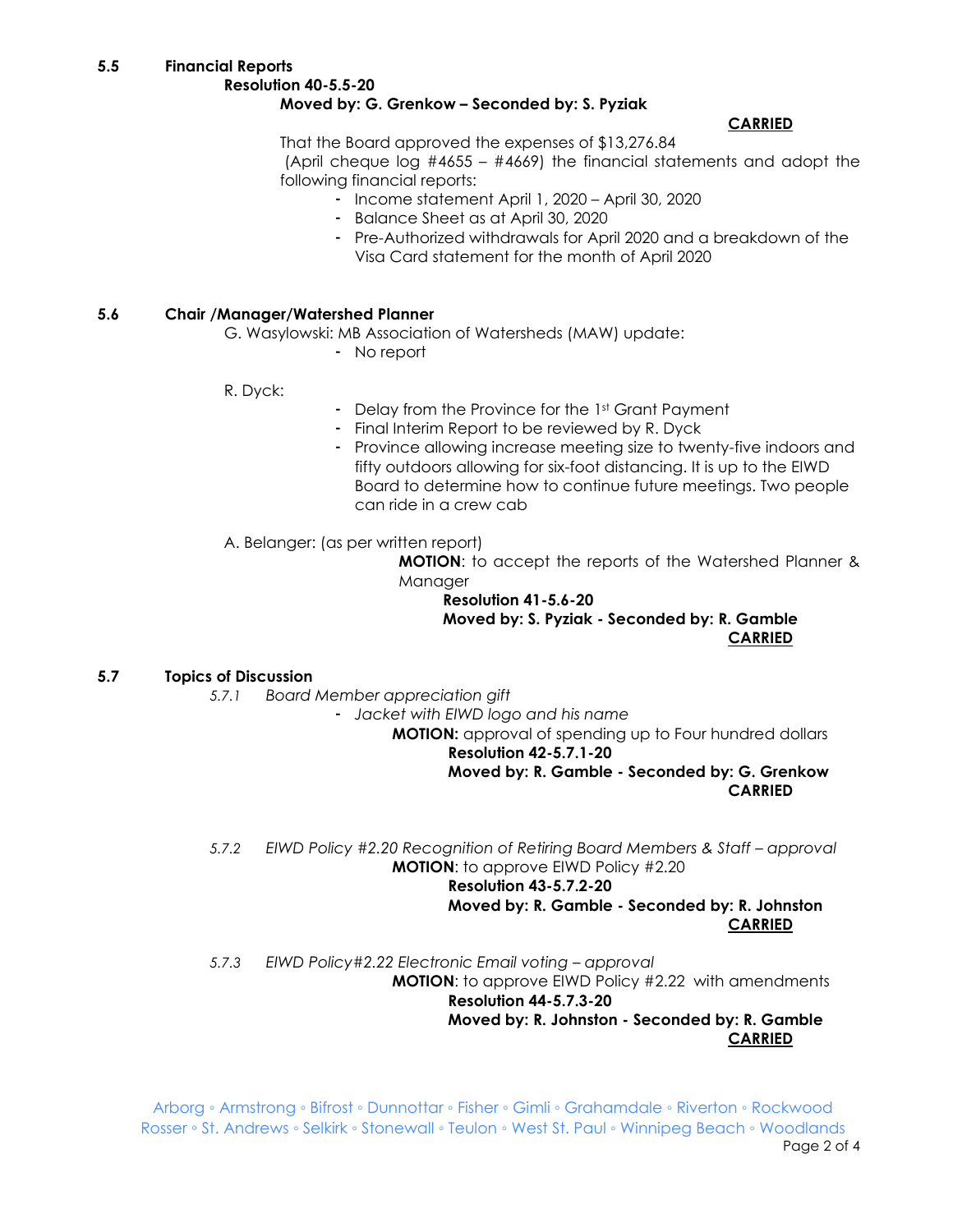- *5.7.4 EIWD Boundaries*
	- TABLED
- *5.7.5 EIWD Willow Creek Sub-district members*
	- TABLED
- *5.7.6 EIWD Levy apportionment*
	- TABLED
- *5.7.7 Community Planning Branch in Selkirk is requesting comments re: Subdivision Application Pt. NE ¼ 15-23-02 WPM in the RM of Fisher, File # 4605-20-7935*
	- Board discussed Subdivision application File #4605-20-7935 in the RM of Fisher and they have no concerns at this time
- *5.7.8 Community Planning Branch in Selkirk is requesting comments re: Subdivision Application PT. SW ¼ 27-23-02 EPM in the RM of Bifrost-Riverton, File # 4105-20- 7936*
	- Board discussed Subdivision application File #4105-20-7936 in the RM of Bifrost-Riverton and they have no concerns at this time
- *5.7.9 Community Planning Branch in Selkirk is requesting comments re: Subdivision Application Pt. SE ¼ 20-24-03 EPM in the RM of Bifrost-Riverton, File # 4105-20- 7941*
	- Board discussed Subdivision application File #4105-20-7941 in the RM of Bifrost-Riverton and they have no concerns at this time
- *5.7.10 MB Real Estate Services Division is requesting comments re; General Permit No. 73439, in Pt. E ½ 1-23-4 EPM in the RM of Bifrost-Riverton, File Reference: NE 14- 23-4EPM*
- *5.7.11 Arborg riverbank forest project*

**MOTION:** approval of contributing up to \$5,000 for the Arborg riverbank forest project

#### **Resolution 45-5.7.11-20 Moved by: G. Grenkow - Seconded by: S. Pyziak CARRIED**

- *5.7.12 Red River Planning District is requesting comments re: Subdivision application in Lot 7, Blk 1, Plan 1489 in the RM of St. Andrews. File #S20-2852*
	- Board discussed Subdivision application File #S20-2852 in the RM of St. Andrews and they have no concerns at this time
- *5.7.13 City Protection Drain*
	- Board Chair suggested adding to the letter that the City protection drain is mentioned in the Grassmere Creek IWMP

**MOTION:** approval of sending the letter with an amendment **Resolution 46-5.7.13-20**

### **Moved by: R. Gamble - Seconded by: R. Johnston CARRIED**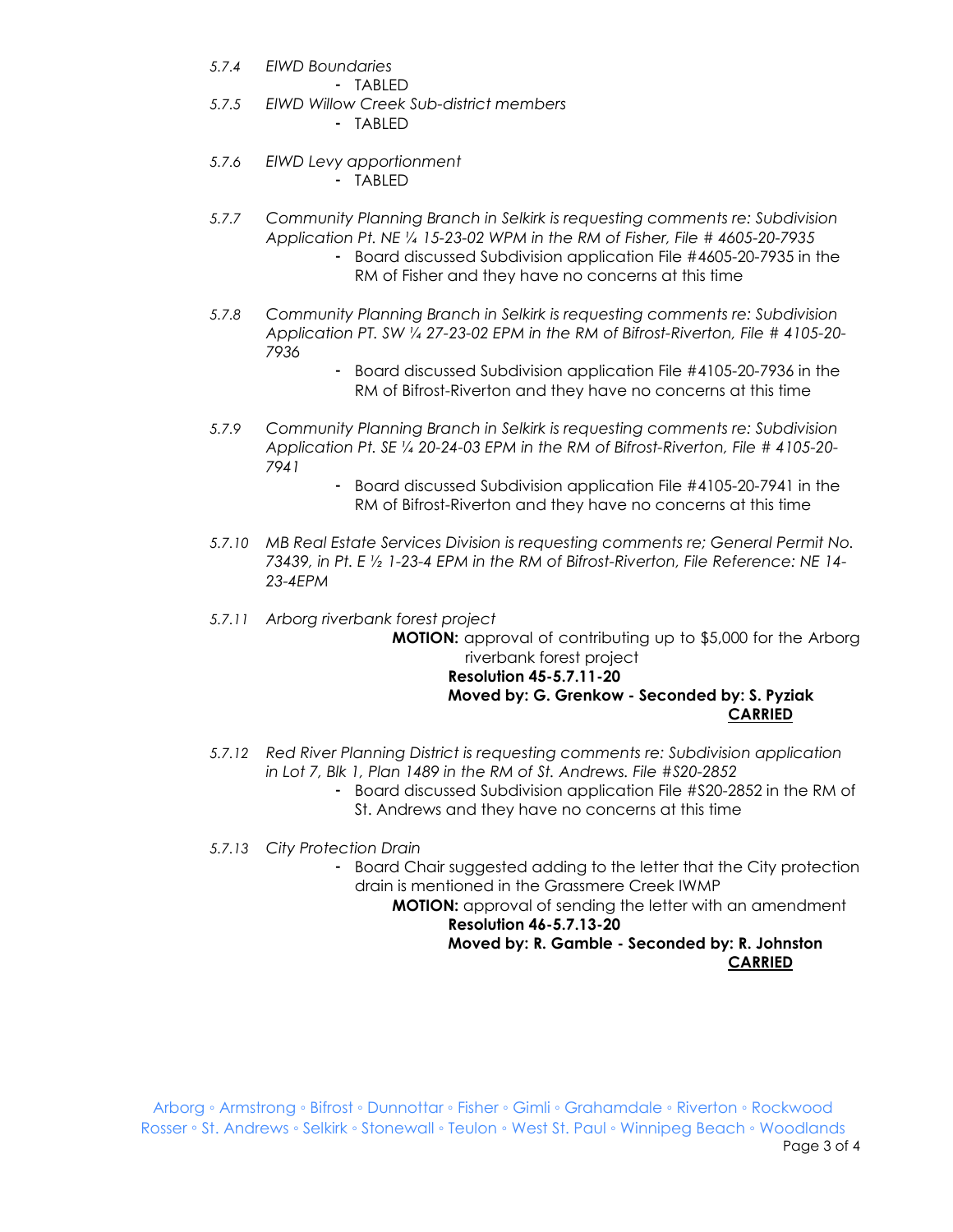#### **5.8 Information and Correspondence**

(See agenda for list of correspondence)

#### **5.9 Next Board Meeting**

Next board meeting is scheduled for Thursday, June 25th, 2020 at 9:00 A.M. tentatively at the EIWD office

#### **5.10 Adjournment**

**Moved by: R. Gamble - Seconded by: A. Evanchyshin** that the meeting be adjourned at 10:11 A.M.

\_\_\_\_\_\_\_\_\_\_\_\_\_\_\_\_\_\_\_\_\_\_\_\_\_\_\_\_ \_\_\_\_\_\_\_\_\_\_\_\_\_\_\_\_\_\_\_\_\_\_\_\_\_\_\_\_\_\_\_\_\_

G. Wasylowski, Board-Chair **B. Demarchuk, Administrator** B. Demarchuk, Administrator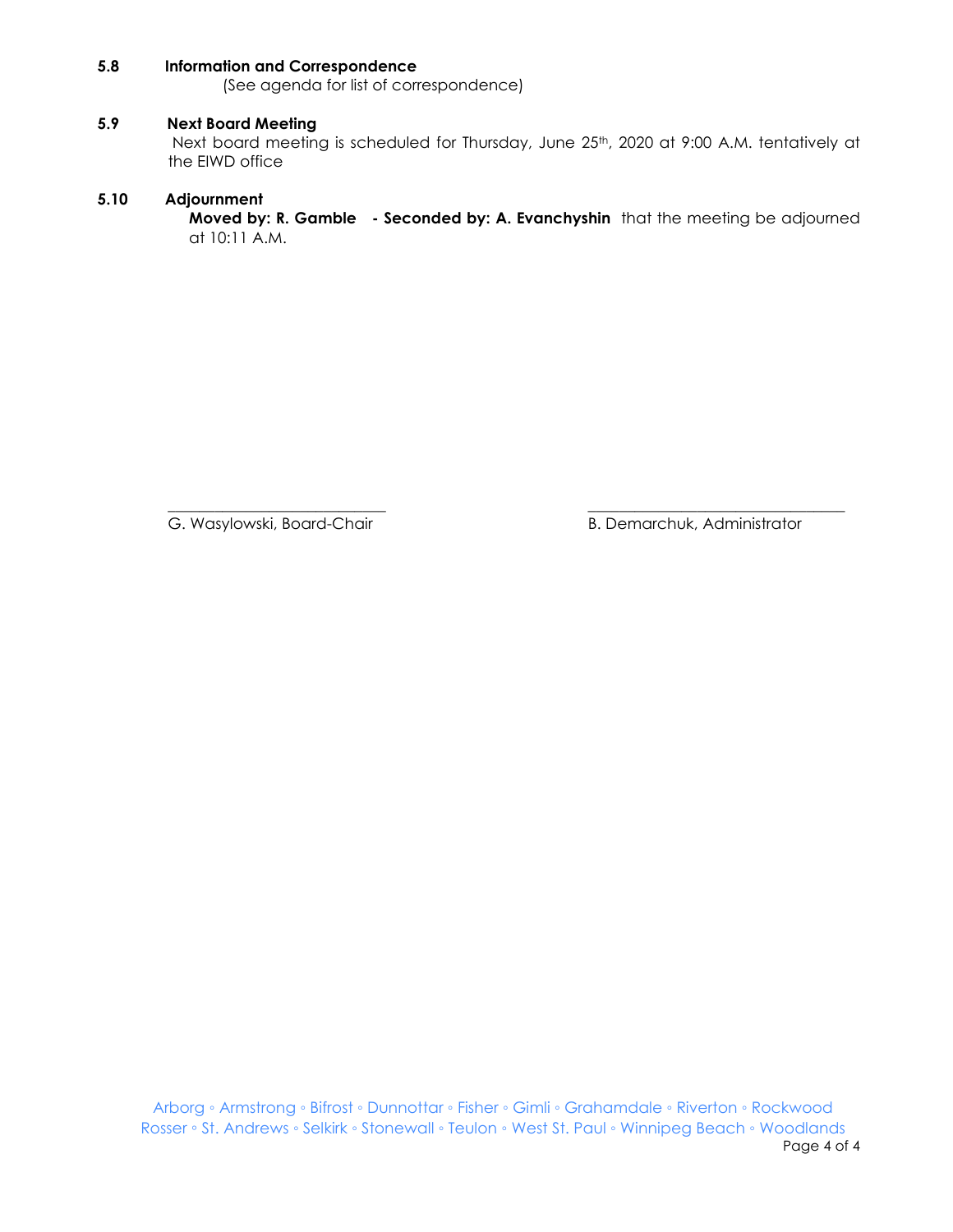

Box 1740, 74th 1st Ave**.** Gimli, MB R0C 1B0 Phone: (204) 642-7578 Fax: (204) 642-7581 Email Address: [info@ei](mailto:info@eiwd.ca)wd.ca



| Thursday, June 25th, 2020 |                                                                                                                              | Board Meeting No. 06/20                                                                                                                                                                                                                                                              | <b>Conference Call, Gimli, MB</b>                             |
|---------------------------|------------------------------------------------------------------------------------------------------------------------------|--------------------------------------------------------------------------------------------------------------------------------------------------------------------------------------------------------------------------------------------------------------------------------------|---------------------------------------------------------------|
| Present:                  | G. Wasylowski<br>R. Johnston<br>R. Gamble<br>G. Grenkow<br>A. Evanchyshin<br>S. Pyziak<br>A. Bélanger<br><b>B.</b> Demarchuk | Chair, East Interlake Watershed District (EIWD)<br>Chair, Icelandic River / Washow Bay Sub-district<br>Vice-Chair, Netley/Grassmere Creek Sub-district<br>Vice-Chair, Willow Creek Sub-district<br>Chair, Fisher/Mantagao River Sub-district<br>Manager, EIWD<br>Administrator, EIWD | Vice-Chair, EIWD & Chair, Netley/Grassmere Creek Sub-district |
| Regrets:                  | R. Dyck<br>J. Hardy                                                                                                          | <b>Provincial Appointee</b>                                                                                                                                                                                                                                                          | Watershed Planner, MB Agriculture & Resource Development      |

- **6.1 Meeting Called to Order at 9:01 A.M.**
- **6.2 Approval of Agenda Resolution 47-6.2-20 Moved by: R. Johnson - Seconded by: R. Gamble** That the June Agenda be approved as amended
- **6.3 Approval of Minutes Resolution 48-6.3-20 Moved by: G. Grenkow - Seconded by: S. Pyziak**

That the minutes of the May  $21^{st}$ , 2020, Board meeting be approved as distributed

**CARRIED**

**6.4 Delegations**

# **6.5 Financial Reports**

**Resolution 49-6.5-20**

#### **Moved by: G. Grenkow – Seconded by: R. Gamble**

**CARRIED**

That the Board approved the expenses of \$13,752.88 (May cheque log #001 – #015) the financial statements and adopt the following financial reports:

- Income statement May 1, 2020 May 31, 2020
- Income statement April 1, 2019 May 31, 2020
- Balance Sheet as at May 31, 2020
- Pre-Authorized withdrawals for May 2020 and a breakdown of the Visa Card statement for the month of May 2020

Arborg ◦ Armstrong ◦ Bifrost ◦ Dunnottar ◦ Fisher ◦ Gimli ◦ Grahamdale ◦ Riverton ◦ Rockwood Rosser ◦ St. Andrews ◦ Selkirk ◦ Stonewall ◦ Teulon ◦ West St. Paul ◦ Winnipeg Beach ◦ Woodlands

**CARRIED**

 **CARRIED**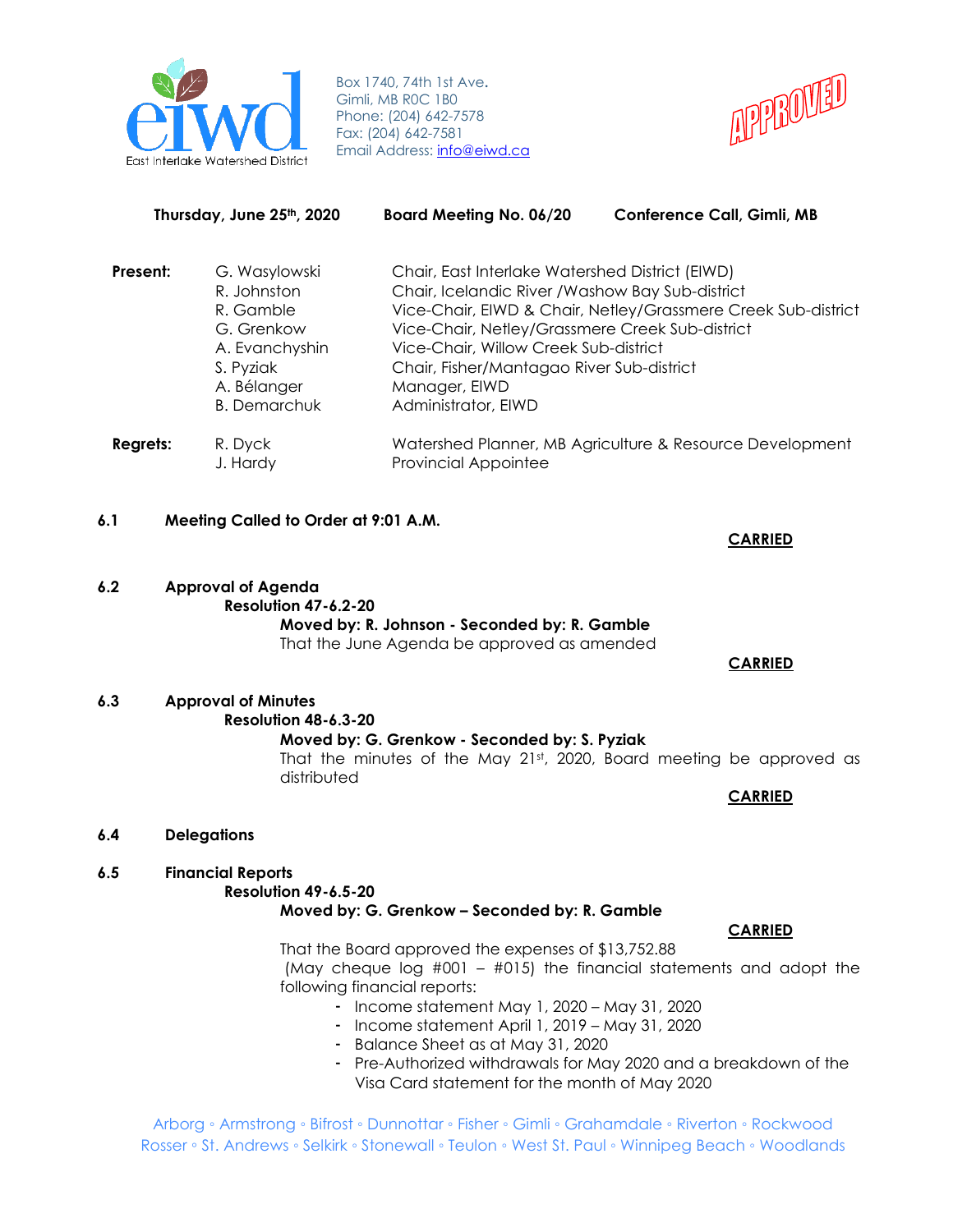#### **6.6 Chair /Manager/Watershed Planner**

- G. Wasylowski: MB Association of Watersheds (MAW) update:
	- G. Grenkow, A. Bélanger and G. Wasylowski met with MB Infrastructure (MI) to discuss the inadequacies of the City Protection Drain and the Shoal Lakes watershed. Grassmere must be reconstructed

A. Bélanger: (as per written report)

**MOTION**: to accept the reports of the Chair & Manager **Resolution 50-6.6-20 Moved by: R. Gamble - Seconded by: R. Johnston CARRIED**

#### **6.7 Topics of Discussion**

- *6.7.1 Community Planning Branch in Selkirk is requesting comments re: Subdivision Application Pt. SE ¼ 16-24-01 EPM in the RM of Fisher, File #4605-20-7944*
	- Board discussed Subdivision application File #4605-20-7944 in the RM of Fisher and they have no concerns at this time
- *6.7.2 Community Planning Branch in Selkirk is requesting comments re: Subdivision Application Pt. NW ¼ 29-23-02 EPM in the RM of Bifrost-Riverton, File # 4105-20- 7946*
	- *Board* discussed Subdivision application File #4105-20-7946 in the RM of Bifrost-Riverton and they have no concerns at this time
- *6.7.3 Community Planning Branch in Selkirk is requesting comments re: Subdivision Application Pt. SE ¼ 09-18-03 EPM in the RM of Armstrong, File # 4602-20-7949*
	- Board discussed Subdivision application File #4602-20-7949 in the RM of Armstrong and they have no concerns at this time
- *6.7.4 Community Planning Branch in Selkirk emailed a notification regarding Subdivision Pt. SE ¼ 32-19-4E in the RM of Gimli, File #4129-15-5469 requesting an extension*
	- Board discussed Subdivision extension notification for File #4129-15- 5469 in the RM of Gimli and they have no concerns at this time
- *6.7.5 Fiscal Year 2020-2021 Budget approval*
	- The Executive Board discussed purchasing new GPS equipment in the \$50,000 range and asked Armand to bring quotes at the next board meeting from different companies

**MOTION**: approval of allowing the manager to explore prices for new GPS equipment and bring quotes at the July Board meeting **Resolution 51-6.7.5-20**

**Moved by: S. Pyziak - Seconded by: G. Grenkow CARRIED**

- *6.7.6 EIWD Boundaries*
	- TABLED
- *6.7.7 EIWD Willow Creek Sub-district members* - TABLED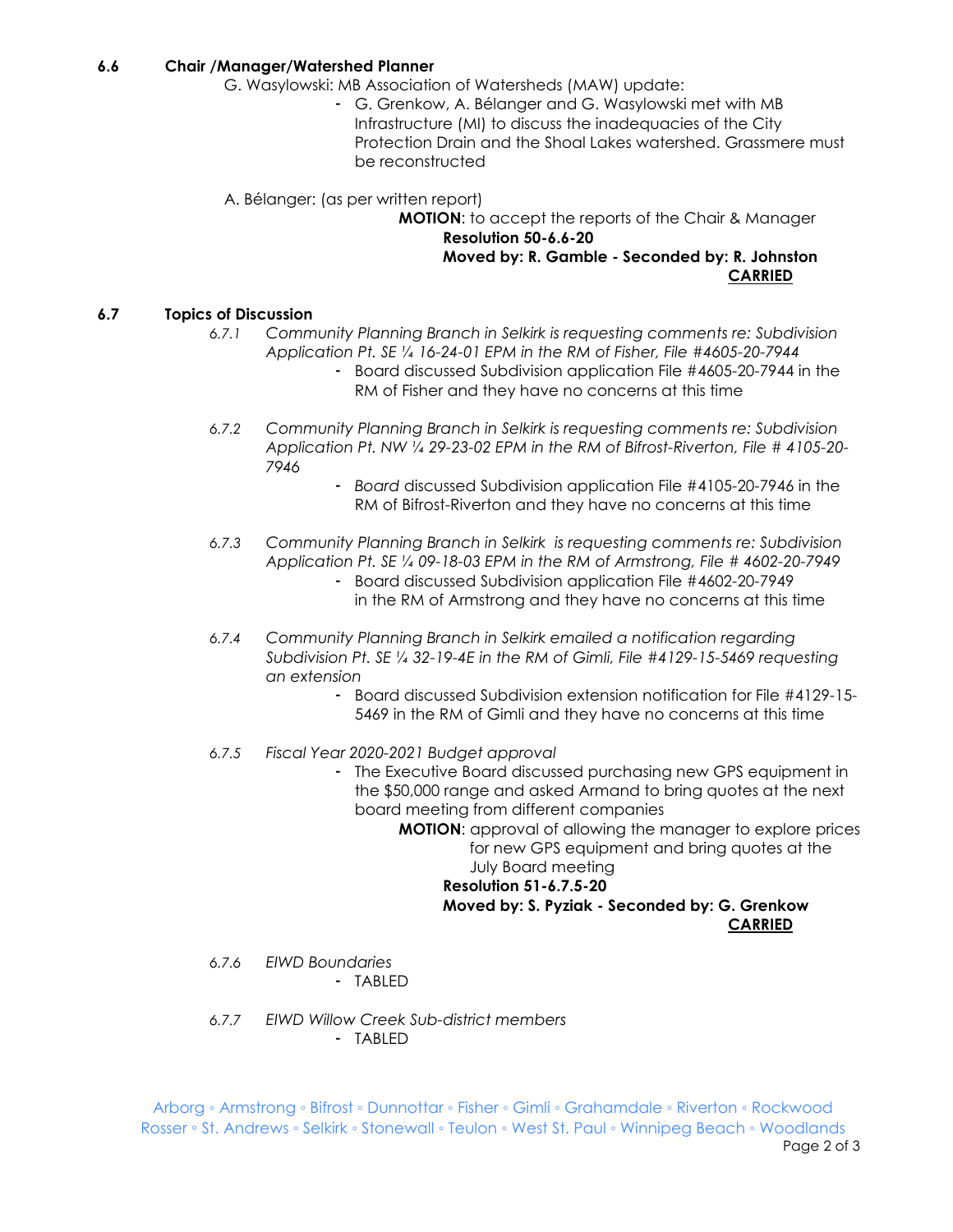# *6.7.8 EIWD Levy apportionment*

- TABLED

*6.7.9 2019/2020 Audit Report postponed until July 23rd, 2020*

#### **6.8 Information and Correspondence**

(See agenda for list of correspondence)

### **6.9 Next Board Meeting**

Next board meeting is scheduled for Thursday, July 23rd , 2020 at 9:00 A.M. via conference call

#### **6.10 Adjournment**

**Moved by: R. Gamble - Seconded by: R. Johnston** that the meeting be adjourned at 9:34 A.M.

 $\overline{\phantom{a}}$  , and the contribution of the contribution of the contribution of the contribution of the contribution of the contribution of the contribution of the contribution of the contribution of the contribution of the G. Wasylowski, Board-Chair **B. Demarchuk, Administrator** B. Demarchuk, Administrator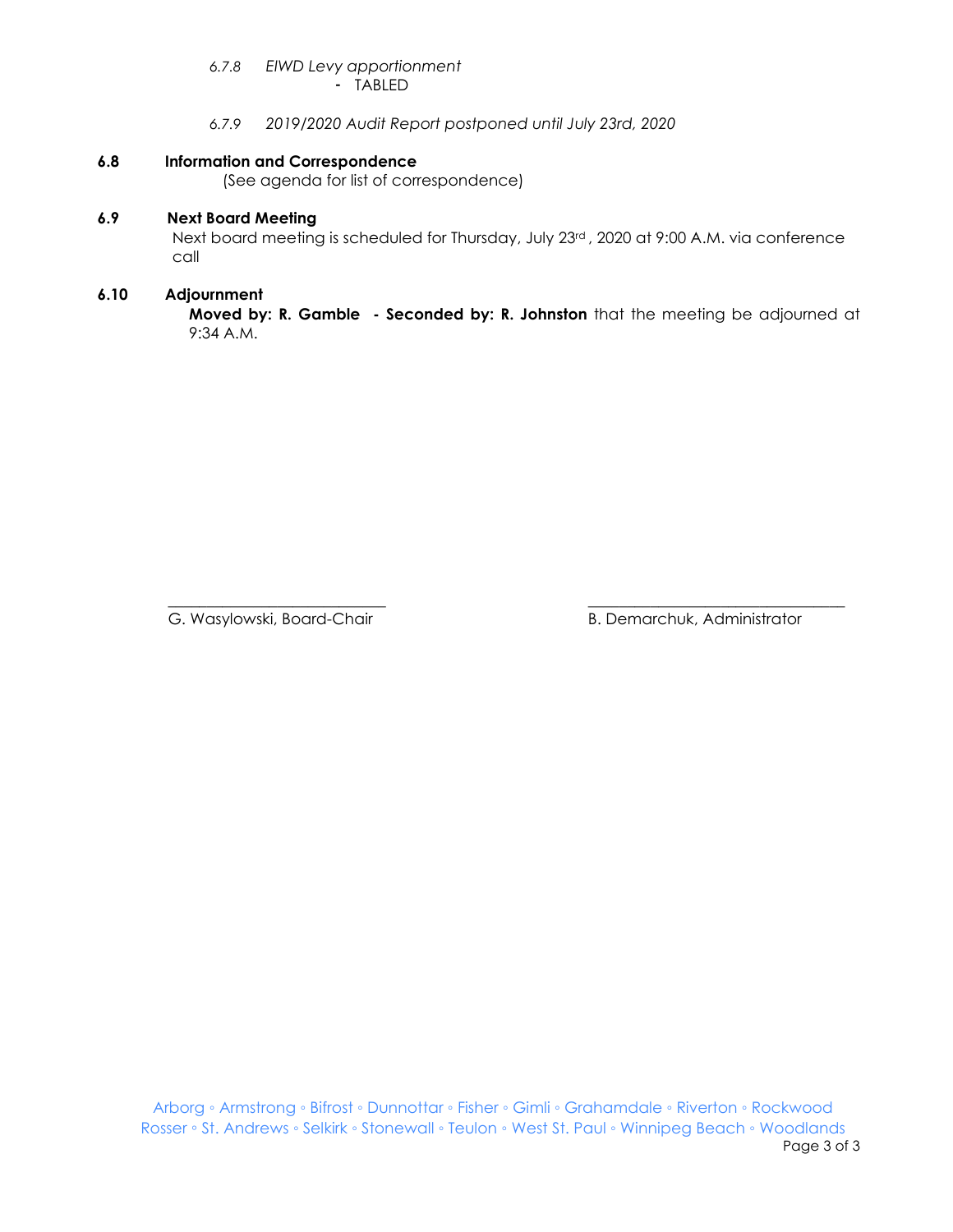

Box 1740, 74th 1st Ave**.** Gimli, MB R0C 1B0 Phone: (204) 642-7578 Fax: (204) 642-7581 Email Address: [info@ei](mailto:info@eiwd.ca)wd.ca



| Thursday, July 23rd, 2020 |                                                                                                          | <b>Board Meeting No. 07/20</b>                                                                                                                                                                 | <b>Conference Call, Gimli, MB</b>                                                                                         |
|---------------------------|----------------------------------------------------------------------------------------------------------|------------------------------------------------------------------------------------------------------------------------------------------------------------------------------------------------|---------------------------------------------------------------------------------------------------------------------------|
| Present:                  | G. Wasylowski<br>R. Johnston<br>R. Gamble<br>G. Grenkow<br>R. Dyck<br>A. Bélanger<br><b>B.</b> Demarchuk | Chair, East Interlake Watershed District (EIWD)<br>Chair, Icelandic River / Washow Bay Sub-district<br>Vice-Chair, Netley/Grassmere Creek Sub-district<br>Manager, EIWD<br>Administrator, EIWD | Vice-Chair, EIWD & Chair, Netley/Grassmere Creek Sub-district<br>Watershed Planner, MB Agriculture & Resource Development |
| Regrets:                  | S. Pyziak<br>J. Hardy<br>A. Evanchyshin                                                                  | Chair, Fisher/Mantagao River Sub-district<br><b>Provincial Appointee</b><br>Vice-Chair, Willow Creek Sub-district                                                                              |                                                                                                                           |

#### **7.1 Meeting Called to Order at 9:04 A.M.**

**7.2 Approval of Agenda Resolution 52-7.2-20 Moved by: R. Gamble - Seconded by: G. Grenkow** That the July Agenda be approved as amended

#### **CARRIED**

**CARRIED**

# **7.3 Approval of Minutes Resolution 53-7.3-20 Moved by: R. Johnston - Seconded by: R. Gamble**

That the minutes of the June  $25<sup>th</sup>$ , 2020, Board meeting be approved as distributed

**CARRIED**

#### **7.4 Delegations**

# **7.5 Financial Reports**

#### **Resolution 54-7.5-20**

#### **Moved by: G. Grenkow – Seconded by: R. Johnston**

#### **CARRIED**

That the Board approved the expenses of \$38,888.71

(June cheque log  $#016 - #032$ ) the financial statements and adopt the following financial reports:

- Income statement June 1, 2020 June 30, 2020
- Income statement April 1, 2020 June 30, 2020
- Balance Sheet as at June 30, 2020
- Pre-Authorized withdrawals for June 2020 and a breakdown of the Visa Card statement for the month of June 2020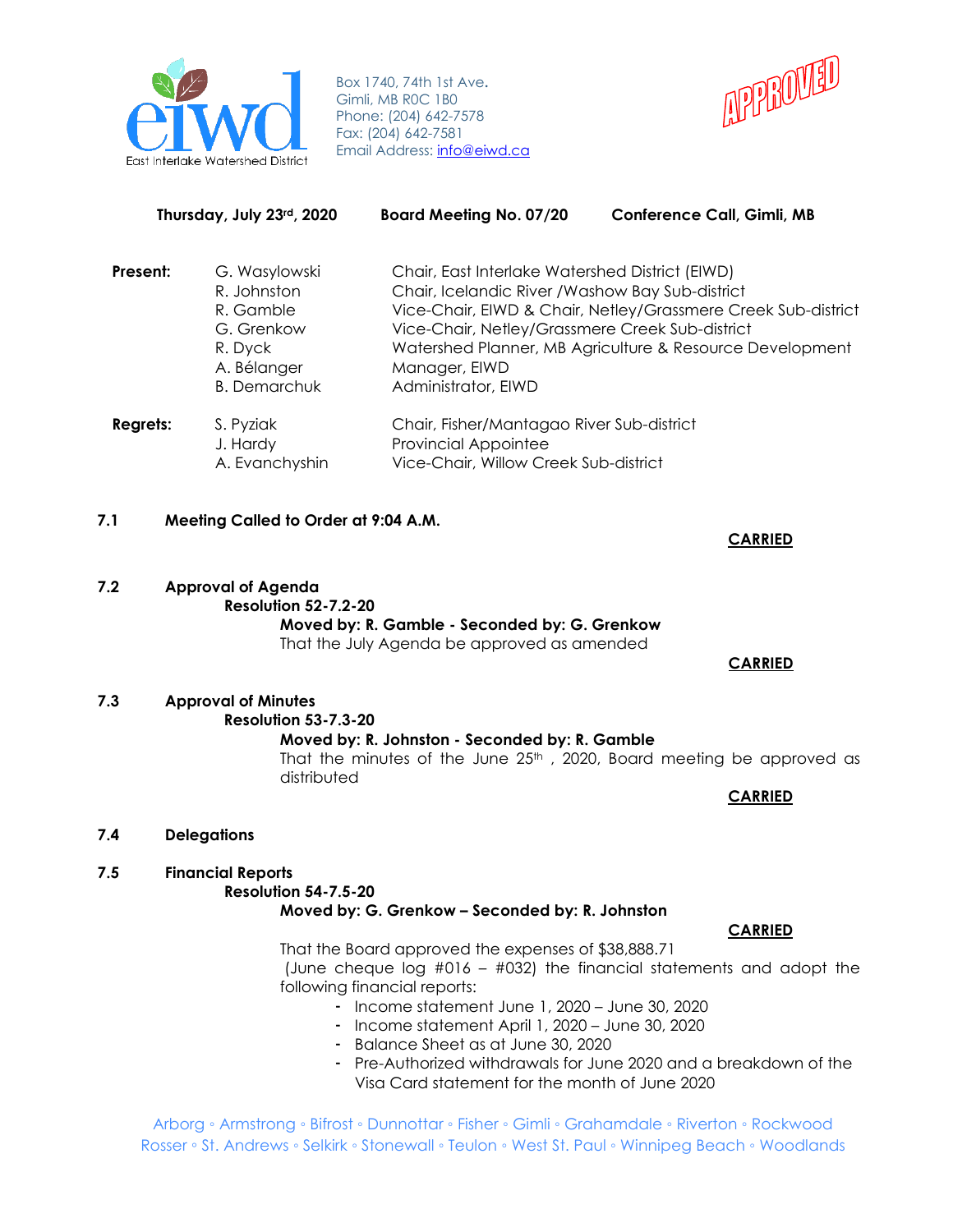#### **7.6 Chair /Manager/Watershed Planner**

- G. Wasylowski: MB Association of Watersheds (MAW) update:
	- Goats at the Gimli High School, A. Belanger was interviewed by CBC News and Global Winnipeg. Great way to trim prairie grass and a great comparison to bison grazing the tall grass areas hundreds of years ago trying to mimic through farming practices
	- Attended the GROW News release yesterday at the Leg. EIWD to receive \$250,000 for environmental projects
- A. Bélanger: (as per written report)

R. Dyck:

- Webinars for Managers for support through COVID
- Local GROW committee approved by the Watershed Board with two Local Producers. EIWD can have four committees one for each watershed however we would have to pass a policy and sign an agreement. There is more information on the last GROW webinar which is available online

**MOTION**: to accept the reports of the Chair/Manager & Watershed Planner

#### **Resolution 55-7.6-20 Moved by: R. Gamble - Seconded by: G. Grenkow CARRIED**

### **7.7 Topics of Discussion**

- *7.7.1 Community Planning Branch in Selkirk is requesting comments re: Subdivision Application Pt. W ½ 19-18-04 EPM in the RM of Gimli, File #4129-20-7953* - Board discussed Subdivision application File #4129-20-7953 in the RM of Gimli and they have no concerns at this time
- *7.7.2 East Interlake Planning District - Notice of Public Hearing Application for Variation under the RM of Gimli Zoning By-Law #11.0013, as amended for your review*
	- Board discussed the Notice of Public Hearing Application in the RM of Gimli and they have no concerns at this time
- *7.7.3 Red River Planning is requesting comments re: RM of West St. Paul Zoning Bylaw 2/99P, Zoning By-Law Amendment 2020-09 "P"*
	- Board discussed the Zoning By-law 2/99P, Zoning By-Law Amendment 2020-09 "P" in the RM of West St. Paul and they have no concerns at this time
- *7.7.4 Red River Planning District is requesting comments re: Subdivision Application Pt. NW & SW 9-15-4E in the RM of St. Andrews, File #S20-2856*
	- Board discussed Subdivision Application File #S20-2856 in the RM of St. Andrews and they have no concerns at this time
- *7.7.5 Community Planning Branch in Selkirk is requesting comments re: Subdivision Application Pt. SE 1/4 04-26-01 EPM in the RM of Fisher, File #4605-20-7955*
	- Board discussed Subdivision application File #4605-20-7955 in the RM of Fisher and they have no concerns at this time
- *7.7.6 Red River Planning District is requesting comments re: Subdivision Application Pt. RL 19/21, Plan 17780 in the RM of St. Andrews, File #S20-2858*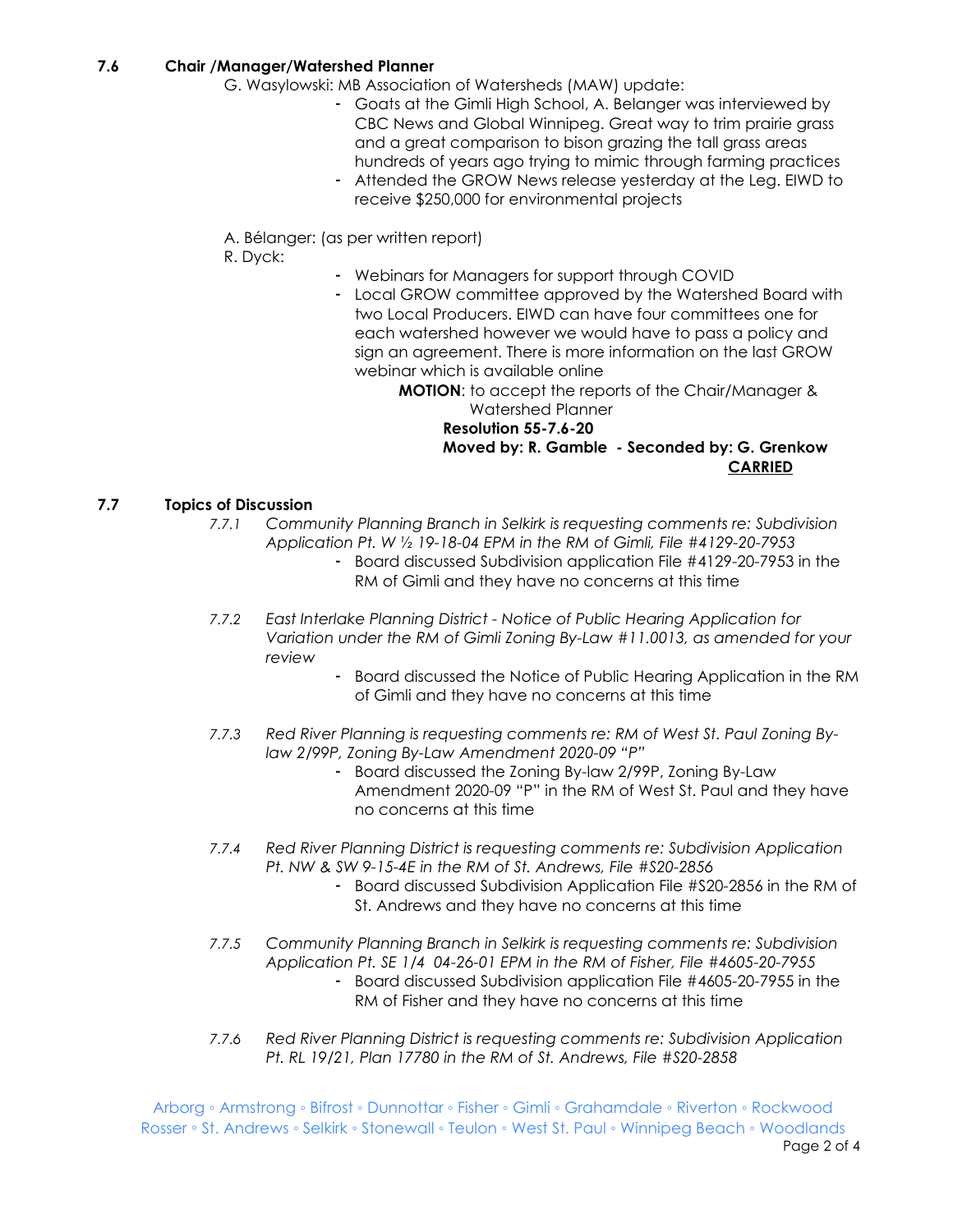- Board discussed Subdivision Application File #S20-2858 in the RM of St. Andrews and they have no concerns at this time
- *7.7.7 Community Safety Net is conducting an important safety initiative for kids in Gimli. The investment is only \$15 per child and you can support as few or as many children as you wish*
- *7.7.8 EIWD Boundaries*
	- TABLED
- *7.7.9 EIWD Willow Creek Sub-district members* - TABLED
- *7.7.10 EIWD Levy apportionment* - TABLED
- *7.7.11 2019/2020 Audit Report APPROVAL* **MOTION**: to approve the 2019/2020 Fiscal Year Audit Financial Report and FINAL Audit as East Interlake Conservation District **Resolution 56-7.7.10-20 Moved by: R. Johnston - Seconded by: R. Gamble CARRIED**
- *7.7.12 GPS Equipment*
	- The Board discussed the three options that were presented on the Manager's report: Brant/Topcon for \$90,999.97 or Lewis/Leica for \$54,000 or Cansel: Trimble/Spectra for \$50,271.94.
	- **MOTION**: approval of spending up to \$60,000 for GPS equipment. Armand to negotiate for best economical price for EIWD **Resolution 57-7.7.11-20 Moved by: G. Grenkow - Seconded by: R. Gamble CARRIED**

#### **7.8 Information and Correspondence**

(See agenda for list of correspondence)

#### **7.9 Next Board Meeting**

Next board meeting is scheduled for Thursday, September 10<sup>th</sup>, 2020 at 9:00 A.M. at the EIWD office and/or via conference call as per Provincial protocol

#### **7.10 Adjournment**

**Moved by: R. Gamble - Seconded by: G. Grenkow** that the meeting be adjourned at 9:40 A.M.

G. Wasylowski, Board-Chair **B. Demarchuk, Administrator** B. Demarchuk, Administrator

Arborg ◦ Armstrong ◦ Bifrost ◦ Dunnottar ◦ Fisher ◦ Gimli ◦ Grahamdale ◦ Riverton ◦ Rockwood Rosser ◦ St. Andrews ◦ Selkirk ◦ Stonewall ◦ Teulon ◦ West St. Paul ◦ Winnipeg Beach ◦ Woodlands Page 3 of 4

 $\overline{\phantom{a}}$  , and the contribution of the contribution of the contribution of the contribution of the contribution of the contribution of the contribution of the contribution of the contribution of the contribution of the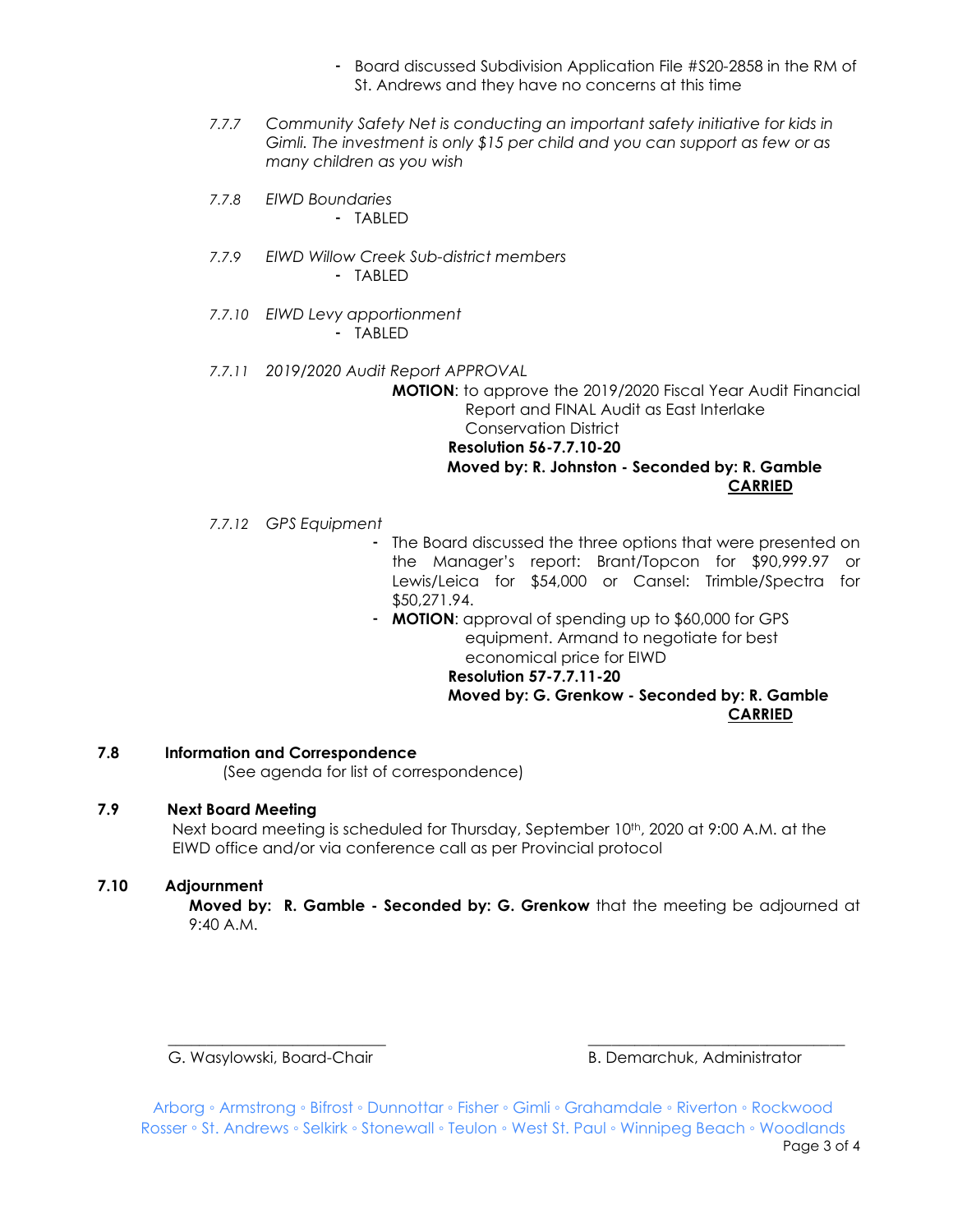

Box 1740, 74th 1st Ave**.** Gimli, MB R0C 1B0 Phone: (204) 642-7578 Fax: (204) 642-7581 Email Address: [info@ei](mailto:info@eiwd.ca)wd.ca



| Present: | G. Wasylowski       | Chair, East Interlake Watershed District (EIWD)               |
|----------|---------------------|---------------------------------------------------------------|
|          | R. Johnston         | Chair, Icelandic River / Washow Bay Sub-district              |
|          | R. Gamble           | Vice-Chair, EIWD & Chair, Netley/Grassmere Creek Sub-district |
|          | G. Grenkow          | Vice-Chair, Netley/Grassmere Creek Sub-district               |
|          | R. Dyck             | Watershed Planner, MB Agriculture & Resource Development      |
|          | S. Pyziak           | Chair, Fisher/Mantagao River Sub-district                     |
|          | J. Hardy            | <b>Provincial Appointee</b>                                   |
|          | A. Evanchyshin      | Vice-Chair, Willow Creek Sub-district                         |
|          | A. Bélanger         | Manager, EIWD                                                 |
|          | <b>B.</b> Demarchuk | Administrator, EIWD                                           |

**Thursday, September 10th, 2020 Board Meeting No. 08/20 Lakeview Resort Conference Room, Gimli, MB**

#### **Regrets:**

### **8.1 Meeting Called to Order at 9:05 A.M.**

**8.2 Approval of Agenda Resolution 58-8.2-20 Moved by: R. Johnston - Seconded by: J. Hardy**

That the September Agenda be approved as amended

 **CARRIED**

**CARRIED**

**8.3 Approval of Minutes**

**Resolution 59-8.3-20**

#### **Moved by: G. Grenkow - Seconded by: A. Evanchyshin**

That the minutes of the July 23rd , 2020, Board meeting be approved as distributed

**CARRIED**

**8.4 Delegations**

#### **8.5 Financial Reports**

#### **Resolution 60-8.5-20**

#### **Moved by: S. Pyziak – Seconded by: J. Hardy CARRIED**

That the Board approved the expenses of \$27,138.99

(July cheque log #33 – #58) the financial statements and adopt the following financial reports:

- Income statement July 1, 2020 July 31, 2020
- Income statement April 1, 2020 July 31, 2020
- Balance Sheet as at July 31, 2020
- Pre-Authorized withdrawals for July 2020 and a breakdown of the Visa Card statement for the month of July 2020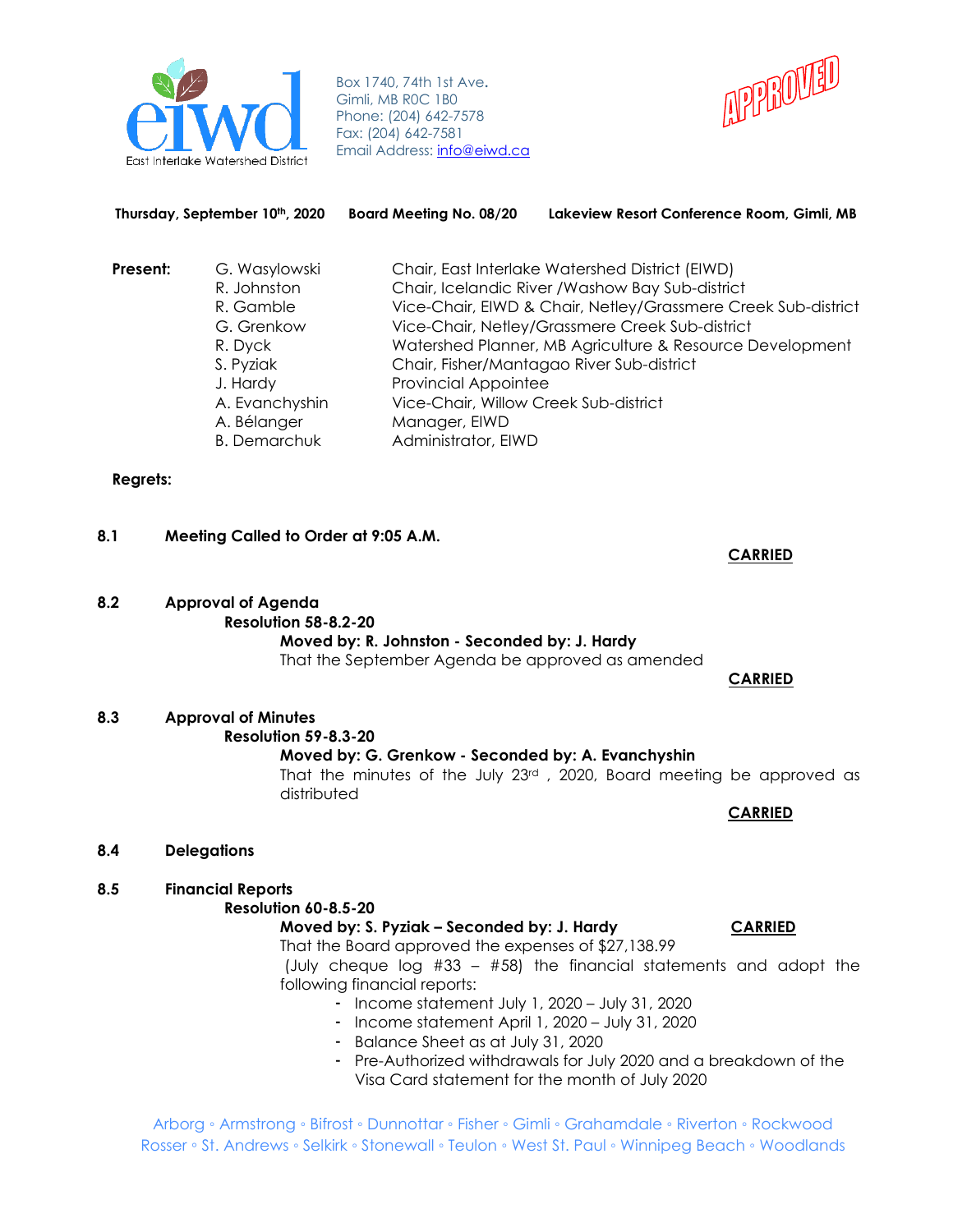That the Board approved the expenses of \$23,757.02 (August cheque log  $#59 - #78$ ) the financial statements and adopt the following financial reports:

- Income statement August 1, 2020 August 31, 2020
- Income statement April 1, 2020 August 31, 2020
- Balance Sheet as at August 31, 2020
- Pre-Authorized withdrawals for August 2020 and a breakdown of the Visa Card statement for the month of August 2020

#### **8.6 Chair /Manager/Watershed Planner**

- G. Wasylowski: MB Association of Watersheds (MAW) update:
	- MAW Conference cancelled this year, and the AGM will be virtual
		- A. Belanger and G. Wasylowski met with the Town of Stonewall Mayor, Council and CAO re: Annexation Proposal with the RM of Rockwood. Three quarters of land looking to Annex
		- Allocation of Budget has not been approved, although there was a majority vote, Provincial funding is not a guarantee
- A. Bélanger: (as per written report)
- R. Dyck:
- S. Dillabough is now working with Municipal Relations and C. Reynolds is now the new Watershed Planner
- Grow funding needs to be allocated in the Budget
- Three Watershed District expansions
- Audits and Final Budget deadlines were extended
- Monthly meetings with managers re: GROW program

**MOTION**: to accept the reports of the Chair/Manager & Watershed Planner

#### **Resolution 61-8.6-20**

**Moved by: R. Johnston - Seconded by: G. Grenkow CARRIED**

#### **8.7 Topics of Discussion**

*8.7.1 2020/2021 EIWD Final Budget Approved*

**MOTION**: approval of the 2020/2021 Final Budget

# **Resolution 62-8.7.1-20**

# **Moved by: S. Pyziak - Seconded by: R. Johnson CARRIED**

- *8.7.2 Quotes from Sentry Concrete Solutions and MuddRuckers Concrete Lifting and Leveling to lift and level the EIWD office floor*
	- The Board discussed the options regarding the office repair
	- Tabled
- *8.7.3 Red River Planning District is requesting comments re: Subdivision Application RL 40 & Lots 10/14, Plan 1364 in the City of Selkirk, File #S20-2859*
	- Board discussed Subdivision Application File #S20-2859 in the City of Selkirk and they have no concerns at this time
- *8.7.4 Red River Planning District is requesting comments re: Subdivision Application Lot 8, Plan 19642 & Pt. SE 34-17-3E in the RM of St. Andrews, File #S20-2862*
	- Board discussed Subdivision Application File #S20-2862 in the RM of St. Andrews and they have no concerns at this time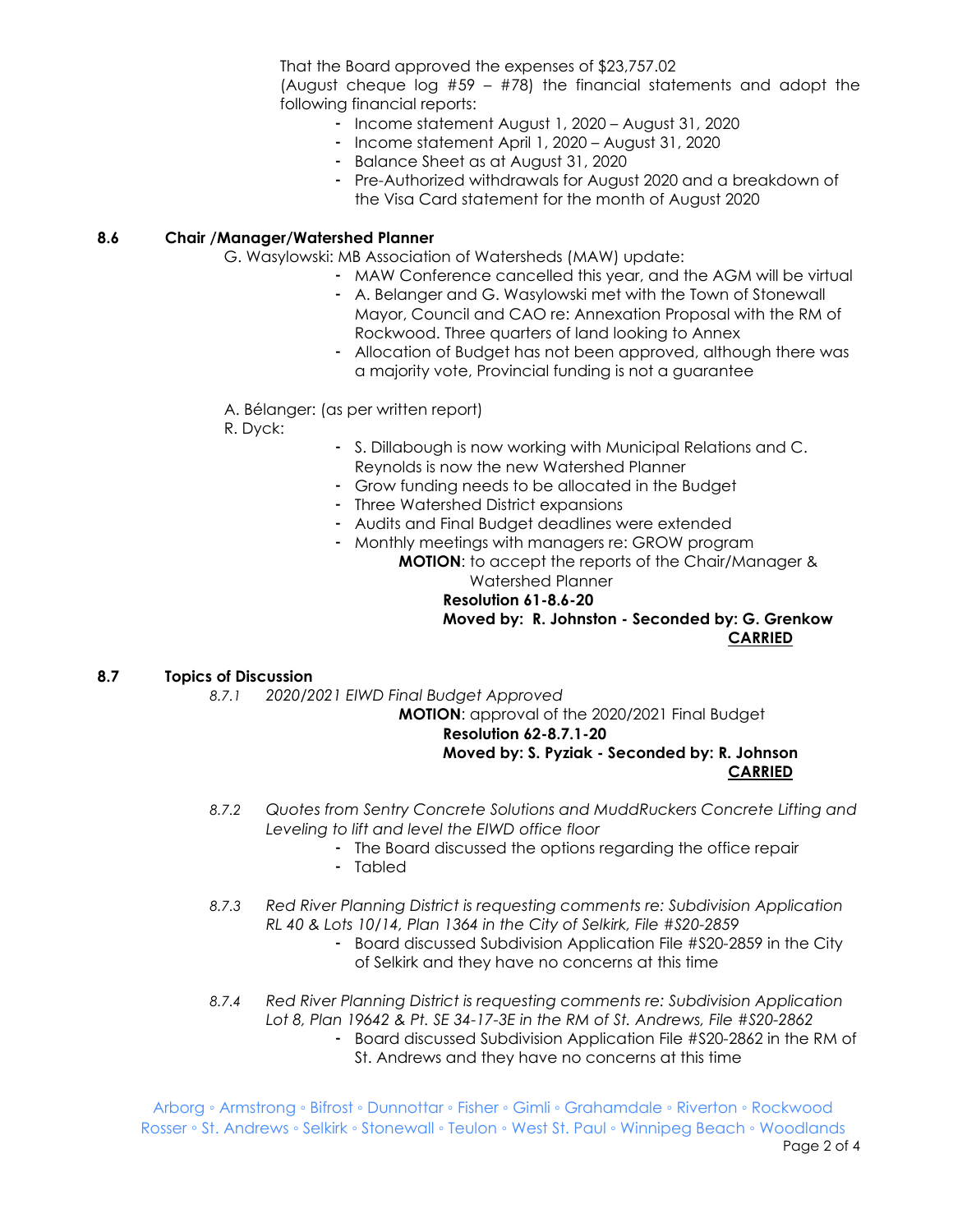- *8.7.5 Community Planning Branch in Selkirk is requesting comments re: Subdivision Application Pt. NW ¼ 07-20-04 EPM in the RM of Gimli, File #4129-20-7959*
	- Board discussed Subdivision Application File #4129-20-7959 in the RM of Gimli and they have no concerns at this time
- *8.7.6 South Interlake Planning District is requesting comments re: Subdivision Application Pt. NW ¼ 22-13-02 EPM in the RM of Rockwood, File #4168-20-7964*
	- Board discussed Subdivision Application File #4168-20-7964 in the RM of Rockwood and they have no concerns at this time
- *8.7.7 Community Planning Branch in Selkirk is requesting comments re: Subdivision Application PT. SW ¼ 03-18-04 EPM in the Town of Winnipeg Beach , File #4465- 20-7966*
	- Board discussed Subdivision Application File #4465-20-7966 in the Town of Winnipeg Beach and they have no concerns at this time
- *8.7.8 Community Planning Branch in Selkirk is requesting comments re: Subdivision Application Pt. NW ¼ 34-20-02 EPM in the RM of Armstrong, File #4602-20-7970*
	- Board discussed Subdivision Application File #4602-20-7970 in the RM of Armstrong and they have no concerns at this time
- *8.7.9 Town of Stonewall Annexation Proposal for property in the RM of Rockwood* - Naturalized water retention with natural plant solutions
	- Taxes go back to Rockwood

**MOTION**: approval of sending a letter of support and will be emailed out to the EIWD Board for approval

#### **Resolution 63-8.7.9-20 Moved by: G. Grenkow - Seconded by: S. Pyziak CARRIED**

*8.7.10 The Oak Hammock Marsh Interpretive Centre will once again be visiting schools in Manitoba, Saskatchewan, and Ontario from November 2020 to April 2021 with its travelling education programs; The Wetland Ecovan. EICD paid \$1,530.00 in 2019 for the following schools: Lightly, Prairie Blossom, Broad Valley & Fisher Branch* 

**MOTION**: approval of spending up to \$2,000 to support the Wetland Ecovan

#### **Resolution 64-8.7.10-20 Moved by: S. Pyziak - Seconded by: R. Johnston CARRIED**

*8.7.11 EIWD AGM December 2020*

The Board discussed the following options:

- Phone video with presentations
- Group of people with video and presentations
- Meetings and elections over the phone
- Postpone AGM and elections
- If the Province will insist that we follow the Bylaw, host the AGM at the Fraserwood Hall and invite Sub-district members but no guests
- Host four to five AGM's, one per Sub-district

- Sub-district meetings over the phone in December

#### TABLED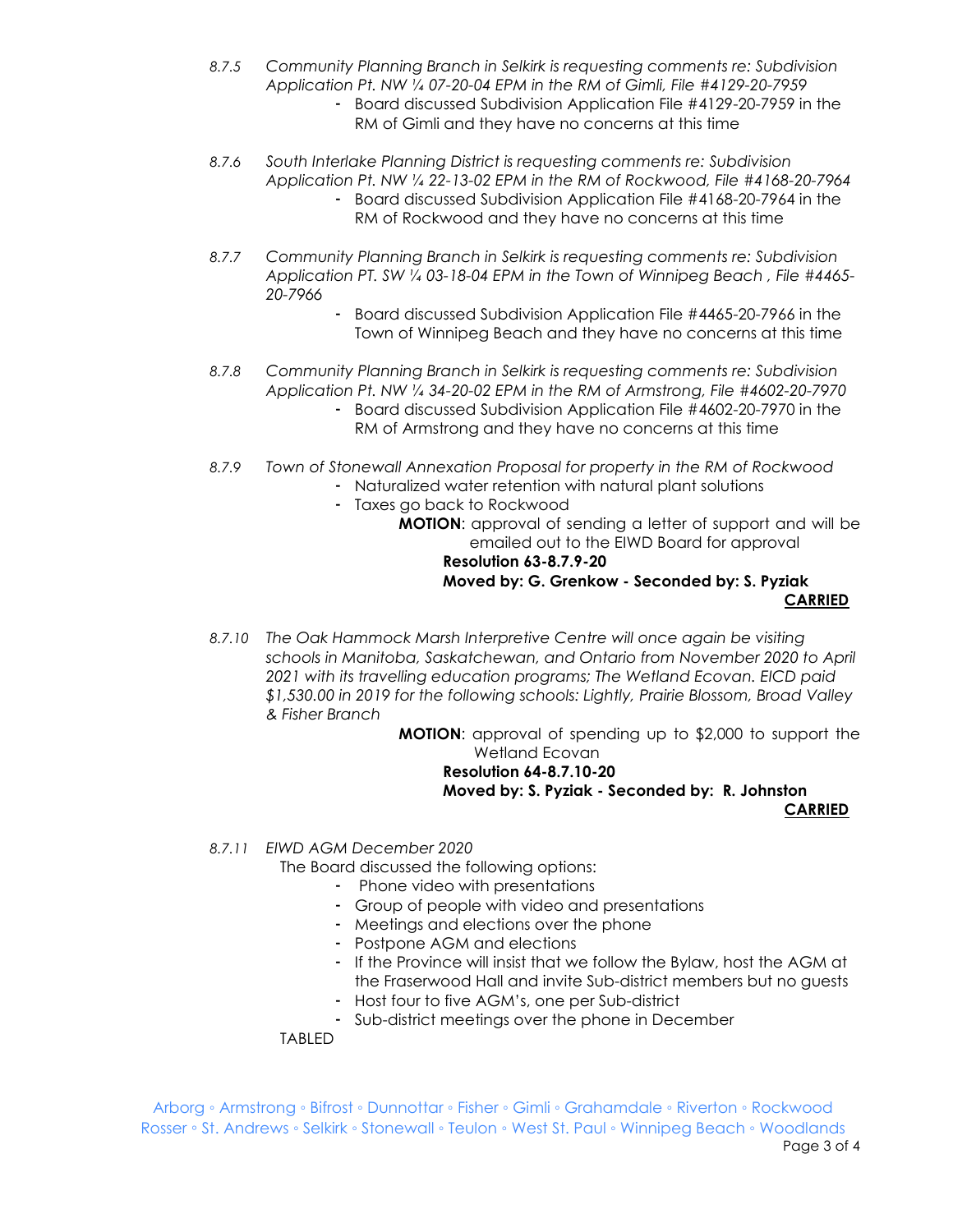- *8.7.12 EIWD Sub-district Boundaries - Andrea McLean will be partaking in the discussion*
	- The Board discussed the three options that were presented
	- Board must have a Resolution by next week
	- Proposal approved by the Board by September 30, 2020. The proposal must be sent to all Municipal Members for approval. They have 60 days to approve
	- Regulation map must be created and sent to A. Belanger for approval

**MOTION**: approval of OPTION 3 as presented to the Board with purposed Sub-district Boundary changes in **FIWD** 

> **Resolution 65-8.7.12-20 Moved by: R. Johnston - Seconded by: S. Pyziak CARRIED**

- *8.7.13 EIWD Willow Creek Sub-district members*
	- The Board discussed the three options that were presented
- *8.7.14 EIWD Levy apportionment*

- Issues raised by West St. Paul has been adequately discussed. Levy's were reviewed at Sub-district and Board level and no changes were recommended

**MOTION**: approval of continuing with the percentage Levies. Due process has been carried out as far as addressing the Levy apportionment

#### **Resolution 66-8.7.14-20 Moved by: G. Grenkow - Seconded by: R. Johnston CARRIED**

*8.7.15 Upcoming review for A. Belanger's annual salary* 

# **8.8 Information and Correspondence**

(See agenda for list of correspondence)

# **8.9 Next Board Meeting**

Next board meeting is scheduled for Thursday, October 8<sup>th</sup>, 2020 at 9:00 A.M. at the Lakeview Conference Centre and/or via conference call

## **8.10 Adjournment**

**Moved by: A. Evanchyshin - Seconded by: S. Pyziak** that the meeting be adjourned at 11:06 A.M.

R. Gamble, Board-Vice-Chair **B. Demarchuk, Administrator** B. Demarchuk, Administrator

Arborg ◦ Armstrong ◦ Bifrost ◦ Dunnottar ◦ Fisher ◦ Gimli ◦ Grahamdale ◦ Riverton ◦ Rockwood Rosser ◦ St. Andrews ◦ Selkirk ◦ Stonewall ◦ Teulon ◦ West St. Paul ◦ Winnipeg Beach ◦ Woodlands Page 4 of 4

\_\_\_\_\_\_\_\_\_\_\_\_\_\_\_\_\_\_\_\_\_\_\_\_\_\_\_\_ \_\_\_\_\_\_\_\_\_\_\_\_\_\_\_\_\_\_\_\_\_\_\_\_\_\_\_\_\_\_\_\_\_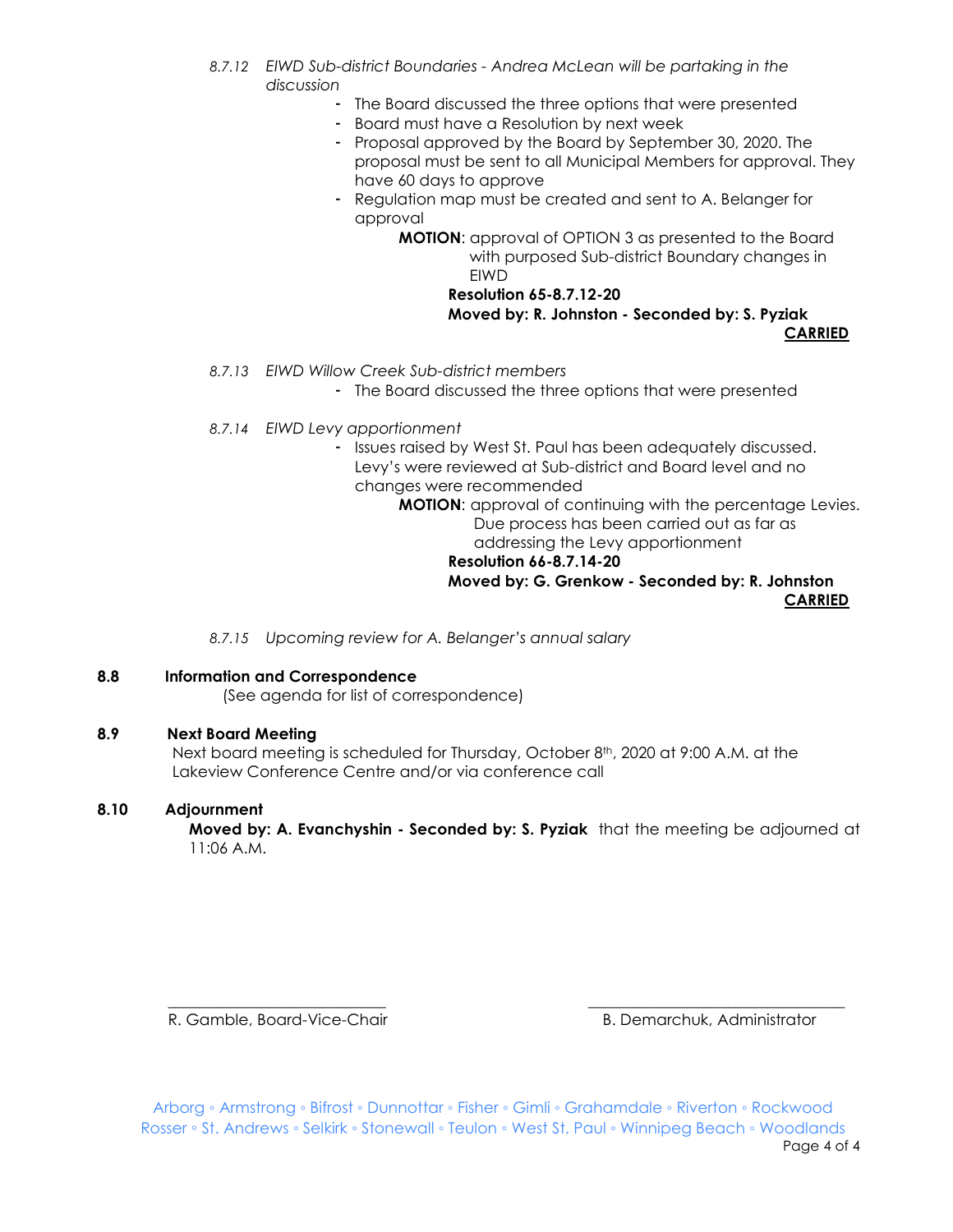

Box 1740, 74th 1st Ave**.** Gimli, MB R0C 1B0 Phone: (204) 642-7578 Fax: (204) 642-7581 Email Address: **info@eiwd.ca** 



|          | Thursday, October 8th, 2020                                                                                                             | Board Meeting No. 09/20              | Lakeview Resort Conference Room, Gimli, MB                                                                                                                                                                                                                                                                                                                                |
|----------|-----------------------------------------------------------------------------------------------------------------------------------------|--------------------------------------|---------------------------------------------------------------------------------------------------------------------------------------------------------------------------------------------------------------------------------------------------------------------------------------------------------------------------------------------------------------------------|
| Present: | G. Wasylowski<br>R. Johnston<br>R. Gamble<br>G. Grenkow<br>R. Dyck<br>S. Pyziak<br>A. Evanchyshin<br>A. Bélanger<br><b>B.</b> Demarchuk | Manager, EIWD<br>Administrator, EIWD | Chair, East Interlake Watershed District (EIWD)<br>Chair, Icelandic River / Washow Bay Sub-district<br>Vice-Chair, EIWD & Chair, Netley/Grassmere Creek Sub-district<br>Vice-Chair, Netley/Grassmere Creek Sub-district<br>Watershed Planner, MB Agriculture & Resource Development<br>Chair, Fisher/Mantagao River Sub-district<br>Vice-Chair, Willow Creek Sub-district |
| Regrets: | J. Hardy                                                                                                                                | <b>Provincial Appointee</b>          |                                                                                                                                                                                                                                                                                                                                                                           |

- **9.1 Meeting Called to Order at 9:02 A.M.**
- **9.2 Approval of Agenda**

# **Resolution 67-9.2-20 Moved by: S. Pyziak - Seconded by: R. Gamble**

That the October Agenda be approved as amended

# **9.3 Approval of Minutes**

**Resolution 68-9.3-20**

**Moved by: R. Johnston - Seconded by: G. Grenkow** That the minutes of the September 10<sup>th</sup>, 2020, Board meeting be approved as distributed

**CARRIED**

# **9.4 Delegations**

# **9.5 Financial Reports**

#### **Resolution 69-9.5-20**

#### **Moved by: R. Gamble - Seconded by: S. Pyziak CARRIED**

That the Board approved the expenses of \$72,131.99 (September cheque log #79 – #98) the financial statements and adopt the following financial reports:

- Income statement Sept 1, 2020 Sept 30, 2020
- Income statement April 1, 2020 Sept 30, 2020
- Balance Sheet as at Sept 30, 2020
- Pre-Authorized withdrawals for September 2020 and a breakdown of the Visa Card statement for the month of September 2020

Arborg ◦ Armstrong ◦ Bifrost ◦ Dunnottar ◦ Fisher ◦ Gimli ◦ Grahamdale ◦ Riverton ◦ Rockwood Rosser ◦ St. Andrews ◦ Selkirk ◦ Stonewall ◦ Teulon ◦ West St. Paul ◦ Winnipeg Beach ◦ Woodlands

#### **CARRIED**

 **CARRIED**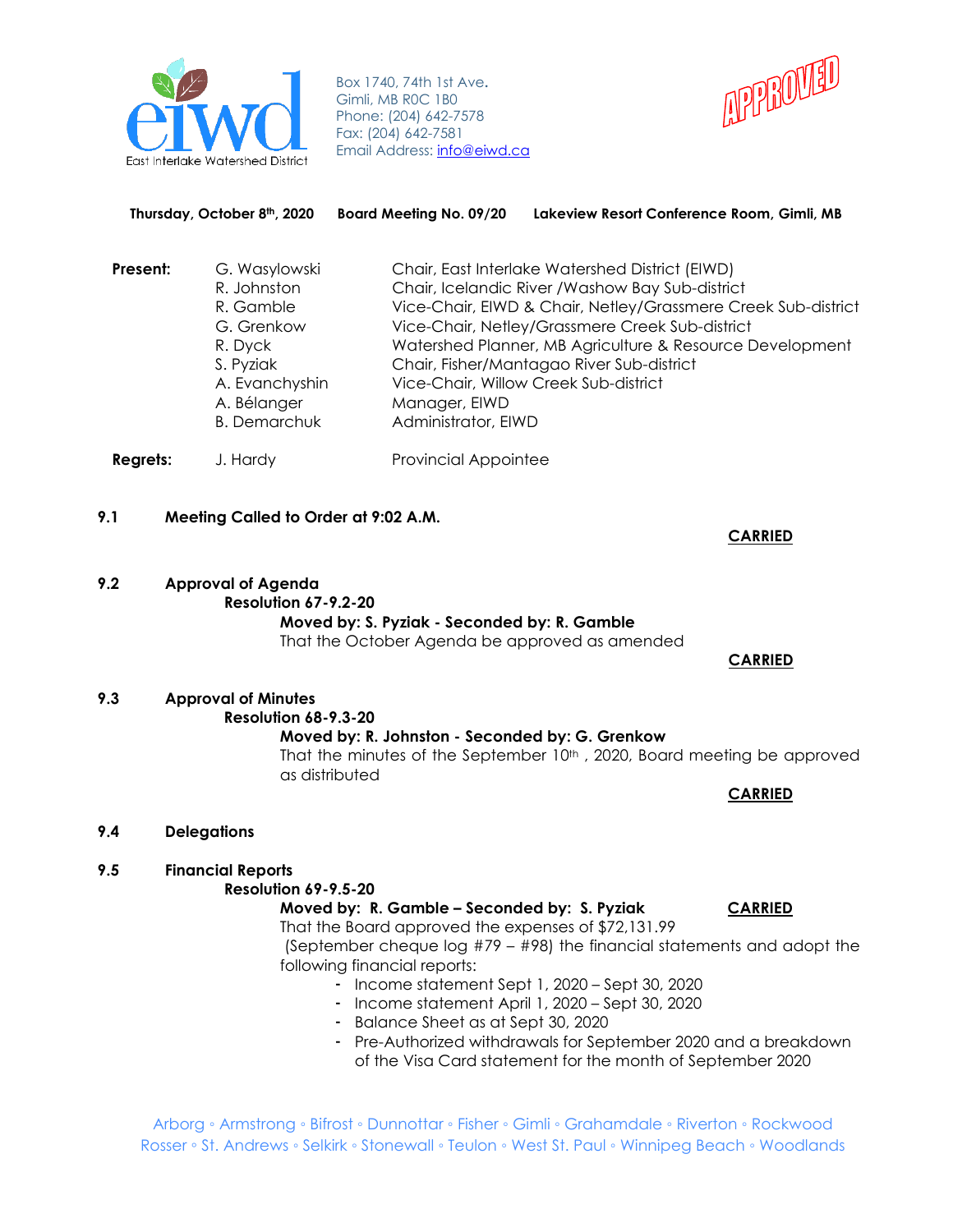#### **9.6 Chair /Manager/Watershed Planner**

- G. Wasylowski: MB Association of Watersheds (MAW) update:
	- MAW is hiring a Project Manager to manage the Living Lab-Eastern Prairies team and other initiatives
	- Move forward with Sub-district meetings
- A. Bélanger: (as per written report)
- R. Dyck:
- Provincial Appointees have been approved by Honourable Blaine Pedersen

**MOTION**: to accept the reports of the Chair/Manager & Watershed Planner **Resolution 70-9.6-20 Moved by: R. Johnston - Seconded by: S. Pyziak CARRIED**

**ACTION:** Add to the November Agenda: LiDAR Data for West St. Paul

#### **9.7 Topics of Discussion**

- *9.7.1 Community Planning Branch in Selkirk is requesting comments re: Subdivision Application PT. SW ¼ 14-18-03 EPM in the RM of Gimli , File #4129-20-7972* - Board discussed Subdivision Application File #4129-20-7972 in the
	- RM of Gimli and they have no concerns at this time
- *9.7.2 2020 MB Watershed Awards Nomination to be submitted by Oct. 28th, 2020*
- *9.7.3 Manitoba Sustainable Energy Association (ManSEA) is excited to be partnering with the Manitoba Environmental Industries Association (MEIA) in offering the following Optimizing Geothermal Design Webinar on Wednesday, October 14th, 2020 from 10:00 am – 11:00 am online. Registration cost: \$10.00*
- *9.7.4 Red River Planning District is requesting comments re: Subdivision Application RL 11/13, Plan 3405 in the RM of St. Andrews, File #S20-2864*
	- Board discussed Subdivision Application File #S20-2864 in the RM of St. Andrews and they have no concerns at this time
- *9.7.5 EIWD Enhancement Protection /GROW program expression of interest and information package*
	- Include Landowner cost up front
	- Pembina Valley WD hired a consultant for landowner liaison
	- GROW grant can include staff time
	- Hire a Sub-district member to start the GROW Team program as a consultant
- *9.7.6 Sub-district Boundary Realignment Proposal*
	- December 6<sup>th</sup> timeline
		- Resolutions will be sent out on behalf of Andrea to Municipalities, And they will be asked to return to sender
		- Rosser is a priority to become WD members
		- EIWD Board decided to have a minimum of two representatives for Urban areas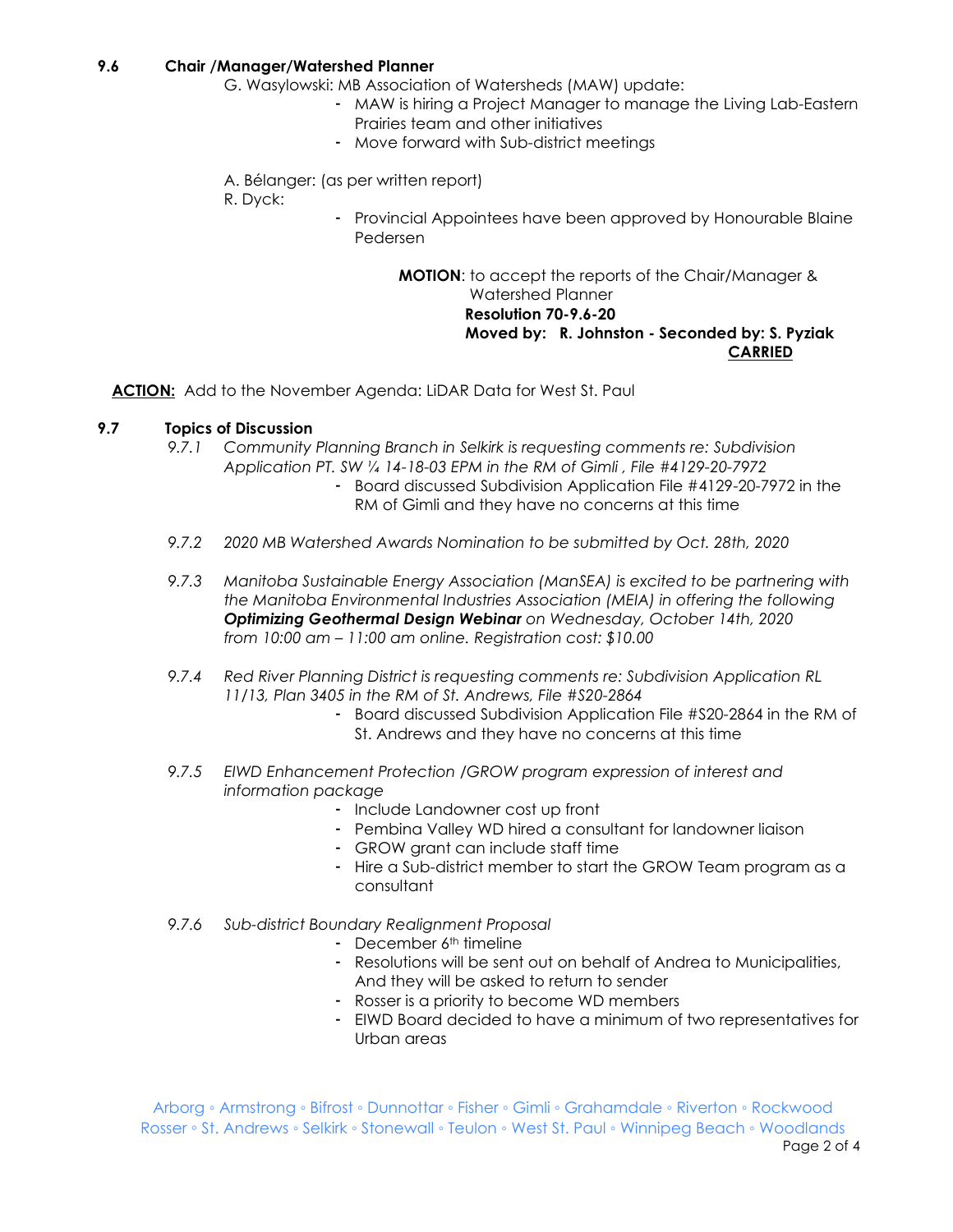- Stonewall is split into two sub-districts and the Board is fine with the Proposal as is, developed as per the Sub-district Boundary Realignment Proposal

**MOTION**: approval of keeping the Sub-district Boundary Alignment as is, which was developed by Manitoba Agriculture and Resource Development **Resolution 71-9.7.6-20 Moved by: S. Pyziak - Seconded by: R. Johnston CARRIED**

- *9.7.7 Sub-district/GROW committee meeting dates*
	- The Executive Board is the GROW committee as they will foresee projects and they have signing authority. R. Dyck will create the policy
	- Fisher /Mantagao River meeting in Fisher Branch on Monday, November 9<sup>th</sup> at 7:00 p.m. Location to be determined
	- Icelandic/Washow Sub-district, Willow Sub-district, Netley/Wavey/Parks/Grassmere Sub-district meeting locations and dates to be determined

*9.7.8 Construction of the Tom N. wetland and water storage project*

**MOTION**: approval of hiring a consultant for construction

 and spending a max of \$15,000 with the Ag Action grant

 **Resolution 72-9.7.8-20 Moved by: R. Gamble - Seconded by: G. Grenkow CARRIED**

- *9.7.9 Community Planning Branch in Selkirk is requesting comments re: Subdivision Application PT. NW ¼ 22-19-03 EPM in the RM of Gimli, File #4129-20-7977* 
	- Board discussed Subdivision Application File #4129-20-7977 in the RM of Gimli and they have no concerns at this time
- *9.7.10 Arborg Riverbank Forest Project*
	- *Project completed*
- *9.7.11 EIWD AGM December 2020* - *Tabled*
- *9.7.12 EIWD office floor*
	- *Tabled*

Board thanked S. Pyziak for attending the meeting prior to excusing herself at 11:01 A.M.

*9.7.13 Extend A. Irvine's employment to cover the resource assistant while on maternity leave*

**MOTION:** approval of extending A. Irvine as Term until March

 31, 2021  **Resolution 73-9.7.13-20 Moved by: G. Grenkow – Seconded by: R. Gamble CARRIED**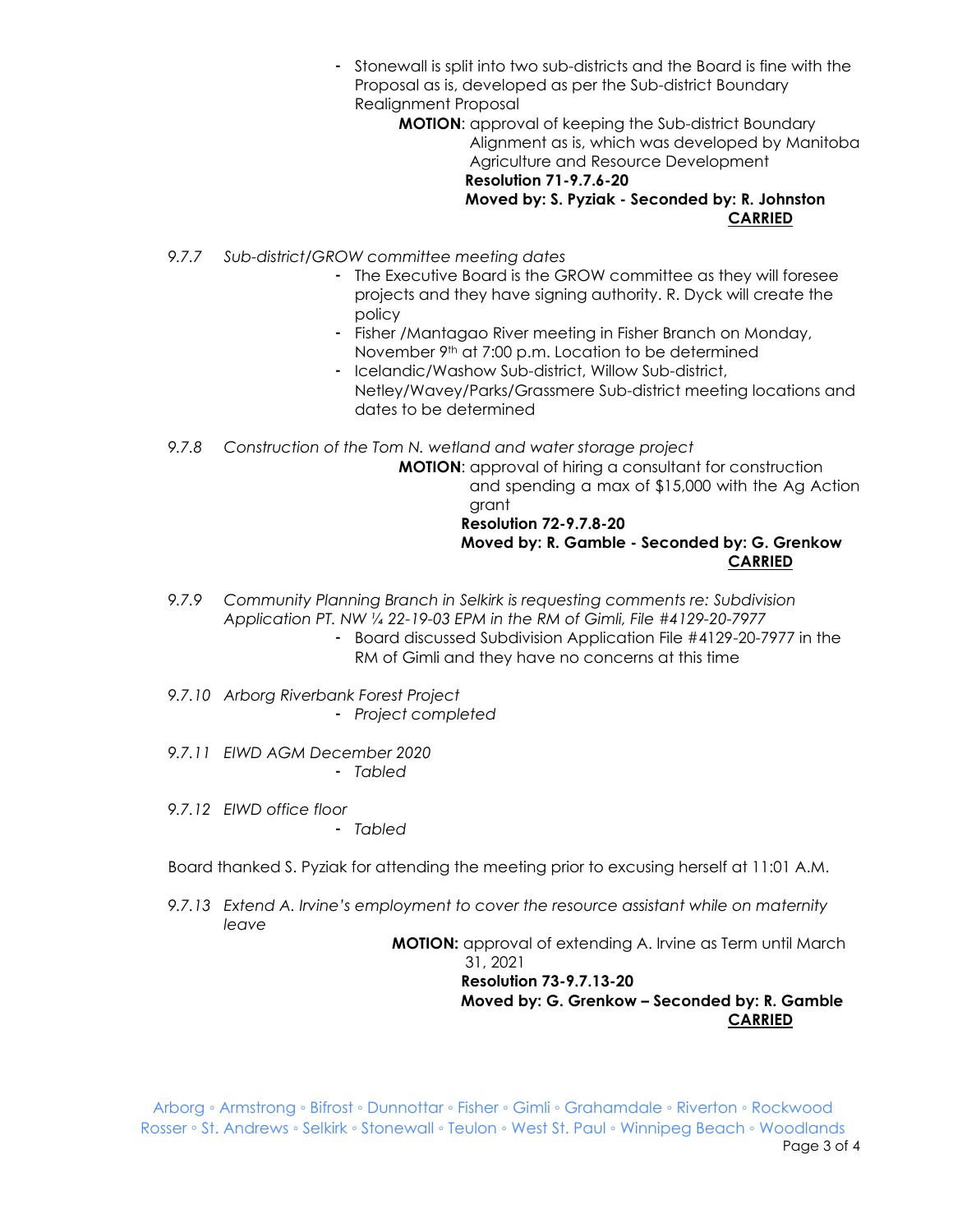*9.7.14 A. Belanger's annual salary review and approval*

**MOTION:** to go in-camera at 11:14 A.M.

**Resolution 74-9.7.14-20**

**Moved by: R. Johnston – Seconded by: A. Evanchyshin CARRIED**

**MOTION:** to come out of in-camera at 12:25 P.M.

#### **Resolution 75-9.7.14-20 Moved by: R. Gamble – Seconded by: G. Grenkow CARRIED**

**MOTION:** approval of the manager's salary increase to \$71,000 per year and that Armand have use of the EIWD vehicle for personal use up to a maximum of 6000 km per year and that he provides a monthly travel log. Any mileage over 6000 km, Armand to pay \$0.45 per km to EIWD as of October 1st, 2020  **Resolution 76-9.7.14-20**

#### **Moved by: R. Johnston – Seconded by: R. Gamble CARRIED**

### **9.8 Information and Correspondence**

(See agenda for list of correspondence)

#### **9.9 Next Board Meeting**

Next board meeting is scheduled for Thursday, November 12<sup>th</sup>, 2020 at 9:00 A.M. at the Lakeview Conference Centre and/or via conference call

#### **9.10 Adjournment**

**Moved by: G. Grenkow - Seconded by: R. Johnston** that the meeting be adjourned at 12:27 P.M.

 $\overline{\phantom{a}}$  , and the contribution of the contribution of the contribution of the contribution of the contribution of the contribution of the contribution of the contribution of the contribution of the contribution of the

G. Wasylowski, Board-Chair **B. Demarchuk, Administrator** B. Demarchuk, Administrator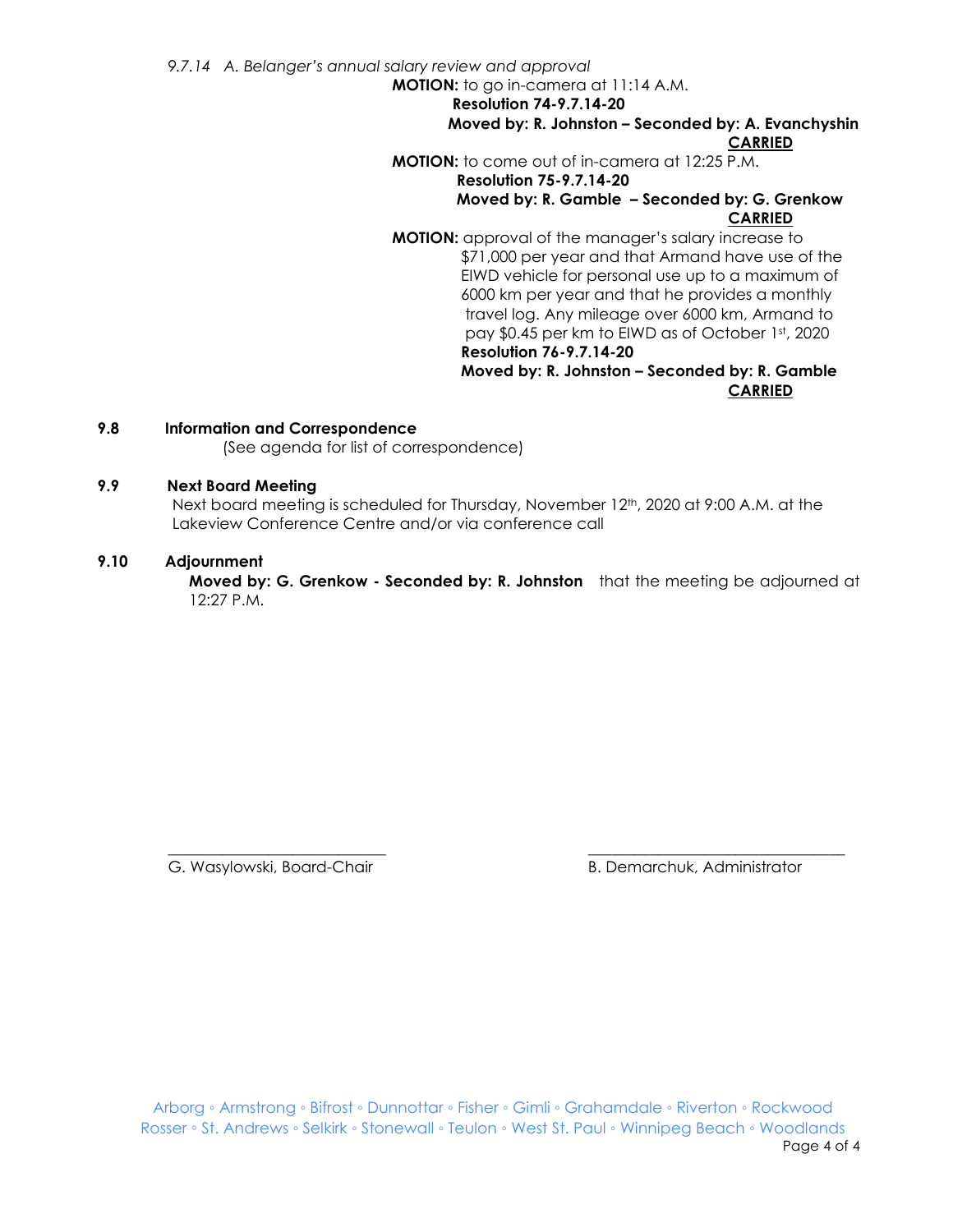

Box 1740, 74th 1st Ave**.** Gimli, MB R0C 1B0 Phone: (204) 642-7578 Fax: (204) 642-7581 Email Address: **info@eiwd.ca** 



#### **Thursday, November 12th, 2020 Board Meeting No. 10/20 Conference call**

| Present: | G. Wasylowski       | Chair, East Interlake Watershed District (EIWD)               |
|----------|---------------------|---------------------------------------------------------------|
|          | R. Johnston         | Chair, Icelandic River / Washow Bay Sub-district              |
|          | R. Gamble           | Vice-Chair, EIWD & Chair, Netley/Grassmere Creek Sub-district |
|          | G. Grenkow          | Vice-Chair, Netley/Grassmere Creek Sub-district               |
|          | R. Dyck             | Watershed Planner, MB Agriculture & Resource Development      |
|          | S. Pyziak           | Chair, Fisher/Mantagao River Sub-district                     |
|          | A. Evanchyshin      | Vice-Chair, Willow Creek Sub-district                         |
|          | J. Hardy            | <b>Provincial Appointee</b>                                   |
|          | A. Bélanger         | Manager, EIWD                                                 |
|          | <b>B.</b> Demarchuk | Administrator, EIWD                                           |

#### **Regrets:**

#### **10.1 Meeting Called to Order at 9:01 A.M.**

**10.2 Approval of Agenda Resolution 77-10.2-20 Moved by: R. Gamble - Seconded by: G. Grenkow** That the November Agenda be approved as amended

#### **CARRIED**

**CARRIED**

**10.3 Approval of Minutes Resolution 78-10.3-20 Moved by: R. Johnston - Seconded by: S. Pyziak** That the minutes of the October  $8<sup>th</sup>$ , 2020, Board meeting be approved as distributed

**CARRIED**

**10.4 Delegations**

#### **10.5 Financial Reports**

#### **Resolution 79-10.5-20**

#### **Moved by: J. Hardy – Seconded by: G. Grenkow CARRIED**

That the Board approved the expenses of \$21,849.59 (September cheque log #99 – #115) the financial statements and adopt the following financial reports:

- Income statement Oct 1, 2020 Oct 31, 2020
- Income statement April 1, 2020 Oct 31, 2020
- Balance Sheet as at Oct 31, 2020
- Pre-Authorized withdrawals for October 2020 and a breakdown of the Visa Card statement for the month of October 2020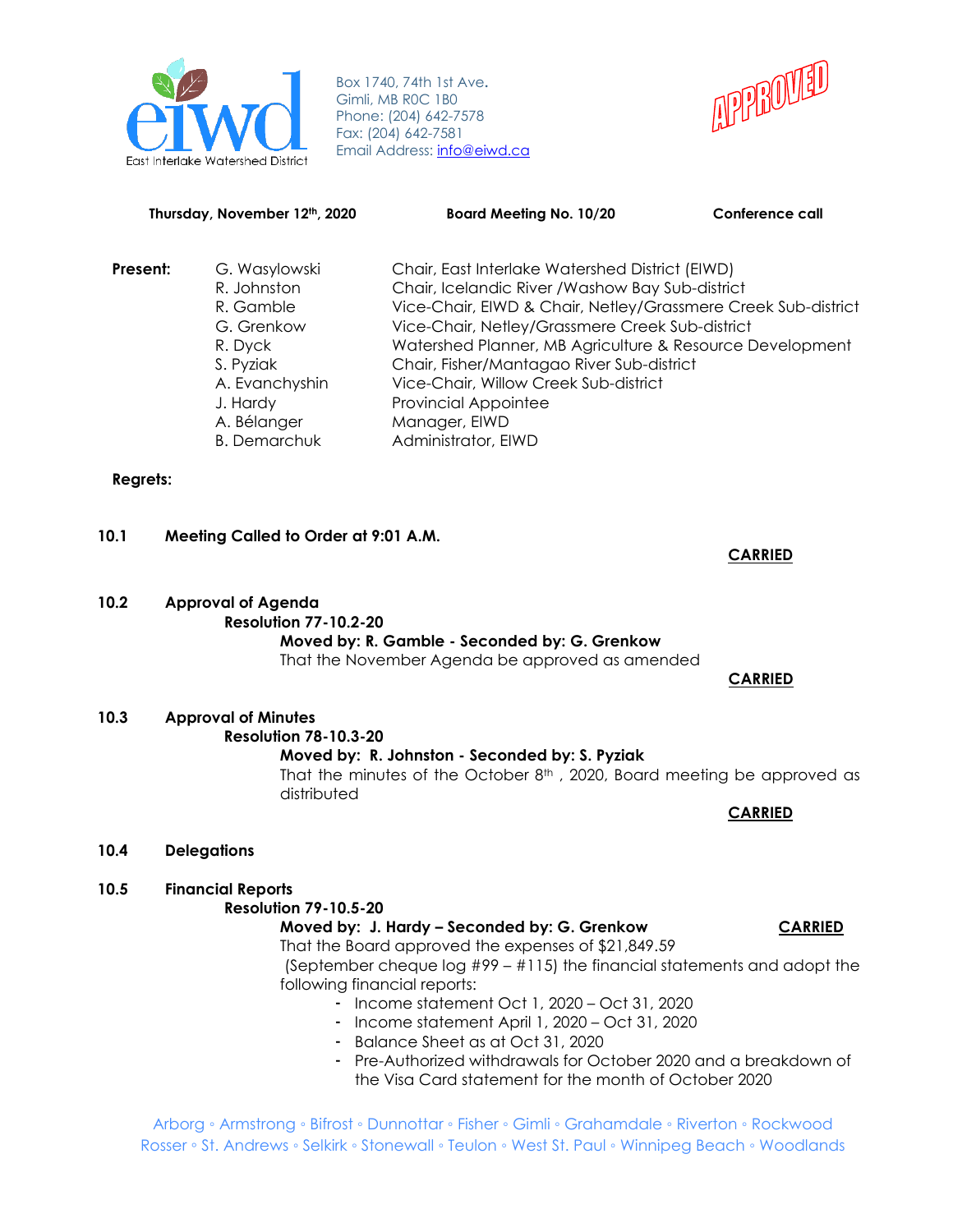#### **10.6 Chair /Manager/Watershed Planner**

G. Wasylowski: MB Association of Watersheds (MAW) update:

- Hired a new project manager for Living Labs
- MAW is hiring a new executive director, Sean Goertzen has accepted a position with the Province
- Virtual MAW AGM in December
- Possibly hiring a GROW manager

A. Bélanger: (as per written report)

R. Dyck:

- CODE RED for Province of MB
- Close offices to the public
- Virtual meetings
- All staff work from home
- If need to complete field work, avoid contact with anyone, social distancing etc.
- MHHC no longer part of the Provincial government
- Still waiting for Municipal Resolutions re: Boundary realignment
- Hold off Sub-district elections until January
	- **MOTION**: to accept the reports of the Chair/Manager & Watershed Planner

**Resolution 80-10.6-20**

# **Moved by: R. Gamble - Seconded by: R. Johnston CARRIED**

#### **10.7 Topics of Discussion**

*10.7.1 LiDAR data for all of Netley/Wavey/Parks/Grassmere Sub-districts*

**MOTION**: approval of financing LiDAR stitching and Hydro conditioning by a consultant for a maximum of \$30,000

#### **Resolution 81-10.7.1-20**

#### **Moved by: R. Gamble - Seconded by: G. Grenkow CARRIED**

- *10.7.2 Red River Planning District advising an Extension for an additional 12 months for proposed Subdivision Application, in the RM of St. Andrews - File #S18-2789* 
	- Board discussed proposed Subdivision Application Extension, in the RM of St. Andrews, File #S18-2789 and they have no concerns at this time
- *10.7.3 Red River Planning District advising an Extension until October 18, 2021 for proposed Subdivision Application, in the RM of St, Andrews - File #S18-2791* 
	- Board discussed proposed Subdivision Application Extension in the RM of St. Andrews, File #S18-2791 and they have no concerns at this time
- *10.7.4 Red River Planning District advising that Proposed Subdivision Application, File #S20- 2864 in the RM of St, Andrews has been AMENDED*
	- Board discussed proposed Subdivision Application Amendment in the RM of St. Andrews, File #S20-2864 and they have no concerns at this time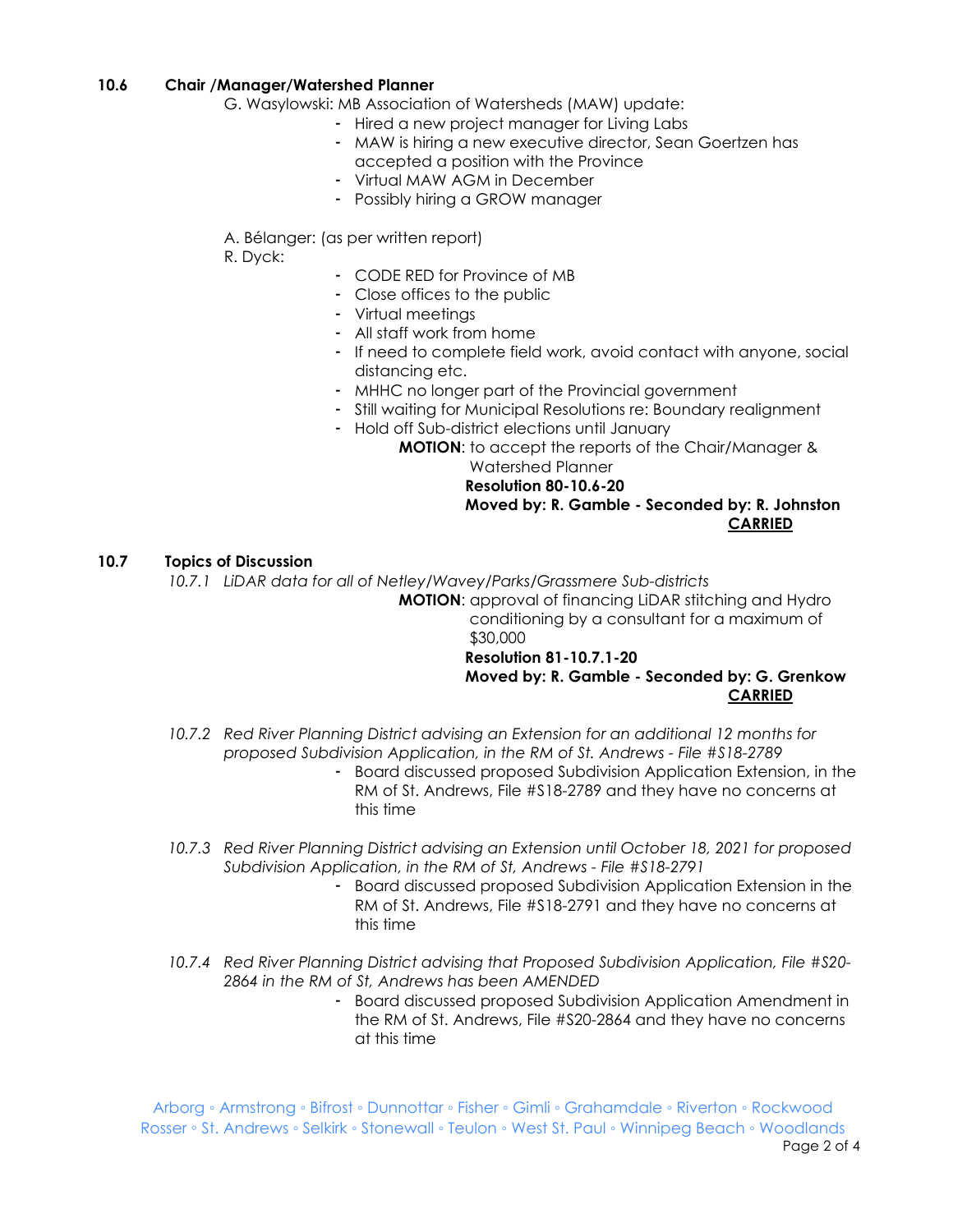#### **MOTION:** to approve employee direct deposit  **Resolution 82-10.7.5-20 Moved by: S. Pyziak – Seconded by: R. Gamble CARRIED**

**ACTION**: inquire regarding direct deposit for Board members

*10.7.6 Graphic Designer for GROW information pamphlets*

**MOTION:** to approve the graphic design and printing costs for the GROW information pamphlets  **Resolution 83-10.7.6-20 Moved by: S. Pyziak – Seconded by: R. Johnston CARRIED**

Board thanked R. Gamble for attending the meeting prior to excusing himself at 9:55 A.M.

- *10.7.7 MAW requesting WD Boards to discuss a couple of items before the December 8th conference.* 
	- *1) Questions for Minister Pedersen (send to Sean by Nov 23)*
	- *2) How does each member plan to tune in to the conference?*
- *10.7.8 Community Planning Branch in Selkirk is requesting comments re: Subdivision Application in PT. NE ¼ 11-24-02 EPM in the RM of Bifrost-Riverton, File #4105-20-7988*
	- Board discussed Subdivision Application File #4105-20-7988 in the RM of Bifrost-Riverton and they have no concerns at this time
- *10.7.9 Community Planning Branch in Selkirk is requesting comments re: Subdivision Application PT. NE ¼ 05-19-04 EPM in the RM of Gimli, File #4129-20-7990*
	- Board discussed Subdivision Application File #4129-20-7990 in the RM of Gimli and they have no concerns at this time
- *10.7.10 EIWD office floor*
	- Tabled
- *10.7.11 EIWD AGM December 2020*
	- Fisher/Mantagao virtual Sub-district board meeting on December 7th at 7:00 P.M.
	- Icelandic/Washow virtual Sub-district board meeting on November 26th at 7:00 P.M.
	- EIWD AGM, Willow Sub-district and Netley/Wavey/Parks Grassmere meetings postponed until January 2021

*10.7.12 ATV repairs*

**MOTION:** to approve repair cost on the EIWD 2009 6x6 All-Terrain Vehicle  **Resolution 84-10.7.12-20 Moved by: G. Grenkow – Seconded by: R. Johnston CARRIED**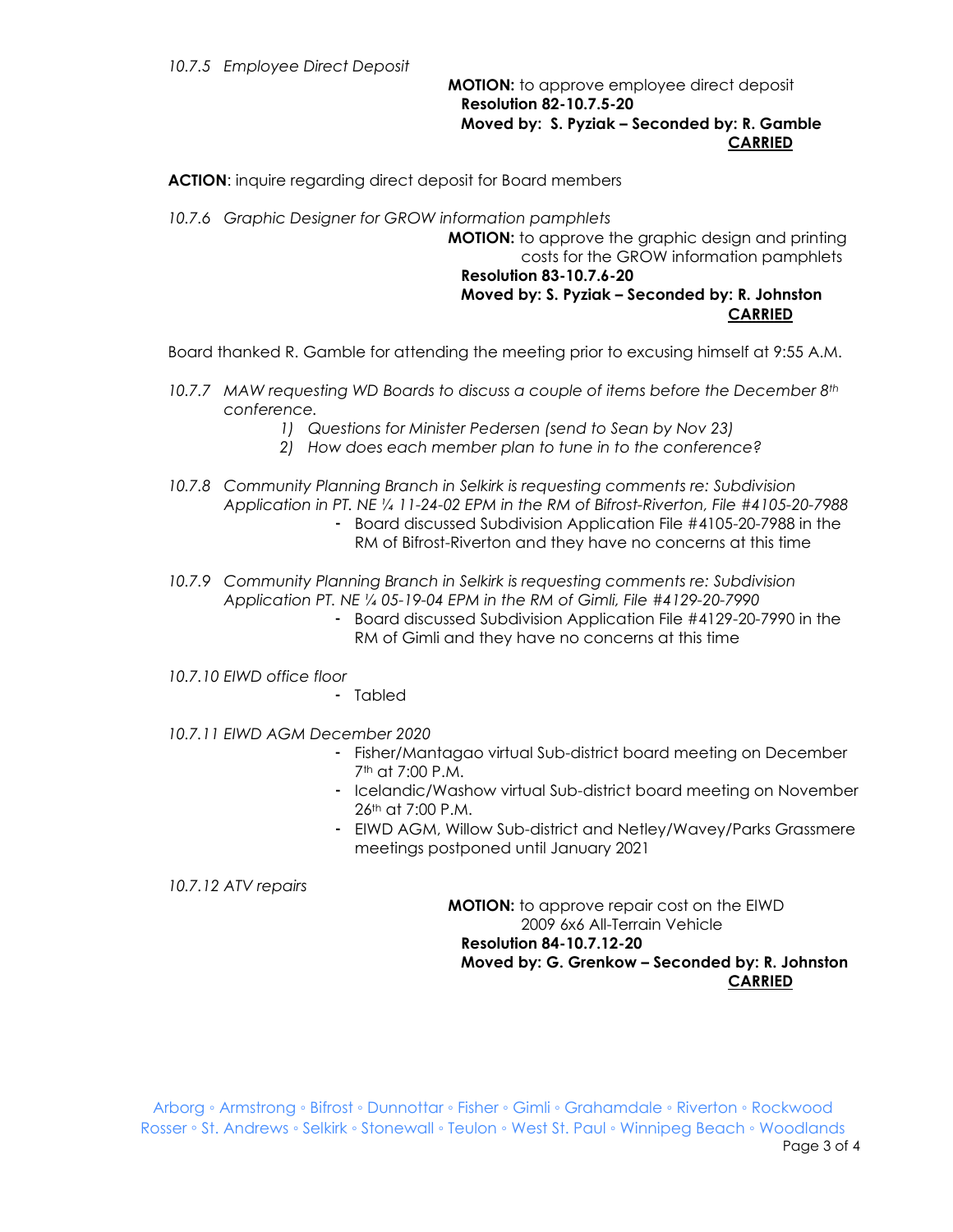#### **10.8 Information and Correspondence**

(See agenda for list of correspondence)

#### **10.9 Next Board Meeting**

Next board meeting is scheduled for Thursday, December 10<sup>th</sup>, 2020 at 9:00 A.M. at the Lakeview Conference Centre and/or via conference call depending on COVID-19 restrictions

#### **10.10 Adjournment**

**Moved by: R. Johnston - Seconded by : G. Grenkow** that the meeting be adjourned at 10:34 A.M.

\_\_\_\_\_\_\_\_\_\_\_\_\_\_\_\_\_\_\_\_\_\_\_\_\_\_\_\_ \_\_\_\_\_\_\_\_\_\_\_\_\_\_\_\_\_\_\_\_\_\_\_\_\_\_\_\_\_\_\_\_\_

G. Wasylowski, Board-Chair **B. Demarchuk, Administrator** B. Demarchuk, Administrator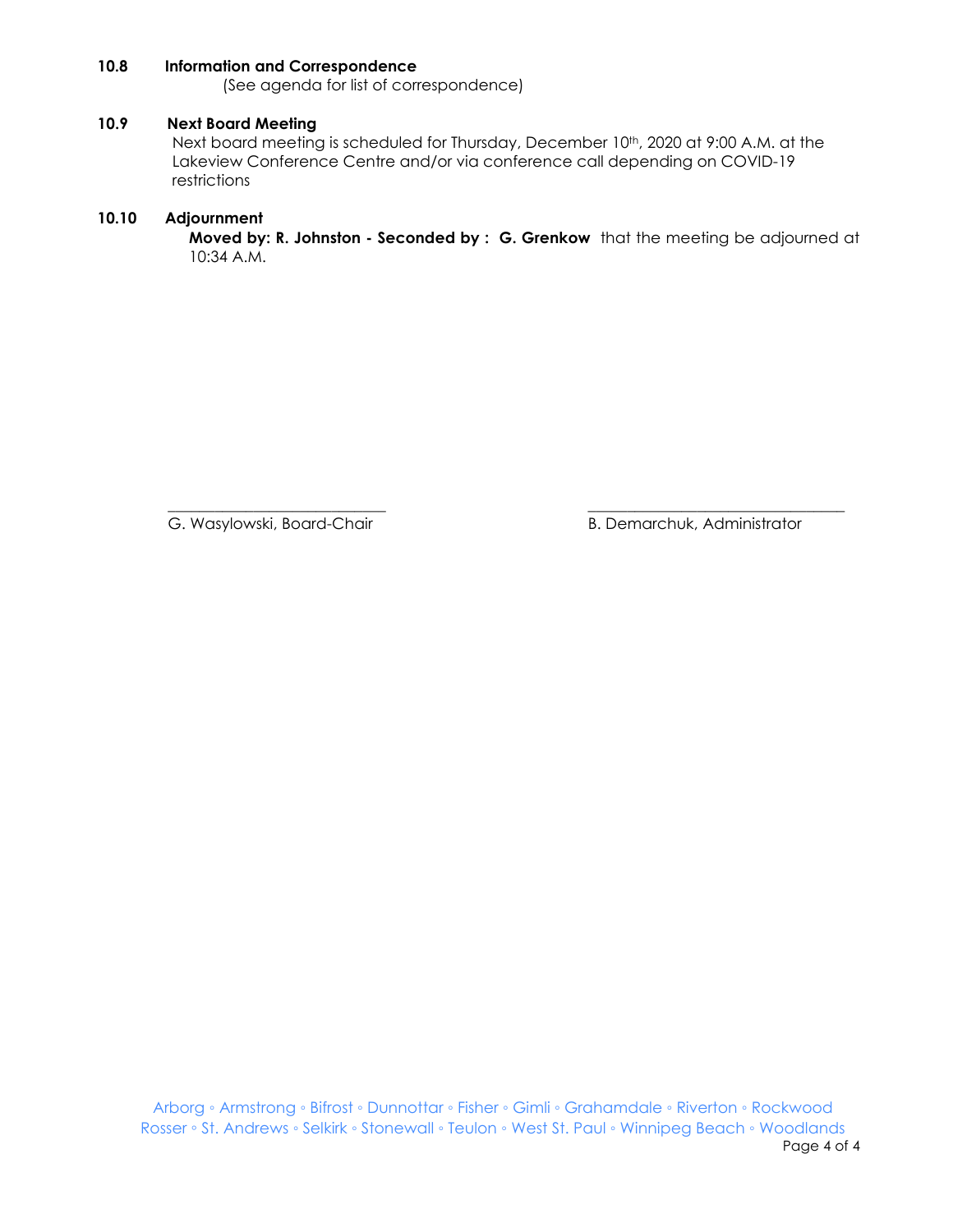



# Thursday, December 10<sup>th</sup>, 2020 Board Meeting No. 11/20 Conference call

| Present: | G. Wasylowski       | Chair, East Interlake Watershed District (EIWD)                   |
|----------|---------------------|-------------------------------------------------------------------|
|          | R. Johnston         | Chair, Icelandic River/Washow Bay Sub-district                    |
|          | R. Gamble           | Vice-Chair, EIWD & Chair, Netley/Grassmere Creek Sub-<br>district |
|          | G. Grenkow          | Vice-Chair, Netley/Grassmere Creek Sub-district                   |
|          | S. Pyziak           | Chair, Fisher/Mantagao River Sub-district                         |
|          | A. Evanchyshin      | Vice-Chair, Willow Creek Sub-district                             |
|          | J. Hardy            | <b>Provincial Appointee</b>                                       |
|          | R. Dyck             | Watershed Planner, MB Agriculture & Resource                      |
|          |                     | Development                                                       |
|          | A. Bélanger         | Manager, EIWD                                                     |
|          | <b>B.</b> Demarchuk | Administrator, EIWD                                               |
|          |                     |                                                                   |

## **Regrets:**

# **11.1 Meeting Called to Order at 9:01 A.M.**

**11.2 Approval of Agenda**

#### **Resolution 85-11.2-20**

# **Moved by: R. Gamble - Seconded by: S. Pyziak**

That the December Agenda be approved as amended

 **CARRIED** 

#### **11.3 Approval of Minutes**

# **Resolution 86-11.3-20**

### **Moved by: R. Johnston - Seconded by: G. Grenkow**

That the minutes of the November 12<sup>th</sup>, 2020, Board meeting be approved as distributed

**CARRIED**

#### **11.4 Delegations**

#### **11.5 Financial Reports Resolution 87-11.5-20**

**Moved by: R. Gamble - Seconded by: J. Hardy CARRIED**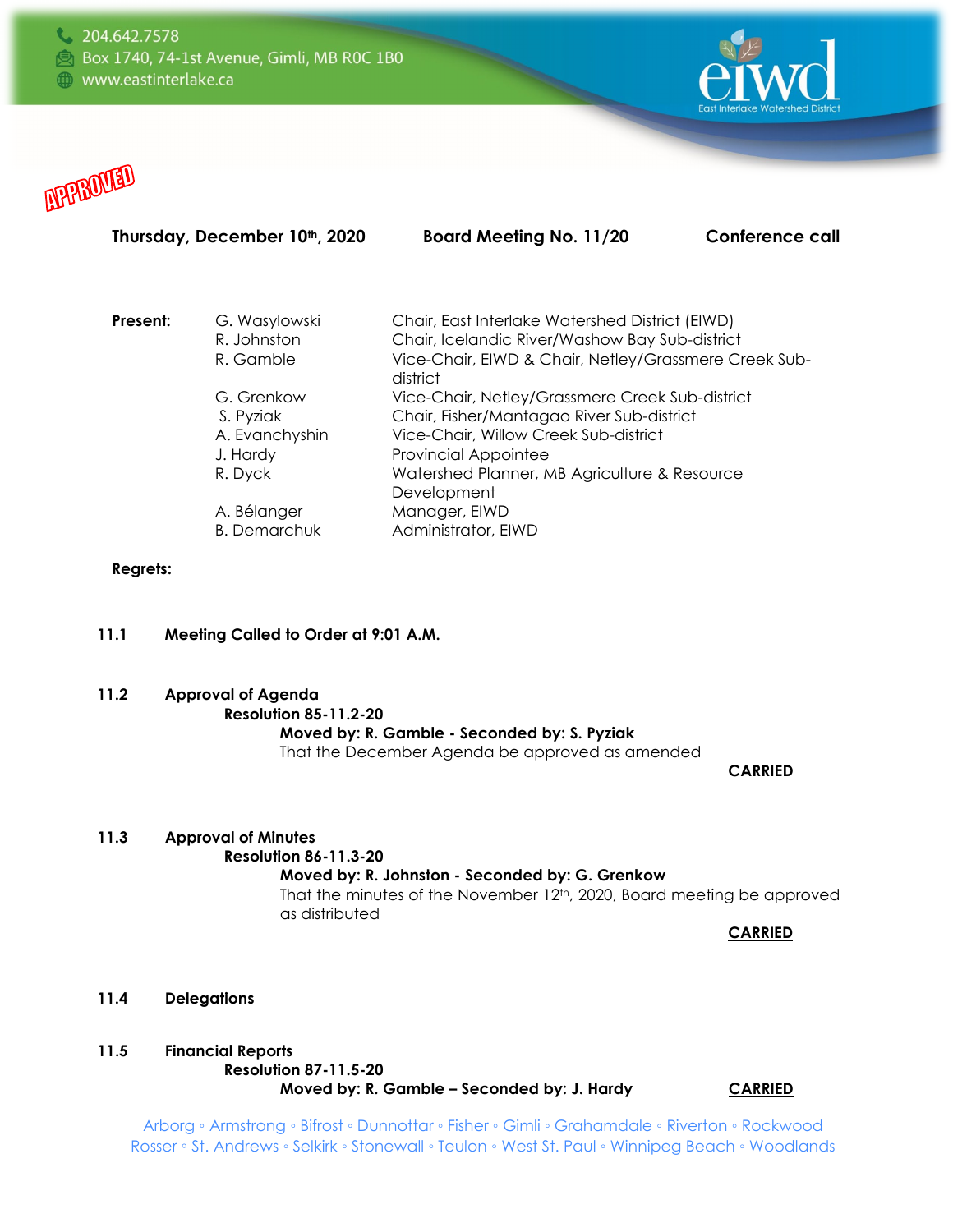That the Board approved the expenses of \$25,245.92

(November cheque log #116 – #136) the financial statements and adopt the following financial reports:

- Income statement Nov 1, 2020 Nov 30, 2020
- Income statement April 1, 2020 Nov 30, 2020
- Balance Sheet as at Nov 30, 2020
- Pre-Authorized withdrawals for November 2020 and a breakdown of the Visa Card statement for the month of November 2020

#### **11.6 Chair /Manager/Watershed Planner**

- G. Wasylowski: MB Association of Watersheds (MAW) update:
	- Held two Sub-district meetings, Icelandic River/Washow Bay and Fisher River/Mantagao River
	- R. Johnston is the Chair of the Icelandic River/Washow Bay Subdistrict (05SC)
	- S. Pyziak is the Chair of the Fisher River/Mantagao River Subdistrict (05SD/05SE)
	- Regulations for Boundary changes will be approved by the Province in April 2021. EIWD Board elections must be based on old boundaries and in April another election will be held based on the new boundaries
	- One hundred and fifty members attended the virtual MAW conference
	- Lynda Nicol is the new MAW Executive Director
- A. Bélanger: (as per written report)
- R. Dyck: **-** Re-elections to be held after Regulations are approved in April **MOTION**: to accept the reports of the Chair/Manager & Watershed Planner

#### **Resolution 88-11.6-20 Moved by: R. Gamble - Seconded by: S. Pyziak CARRIED**

#### **11.7 Topics of Discussion**

*11.7.1 GROW ad approval*

**MOTION**: approval of spending up to four thousand dollars In purchasing a half page, full colour ad for four weeks in the three papers to promote the GROW external fund and for project requests **Resolution 89-11.7.1-20 Moved by: R. Johnston-Seconded by: S. Pyziak CARRIED**

*11.7.2 Red River Planning District advising of Zoning By-Law Amendment 2020-15 "P" No. 2/99 "P", in the RM of West St. Paul*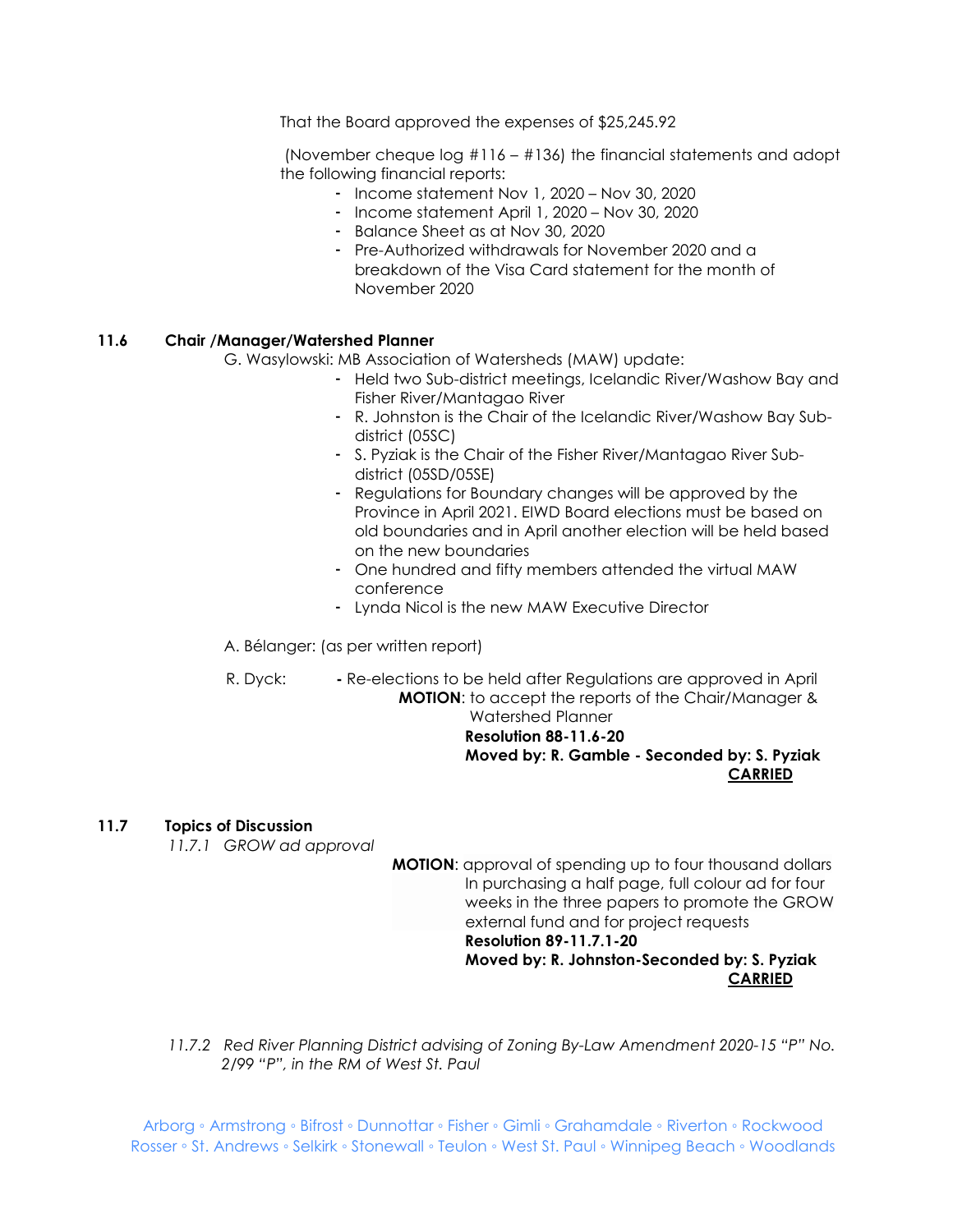- Board discussed Zoning By-Law Amendment 2020-15 "P" No. 2/99 "P", in the RM of West St. Paul, and they have no concerns at this time
- *11.7.3 Red River Planning District advising of Zoning By-Law Amendment No. 2020-11 (ZBA) in the RM of East St. Paul*
	- Board discussed Zoning By-Law Amendment No, 2020-11(ZBA) and they have no concerns at this time
- *11.7.4 Community Planning Branch in Selkirk is requesting comments RE: Subdivision Application, Pt. NE ¼ 08-19-04 EPM in the RM of Gimli, File #4129-20-7996*
	- Board discussed the Subdivision application, Pt. NE ¼ 08-19-04 EPM in the RM of Gimli and they have no concerns at this time
- *11.7.5 Community Planning Branch in Selkirk is requesting comments RE: Subdivision Application, Pt. SE ¼ 23-13-1 WPM in the RM of Woodlands, File #4206-20-7989*
	- Board discussed the Subdivision application, Pt. SE ¼ 23-13-1 WPM in the RM of Woodlands and they have no concerns at this time
- *11.7.6 Internet Options*

- Applied to participate in Starlink's Better Than Nothing Beta program for testing; cost of \$800 for installation and *\$125/month* for 125MB*. EIWD is currently paying \$125/ month for 4MB* **MOTION:** approval of allowing testing of the Starlink Beta Program to explore options for better Internet **Resolution 90-11.7.4-20**

 **Moved by: S. Pyziak – Seconded by: R. Gamble CARRIED**

- *11.7.7 EIWD Board Member Direct Deposit*  - *Tabled*
- *11.7.8 Sub-district meetings for Willow Creek, Netley/Wavey Creek, and Grassmere/Parks* - The Netley/Wavey and Grassmere/Parks meetings are postponed until January

*11.7.9 EIWD office floor*

#### **MOTION:** to approve to TABLE up until the 21/22 Budget **Resolution 91-11.7.9-20 Moved by: R. Gamble – Seconded by: S. Pyziak CARRIED**

*11.7.10 EIWD AGM*

- Postponed until mid January